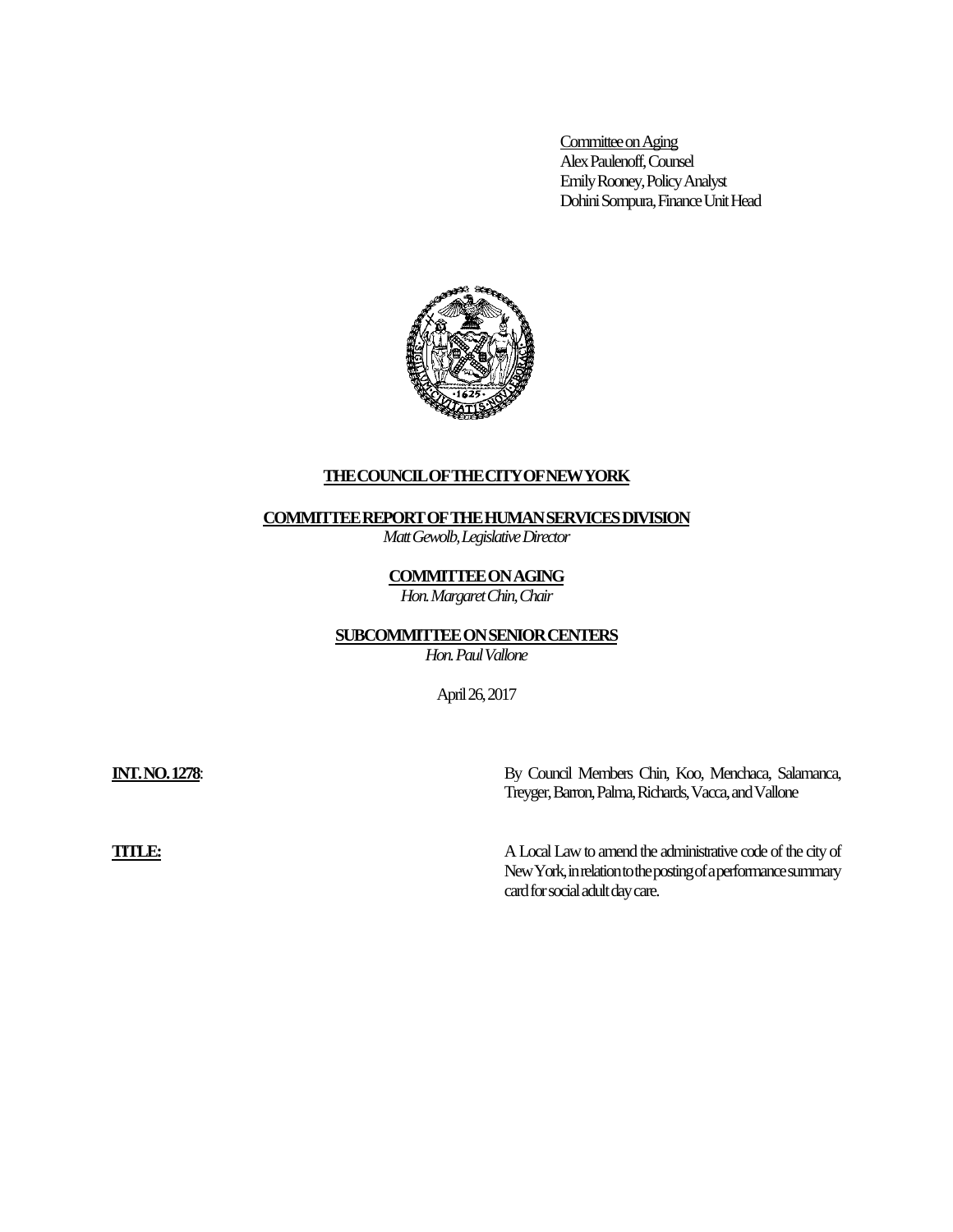| <b>ADMINISTRATIVE CODE:</b> | Adds subdivision e to § 21-204                                                                                                                                                                      |  |
|-----------------------------|-----------------------------------------------------------------------------------------------------------------------------------------------------------------------------------------------------|--|
| <u>INT. NO. 1519:</u>       | By Council Members Koslowitz, The Speaker (Council<br>Member Mark-Viverito), Chin, Levin, Salamanca, Gentile,<br>Vacca and Vallone                                                                  |  |
| <b>TITLE:</b>               | A Local Law to amend the administrative code of the city of<br>New York, in relation to supplemental nutrition assistance<br>program enrollment at senior centers.                                  |  |
| <b>ADMINISTRATIVE CODE:</b> | Adds § 21-131.1<br>Adds § 21-207                                                                                                                                                                    |  |
| <b>RES. NO. 112:</b>        | By Council Members Johnson, Chin, Cohen, Eugene, Gentile,<br>Koo, Rose, Vallone, Mendez, Menchaca and Ulrich                                                                                        |  |
| <b>TITLE:</b>               | Resolution calling upon the Department for the Aging to restore<br>the congregate weekend meal program and conduct a public<br>awareness campaign to promote congregate and home<br>delivered meals |  |
| <b>RES. NO. 262:</b>        | By Council Members Ulrich, Espinal, Chin, Constantinides,<br>Dromm, Eugene, Gentile, Koo, Lancman, Levine, Vallone,<br>Williams, Rodriguez, Mendez, Richards, Miller, Rosenthal and<br>Menchaca     |  |
| <b>TITLE:</b>               | Resolution calling upon the Department for the Aging to ensure<br>that halal meals are available as part of the home delivered meals<br>program.                                                    |  |
| <b>RES. NO. 1225:</b>       | By Council Members Chin, Barron, Palma and Vallone                                                                                                                                                  |  |
| TITLE:                      | Resolution calling upon the New York State Legislature to<br>significantly increase funding for the New York State Long-<br>Term Care Ombudsman Program.                                            |  |
| <b>RES.NO.1226</b>          | By Council Members Chin and Palma                                                                                                                                                                   |  |
| TITLE:                      | Resolution calling upon the New York State Legislature to pass<br>and the Governor to sign A.5820-A, in relation to violations of<br>safety conditions in adult care facilities                     |  |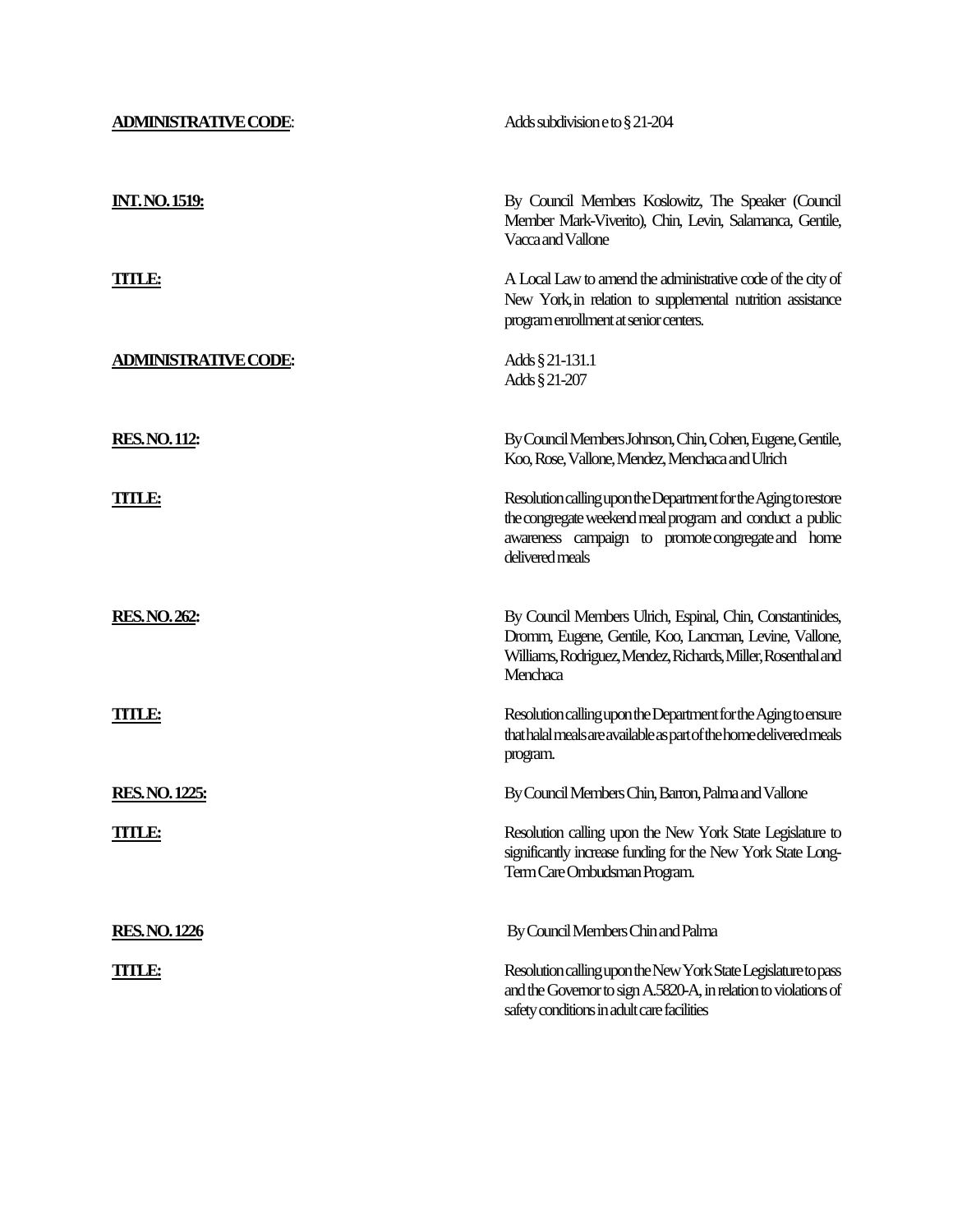## **INTRODUCTION**

On April 26, 2017, the Committee on Aging Chaired by Council Member Margaret Chin and the Subcommittee on Senior Centers, Chaired by Council Member Vallone will conduct a hearing on the following legislation: Int. No. 1278, to require the Department for the Aging to issue social adult day cares (SADCs) performance summary cards that the SADCs would be required to post; Int. No. 1519, to require DFTA to enroll eligible senior center participants in SNAP supplemental nutrition assistance program enrollment at senior centers; Res. No. 112, a Resolution calling upon the Department for the Aging to restore the congregate weekend meal program and conduct a public awareness campaign to promote congregate and home delivered meals; Res. No. 262, a resolution calling upon the Department for the Aging to ensure that halal meals are available as part of the home delivered meals program; Res. No. 1225, Resolution calling upon the New York State Legislature to significantly increase funding for the New York State Long-Term Care Ombudsman Program; Res. No. 1226, a Resolution calling upon the New York State Legislature to pass and the Governor to sign legislation in relation to violations of safety conditions in adult care facilities. Today is the first hearing on these items. The Committees expect to hear testimony from the Department for the Aging ("DFTA"), the Human Resources Administration ("HRA"), providers, advocates and other interested stakeholders.

#### **BACKGROUND**

#### **New York City Elderly**

New York City is currently home to 1.55 million individuals 60 and older - roughly, 18.2 percent of the city's population and the population of older New Yorkers is expected to increase significantly in the coming years (12.8 percent of New York City's population is currently between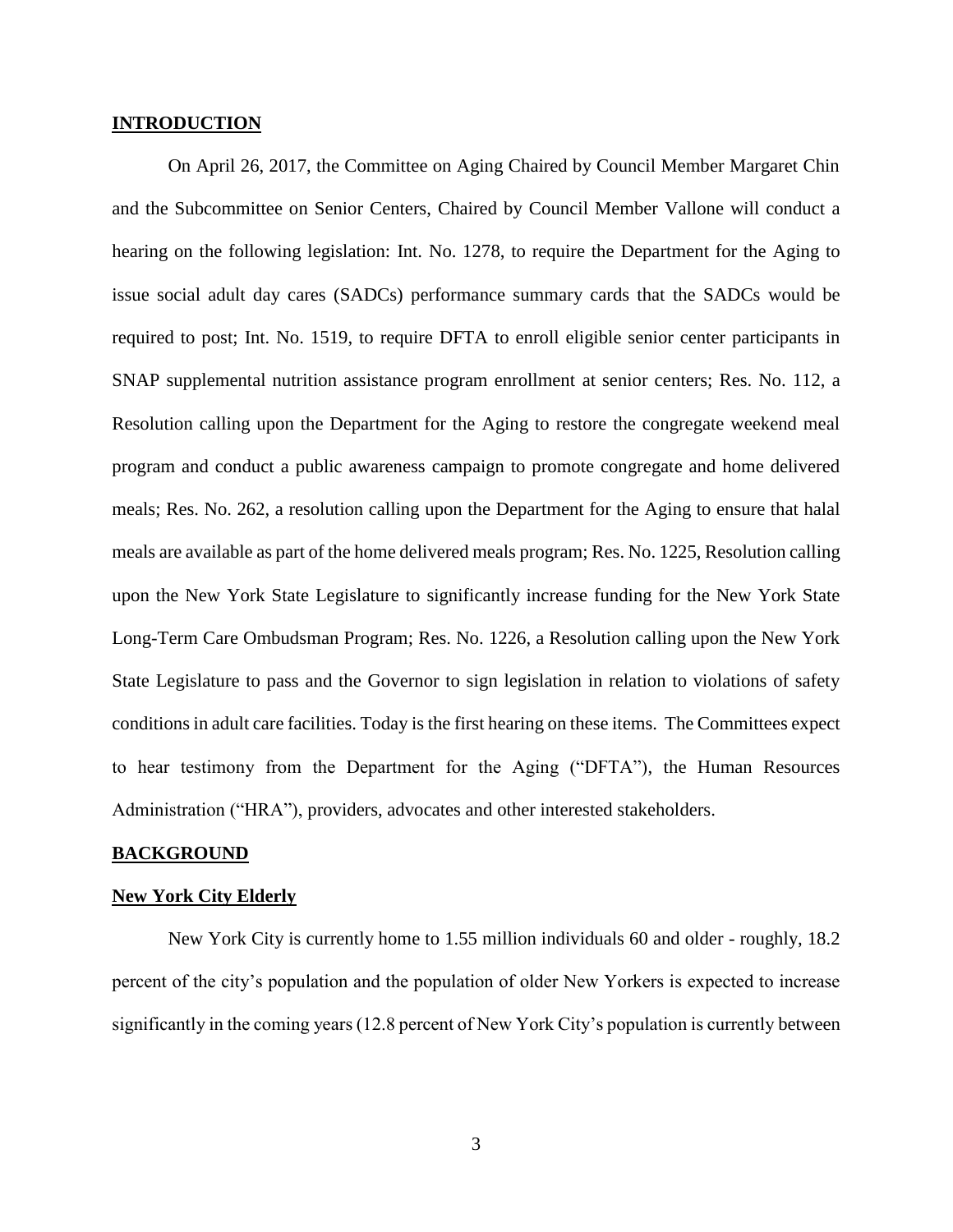50-59 years old).<sup>1</sup> By 2040, more than one out of every five New Yorkers will be 60 and older.<sup>2</sup> This trend is likely to continue, as life expectancy at birth is at an all-time high for New York City.<sup>3</sup> As its population continues to age, the city will face a growing demand for supportive care services, including SADC programs.4 It is important to ensure that SADCs are safe and abide by the appropriate standards.

Furthermore, access to food is going concern for seniors due to high food costs, accessibility and seniors relying on a fixed income. A large percentage of New York City seniors live below the poverty line, meaning they are unable to afford basic living requirements such as shelter and food. The 2015 federal poverty level was \$11,770 for a single person and \$15,930 for a couple, and the average social security benefit for a retired worker is \$1,341 per month or \$2,212 for a couple who both receive benefits.5 A little over 200,000 older New Yorkers age 65 and older are living below the poverty level, 30.2 percent of which are Hispanic, 26.1 percent are Asian, 18.1 percent are black, and 12.9 percent are white.6 Out of seniors living below the poverty level, 21 percent are women while 16.8 of men are below the poverty level.<sup>7</sup>

### **Social Adult Day Care**

Social Adult Day Care is a form of Adult Day Services (ADS), which provides functionally impaired individuals such as those suffering from Alzheimer's, dementia, or other chronic health conditions with socialization, supervision, monitoring, personal care, and nutrition in a protective

<sup>1</sup> N.Y.C. Department for the Aging, *Annual Plan Summary April 1, 2017-March 31, 2018* (September 2016), *available at*<http://www.nyc.gov/html/dfta/downloads/pdf/AnnualPlanSummaryFY1617V2.pdf> <sup>2</sup> *Id*.

<sup>3</sup> *Id.*

<sup>4</sup> These are also sometimes referred to as social adult day services (SADS). This paper will refer to them as social adult day cares (SADCs).

<sup>5</sup> ASPE 2015 Poverty Guidelines, *available at*:<https://aspe.hhs.gov/2015-poverty-guidelines>

<sup>6</sup> N.Y.C. Department for the Aging Annual Plan Summary.

<sup>7</sup> Id.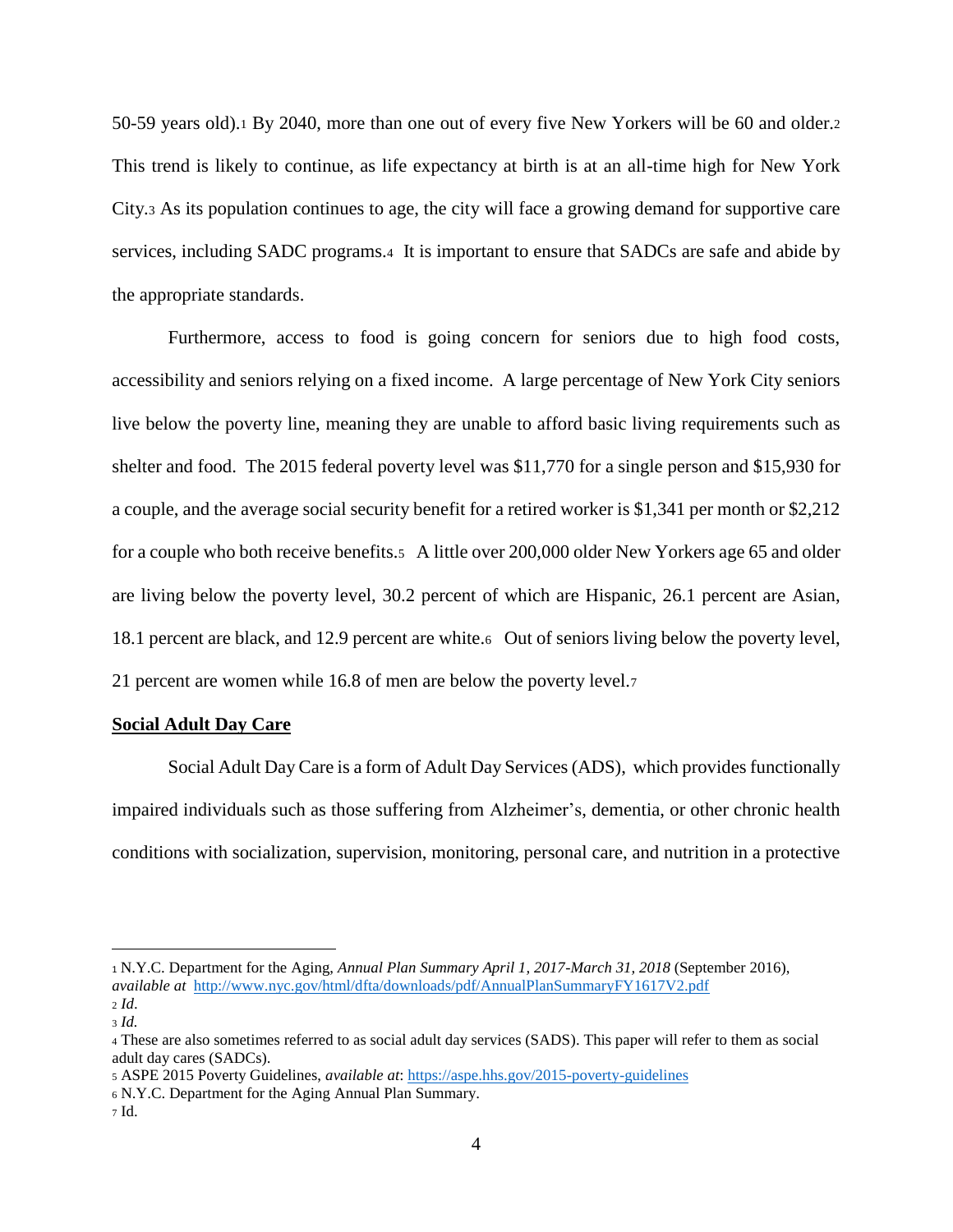setting during part of the day.8 ADS programs are intended to offer a cost effective alternative to in-patient services while allowing the individual receiving services to maintain a higher quality of life.

SADC programs serve a particularly vulnerable segment of the population of older adults by providing them a secure environment where participants can receive care designed to help them achieve optimal levels of physical and mental cognitive functioning.9 Caring for a functionally impaired family member often places a great burden and stress on loved ones and social adult day care programs can provide caregivers with much needed respite, as well as an opportunity to continue working.<sup>10</sup>

While properly managed SADC programs provide an essential service, the lack of regulation and oversight of these programs has created an opportunity for unscrupulous providers to open programs that may endanger the welfare of vulnerable seniors, threaten the funding of senior centers, and lead to fraudulent Medicaid practices.<sup>11</sup>

 However, social adult day care programs that receive funding from the New York State Office for that Aging (NYSOFA) or local aging offices, such as DFTA, must comply with the minimum requirements set forth in regulations promulgated by NYSOFA, known as Title 9 NYCRR 6654.20.12 NYSOFA regulations require social adult day care programs adhere to service standards that include participant eligibility requirements, admission and discharge instructions, and the development of a service plan for each consumer.<sup>13</sup> Programs must provide socialization

<sup>8</sup> New York State Office for the Aging, Social Adult Day Services Program (SADS) *Available at:* <https://aging.ny.gov/NYSOFA/Programs/CaregiverSvcs/SADS.cfm>

<sup>9</sup> *Id.* <sup>10</sup> *Id.*

<sup>11</sup> New York State Office of Medicaid Inspector General: Social Adult Day Care Certification. *Available at:* <https://www.omig.ny.gov/sadc-certification>

<sup>12</sup> N.Y.C Department for the Aging, New York City Social Adult Day Care. *available at:* [http://www.nyc.gov/html/dfta/html/community/social\\_adult\\_day\\_care.shtml](http://www.nyc.gov/html/dfta/html/community/social_adult_day_care.shtml) <sup>13</sup> 9 NYCRR 6654.20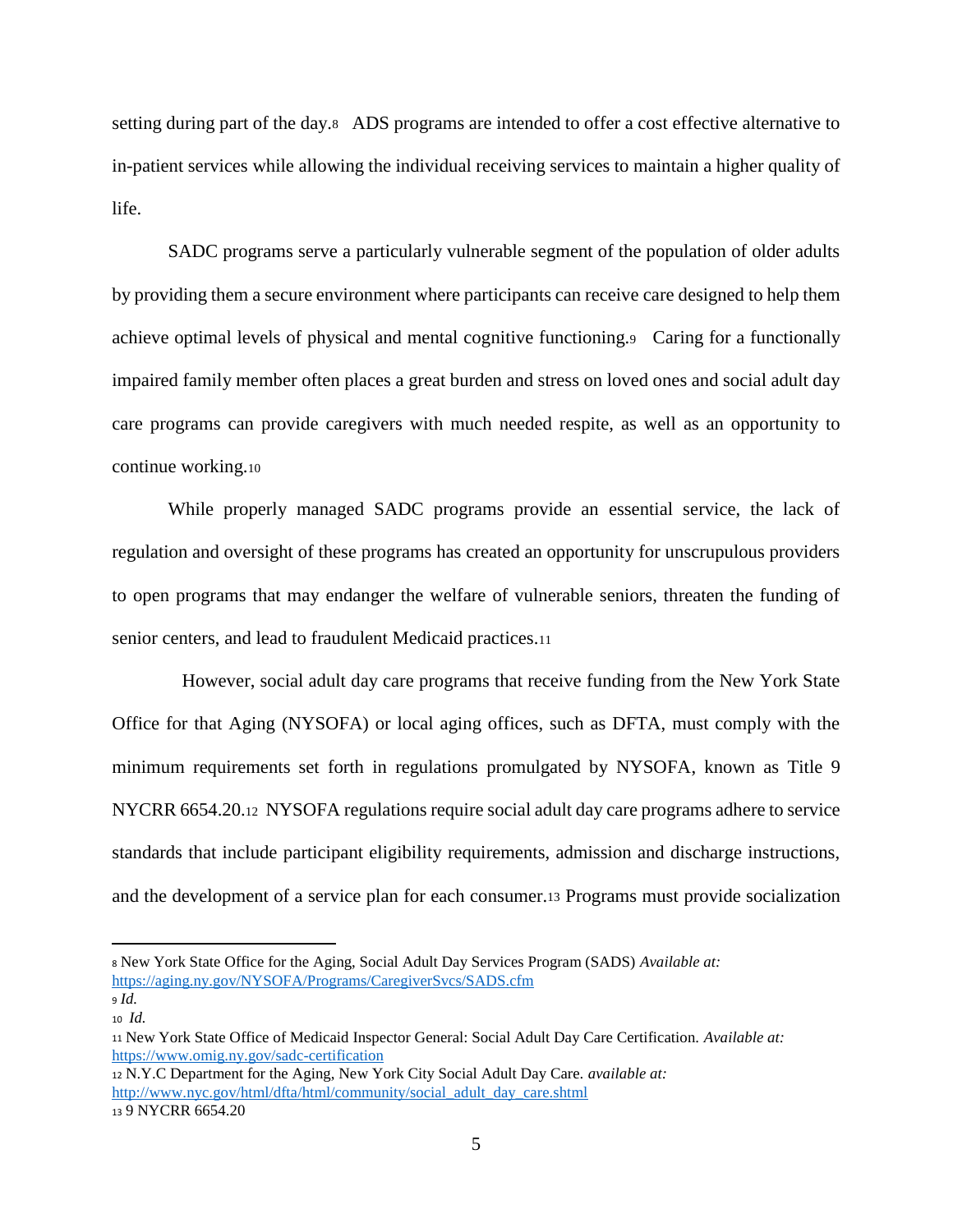services, supervision and monitoring, personal care, and nutrition.<sup>14</sup> Allowable optional services include maintenance and enhancement of daily living skills, transportation between the home and the program, caregiver assistance, case coordination and assistance.15 However, oversight for nonpublicly funded SADCs is minimal. The lack of regulation became a heightened issue after the 2011 Medicaid redesign that made it easier for SADCs to contract with MLTCs.16 This led to numerous "pop-up" SADCs entering the market especially in New York City.

On May 8, 2015, the New York State Department of Health (NYSDOH), along with the Office of Medicaid Inspector General (OMIG), and NYSOFA established a new certification process for SADC providers who contract with Managed Long Term Care (MLTC) plans and do not receive public funding, to meet the standards and requirements of Title 9 NYCRR 6654.20.<sup>17</sup> This policy made it the responsibility of the MLTC plan to ensure that SADCs under contract have completed the certification and requires MTLC plans to sign-up individuals for SADCs only if an individual has a clinical or functional need for community based long-term care services (CBLTCS).<sup>18</sup>

Furthermore, in May 2014, Council Member Margaret Chin introduced Int. No. 358, which sought to regulate those social adult day care programs that did not receive funding from the state

<sup>14</sup> *Id*.

<sup>15</sup> *Id*.

<sup>16</sup> Matthew Katz, *Adult Daycare Center in Stevenson Scandal 'Blitzed' Bronx for New Members*, DNAinfo, Apr. 4, 2013, *available at* [http://www.dnainfo.com/new-york/20130404/morris-heights/adult-daycare-center-stevenson](http://www.dnainfo.com/new-york/20130404/morris-heights/adult-daycare-center-stevenson-scandal-blitzed-bronx-for-new-members)[scandal-blitzed-bronx-for-new-members;](http://www.dnainfo.com/new-york/20130404/morris-heights/adult-daycare-center-stevenson-scandal-blitzed-bronx-for-new-members) Ken Lovett, *Four Men Accused Of Bribing Assemblyman Barred From Participating In Medicaid Program*, N.Y. DAILY NEWS, Apr. 22, 2013, *available at*  [http://www.nydailynews.com/blogs/dailypolitics/2013/04/four-men-accused-of-bribing-assemblyman-barred-from-](http://www.nydailynews.com/blogs/dailypolitics/2013/04/four-men-accused-of-bribing-assemblyman-barred-from-participating-in-medicaid-)

[participating-in-medicaid-](http://www.nydailynews.com/blogs/dailypolitics/2013/04/four-men-accused-of-bribing-assemblyman-barred-from-participating-in-medicaid-)

<sup>17</sup> NY State Department of Health, Division of Long Term Care: MLTC Policy 15.01: Social Adult Day Care and Managed Long Term Care: Implementation of New Social Adult Day Care Certification Process ( May 8,2015) available at:

[https://www.health.ny.gov/health\\_care/medicaid/redesign/docs/mltc\\_policy\\_15.01\\_social\\_adult\\_day\\_care.pdf](https://www.health.ny.gov/health_care/medicaid/redesign/docs/mltc_policy_15.01_social_adult_day_care.pdf) <sup>18</sup> *Id.*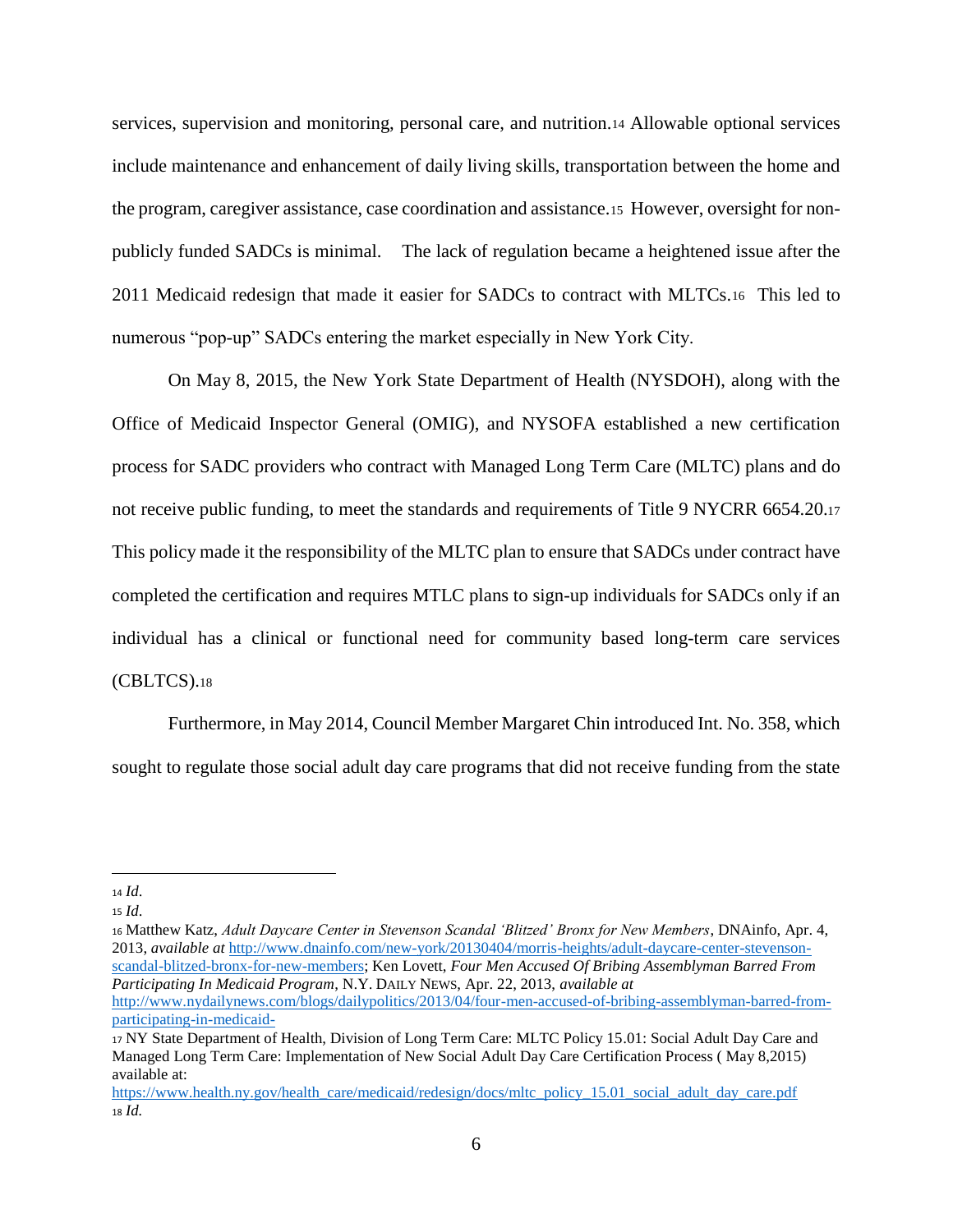or city.<sup>19</sup> Subsequently, Int. No. 358 was amended to require registration of social adult care programs, to place primary responsibility of regulation of social adult day care programs with DFTA, and to expand the role of the social adult day care ombudsperson provided for in the legislation.<sup>20</sup> The bill became law on January 17, 2015, as Local Law 9 of 2015 (Local Law 9).

As enacted, Local Law 9 requires that all social adult day cares that do not receive grant funding pursuant to the State Elder Law meet the standards and requirements promulgated by NYSOFA for publicly funded programs related to program standards and participant rights.<sup>21</sup> DFTA was required to adopt rules establishing civil penalties between \$250 and \$500 per day for SADCs and specifying those violations subject to penalty.<sup>22</sup> The law required that such rules be adopted 12 months after the law's enactment.<sup>23</sup> As of the date of this hearing, DFTA has not proposed any rules concerning SADCs.

Furthermore, all SADCs operating in the city are mandated to register with DFTA.<sup>24</sup> This requirement took effect on July 17, 2015.<sup>25</sup> All current (as of that date) SADCs were required to register with DFTA no later than November 1, 2015, and programs established after November 1, 2015 must register with DFTA within two weeks of establishment.<sup>26</sup> DFTA's prescribed registration form requires each SADC to provide, at a minimum27:

 The program's name, tax ID number, site address, phone number, days and hours of operation, and year of establishment;

<sup>19</sup> Council of the City of New York, Int. No. 358 (April 18, 2017), *available at*

<http://legistar.council.nyc.gov/View.ashx?M=F&ID=3413746&GUID=EAC6B7ED-0CE1-4A7F-BE71-86D74D9109C8> <sup>20</sup> *Id.*

<sup>21</sup> N.Y.C. Administrative Code §21-204(a)(1).

<sup>22</sup> *Id.* at §21-204(c)(1).

<sup>23</sup> Local Law 9/2015, §4(i).

<sup>24</sup> N.Y.C. Administrative Code §21-204(b)(1).

<sup>25</sup> Local Law 9/2015, §4.

<sup>26</sup> N.Y.C. Department for the Aging, NYC Social Adult Day Care,

[http://www.nyc.gov/html/dfta/html/community/social\\_adult\\_day\\_care.shtml](http://www.nyc.gov/html/dfta/html/community/social_adult_day_care.shtml) (last accessed April 18,2017) <sup>27</sup> N.Y.C. Department for the Aging, Social Adult Day Care (SADC) Registration Form,

[http://www.nyc.gov/html/dfta/html/social\\_adult\\_dc/SocialAdultDCRegForm.shtml](http://www.nyc.gov/html/dfta/html/social_adult_dc/SocialAdultDCRegForm.shtml) (last accessed April 18,2017)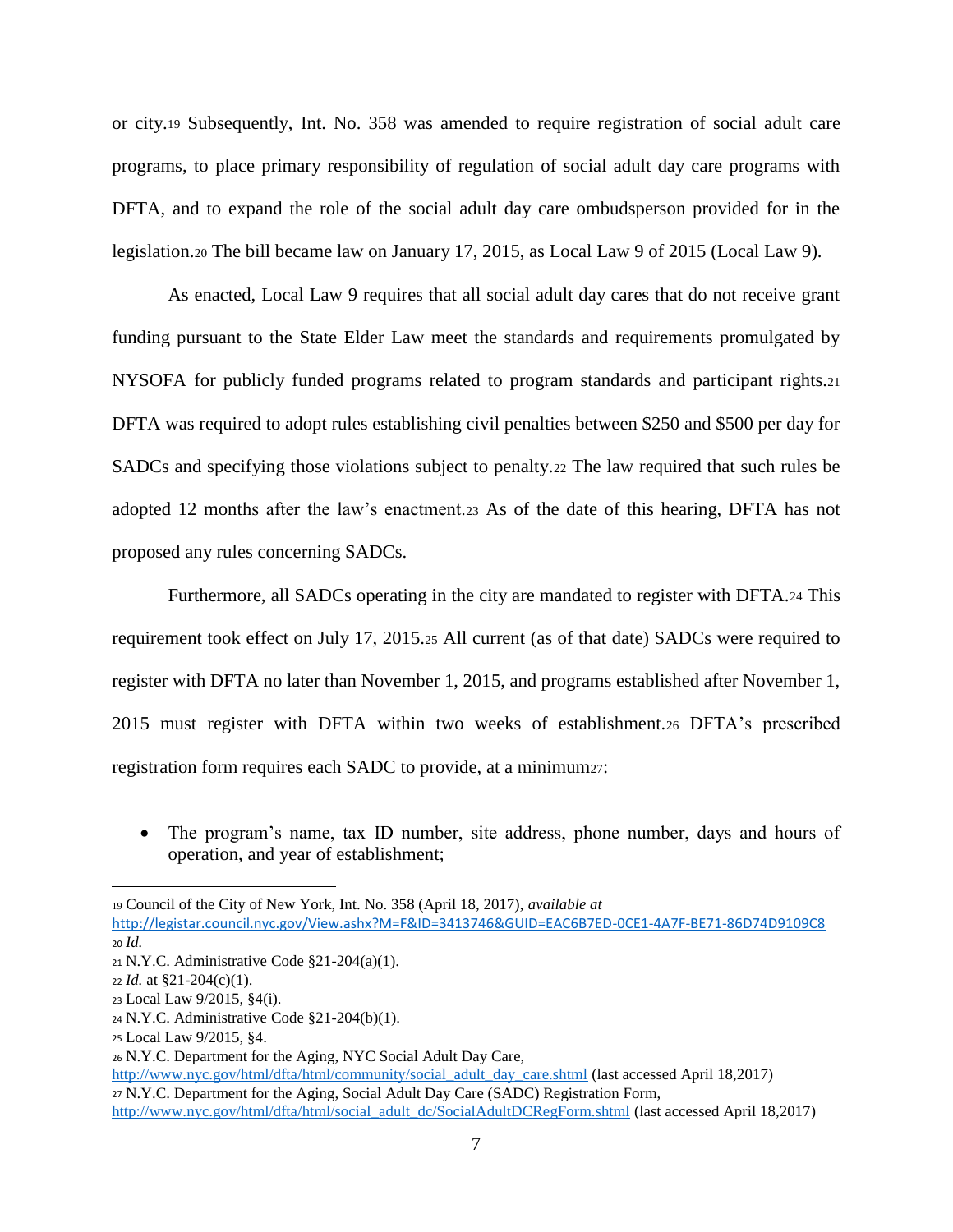- Certification that the program site is compliance with the Americans with Disabilities Act  $(ADA);$
- Whether or not the program has certified with the New York State Office of the Medicaid Inspector General, and if not, an explanation of the failure to certify;
- The name, title, phone number, and email address of its director;
- Information about its corporate structure, including the entity type and corporate address; and
- The name, address, and phone number of each MTLC, which with the program has a formal agreement.

Any entity that operates as a SADC without registering is subject to a civil penalty of \$250 to \$1,000 per day.<sup>28</sup> The responsibility is on the SADC to provide updated registration information as changes occur.<sup>29</sup>

Local Law 9 authorizes DFTA and employees of another agency designated by the Mayor to issue notices of violation for failure to register or follow program standards.<sup>30</sup> Since no such agency was designated within 30 days after the law was enacted, the Department of Consumer Affairs was automatically authorized to issue such notices along with DFTA.31 According to DFTA's testimony at a hearing of the Aging Committee in February 2017, entitled "Oversight - Social Adult Day Care Follow-Up," the Department of Consumer Affairs has not issued any notices of violation.<sup>32</sup>

Finally, Local Law 9 established an ombudsperson at DFTA responsible for establishing a system to receive comments and complaints with respect to any SADC. The ombudsperson is responsible for requesting a list once annually of certified SADCs operating within the city from the state Department of Health, investigating complaints and any information known to DFTA that

<sup>28</sup> N.Y.C. Administrative Code §21-204(b)(1).

<sup>29</sup> *Id.* at §21-204(c)(2).

<sup>30</sup> *Id*. at §21-204(b)(2).

<sup>31</sup> Local Law 9/2015, §3.

<sup>32</sup> City Council Aging Committee Hearing, "Oversight- *Social Adult Day Care Follow-Up*," February 7, 2017. *Available at:* [http://legistar.council.nyc.gov/MeetingDetail.aspx?ID=529707&GUID=9D29CB4A-50FF-4774-](http://legistar.council.nyc.gov/MeetingDetail.aspx?ID=529707&GUID=9D29CB4A-50FF-4774-9A22-341BB6C60464&Options=&Search) [9A22-341BB6C60464&Options=&Search=](http://legistar.council.nyc.gov/MeetingDetail.aspx?ID=529707&GUID=9D29CB4A-50FF-4774-9A22-341BB6C60464&Options=&Search)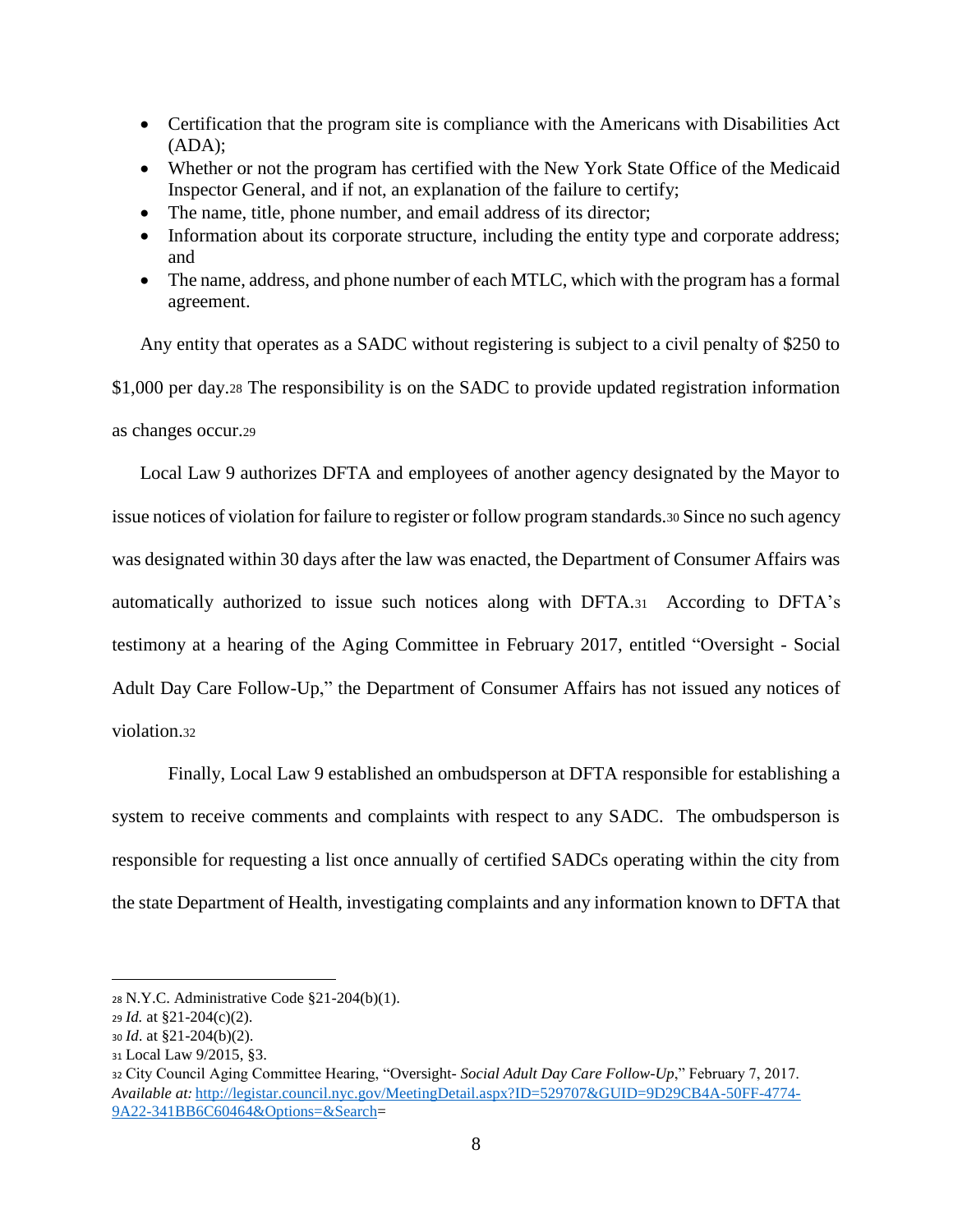a SADC may be in violation of the provisions of Local Law 9. Upon finding that there has been such a violation, DFTA must notify the SADC and reimbursing MLTC of the violation and request that the MLTC respond to the ombudsperson about if and how such violations will be addressed.<sup>33</sup> The ombudsperson may also, at their discretion, forward the results of the investigation and the response from the MLTC to appropriate governmental entities.<sup>34</sup> All SADCs must prominently post a sign onsite with information on how to contact the ombudsperson, and that a person may contact the ombudsperson if they have a comment or complaint regarding the SADC.35 Individuals seeking to make a compliant or comment regarding any SADC in the City may do so by calling 311 or entering a complaint through DFTA's online portal.<sup>36</sup>

To assist DFTA with their oversight of SADCs, Council Member Chin introduced Int. No. 1278, on September 28, 2016, which would require the Department for the Aging to issue a performance summary card to all SADCs operating in the City. The SADCs would be required to post the performance summary card at or near the entrance with information about SADCs compliance with NYSOFA standards related to social adult day care program standards and participant rights, as well as any rules promulgated by the department. The summary cards would also include information related to penalties imposed on a social adult day care and provide a comparison for other SADCs in the area.

<sup>33</sup> N.Y.C. Administrative Code §21-204(d)(1).

<sup>34</sup> *Id.* at §21-204(d)(1)(iii)(B). These include: the Department of Investigation, the State Department of Health, or any other office, agency, or entity responsible for the prevention, detection, and investigation of fraud and abuse related to the Medicaid program.

<sup>35</sup> *Id.* at §21-204(d)(2).

<sup>36</sup> N.Y.C. Department for the Aging, Social Adult Day Care (SADC) Inquiry Form. *Available at:*  [http://www.nyc.gov/html/dfta/html/social\\_adult\\_dc/SADCInquiryForm.shtml](http://www.nyc.gov/html/dfta/html/social_adult_dc/SADCInquiryForm.shtml)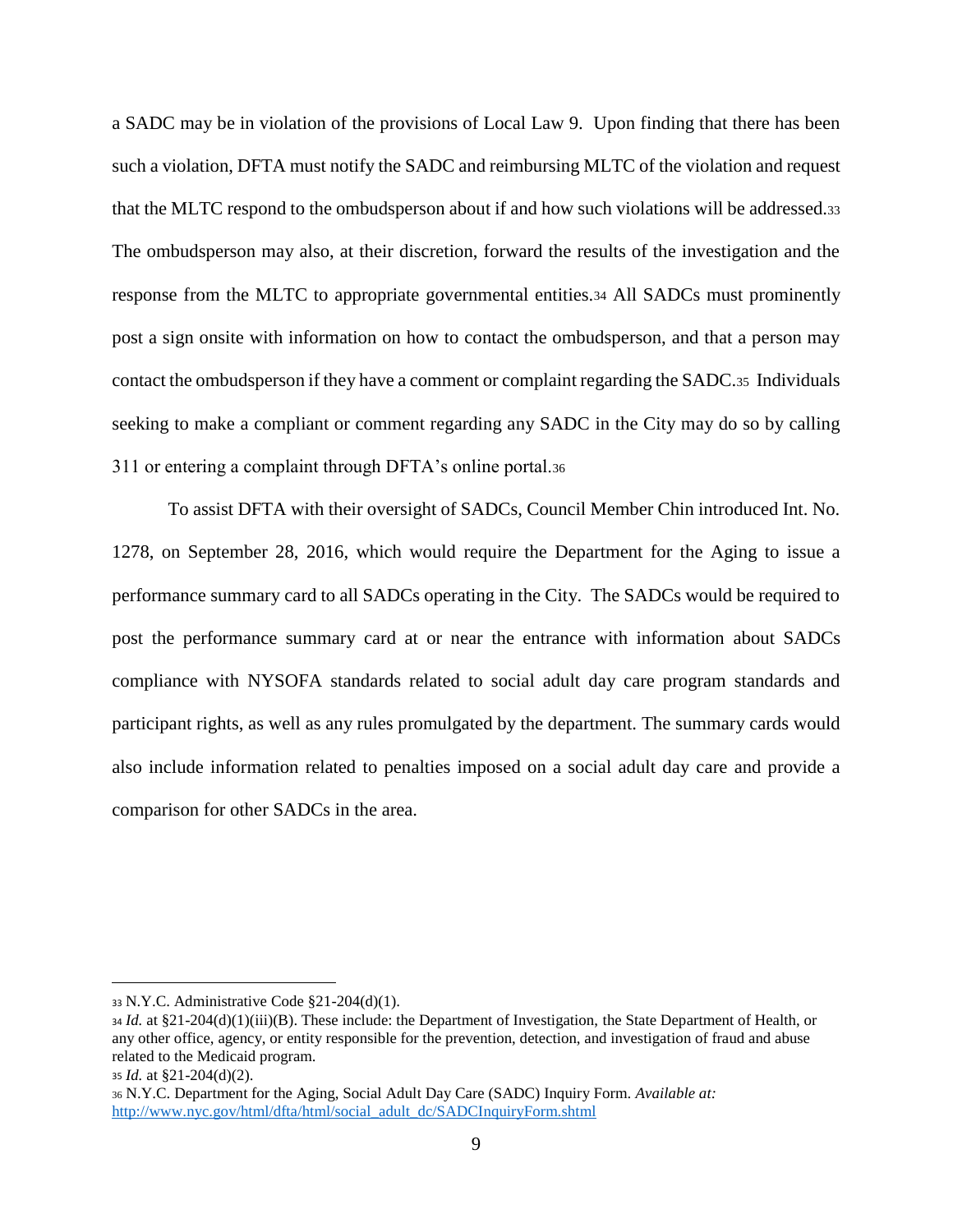## **Long Term Care Ombudsman**

Long-term care ombudsman program (LTCOP) is a federal advocacy program dedicated to protecting people living in long-term care facilities.37 They serve as an advocate and resource for people who live in nursing homes, adult homes and licensed residential care facilities. They help residents and families understand and exercise their rights to quality care and service and inform governmental agencies, providers and the public about issues and concerns affecting residents of long-term care facilities, their work in done entirely free of charge.<sup>38</sup> The New York State Long-Term Care ombudsman has been in existence since 1972, the federal older Americans Act, required each state to establish an office of the State Long Term Care Ombudsperson and to employ qualified, full-time person to serve as the State ombudsman.39 In New York State, there is a State Ombudsman and 15 Regional Ombudsman coordinates, who support and train more than 1,000 certified Ombudsmen who are first line of contact with residents and long-term care facilities.40 Resolution No. 1225 calls upon NY State to increase the funding for the long-term care ombudsman.

Adult care facilities are adult homes, enriched housing and assisted living programs that provide temporary or long-term, non-medical residential care services to adults who are unable to live independently but who do not require a nursing home.41 The long-term residential care industry in New York State has had a long history of poor care, including complaints of inadequate care, inadequate monitoring, inappropriate medication management, and neglect.<sup>42</sup>

<sup>37</sup> New York State Office for the Aging. New York State Long-Term Care Ombudsman Program (LTCOP) available at:<https://aging.ny.gov/NYSOFA/Programs/CommunityBased/LTCOP.cfm> (last accessed April 19, 2017) <sup>38</sup> *Id.*

<sup>39</sup> *Id.*

<sup>40</sup> *Id.*

<sup>41</sup> N.Y.S Department of Health. Assisted Living. Available at: [https://www.health.ny.gov/facilities/assisted\\_living/](https://www.health.ny.gov/facilities/assisted_living/) <sup>42</sup> Id.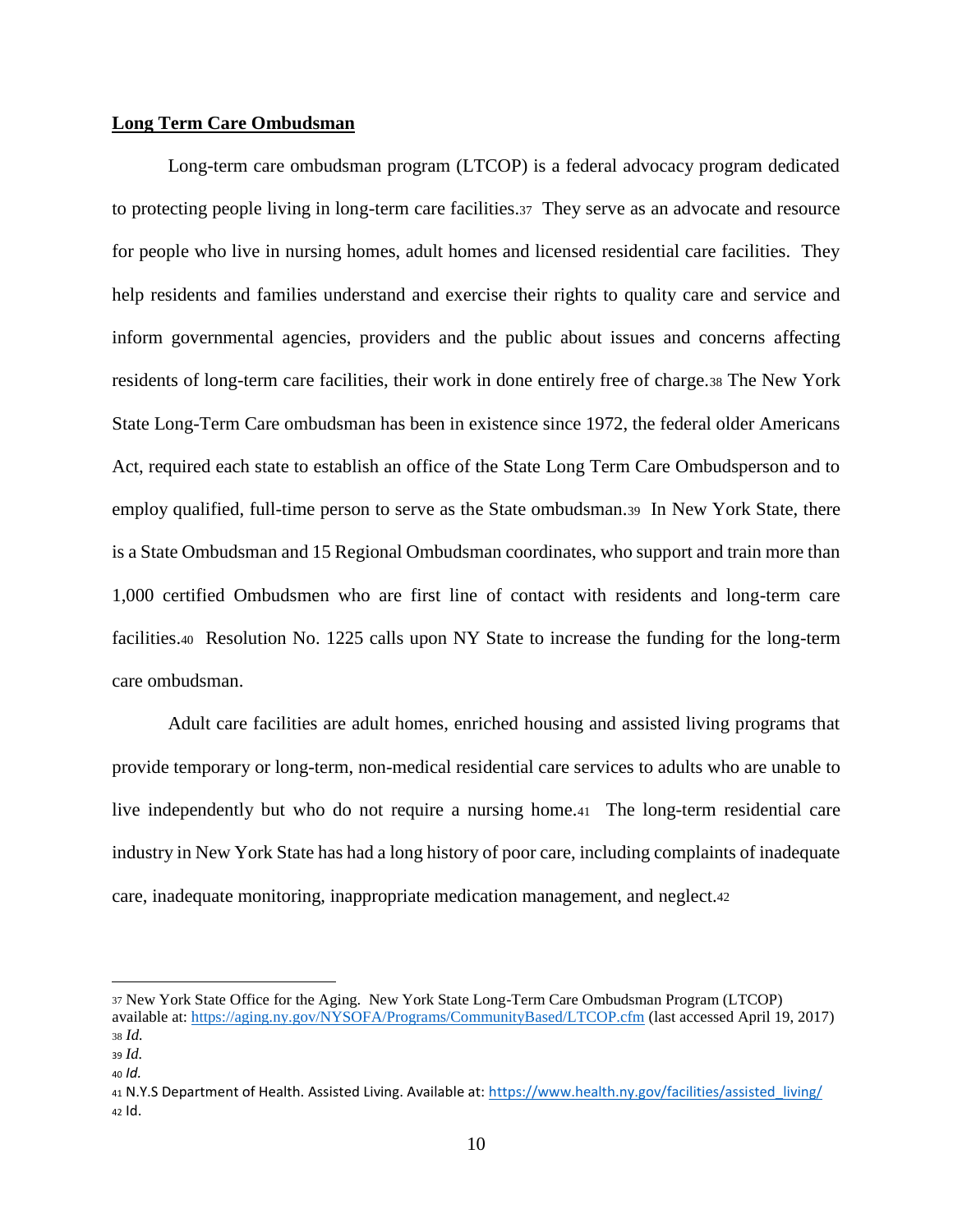Res. No. 1226 asks the State to pass and the Governor to sign legislation, which would increase the penalties for safety violations in adult care facilities.

#### **Seniors and Food Scarcity**

The United States Department of Agriculture (USDA) defines two types of food insecurity, low food security and very low food security. <sup>43</sup> Low food security is defined as reports of reduced quality, variety, or desirability, but little or no indication of reduced food intake. However, very low food security is when there are reports of multiple disruptions of normal eating patterns and reduced food intake.44 This can lead to hunger and malnutrition, which is especially dangerous as person ages because malnutrition can hasten the onset of degenerative diseases, as well as exacerbate heat disease, hypertension, osteoporosis, cancer and diabetes.<sup>45</sup> Undereducated seniors who live at or below the poverty level are some of the most susceptible to food insecurity.<sup>46</sup>

According to a 2016 report by Hunger Free America, on average 171,197 senior residents lived in food insecure households between 2013 and 2015.<sup>47</sup> Prior to the recession during 2006 to 2008, an average of 132,113 New York City seniors lived in food insecure households.<sup>48</sup> The study found that 22.48 percent of seniors living in the Bronx are food insecure, 17.13 of seniors living in Brooklyn, 10.81 percent of seniors in Manhattan and 10.21 percent of seniors in Queens.

<sup>43</sup> U.S. Department of Agriculture, Economic Research Service: Definitions of Food Security. Available at: <https://www.ers.usda.gov/topics/food-nutrition-assistance/food-security-in-the-us/definitions-of-food-security.aspx> <sup>44</sup> *Id.*

<sup>45</sup> NYC Dept. for the Aging,

<sup>46</sup> Hunger Solutions New York, Older Adult Food Insecurity: Framing the Issue (2011) at 6, *available at:* [http://hungersolutionsny.org/information-resources/hunger-resources/older-adult-food-insecurity-framing-issue](http://hungersolutionsny.org/information-resources/hunger-resources/older-adult-food-insecurity-framing-issue-new-york)[new-york.](http://hungersolutionsny.org/information-resources/hunger-resources/older-adult-food-insecurity-framing-issue-new-york)

<sup>47</sup> Hunger Free America. New York City and State Hunger Report, 2016 "The State of the Working Hungry: Low Wages Chief Cause of Malnutrition," a*vailable at*

[http://www.hungerfreeamerica.org/sites/default/files/atoms/files/2016%20Annual%20Hunger%20Survey%20Report](http://www.hungerfreeamerica.org/sites/default/files/atoms/files/2016%20Annual%20Hunger%20Survey%20Report%20Final.pdf) [%20Final.pdf.](http://www.hungerfreeamerica.org/sites/default/files/atoms/files/2016%20Annual%20Hunger%20Survey%20Report%20Final.pdf)

<sup>48</sup> *Id.*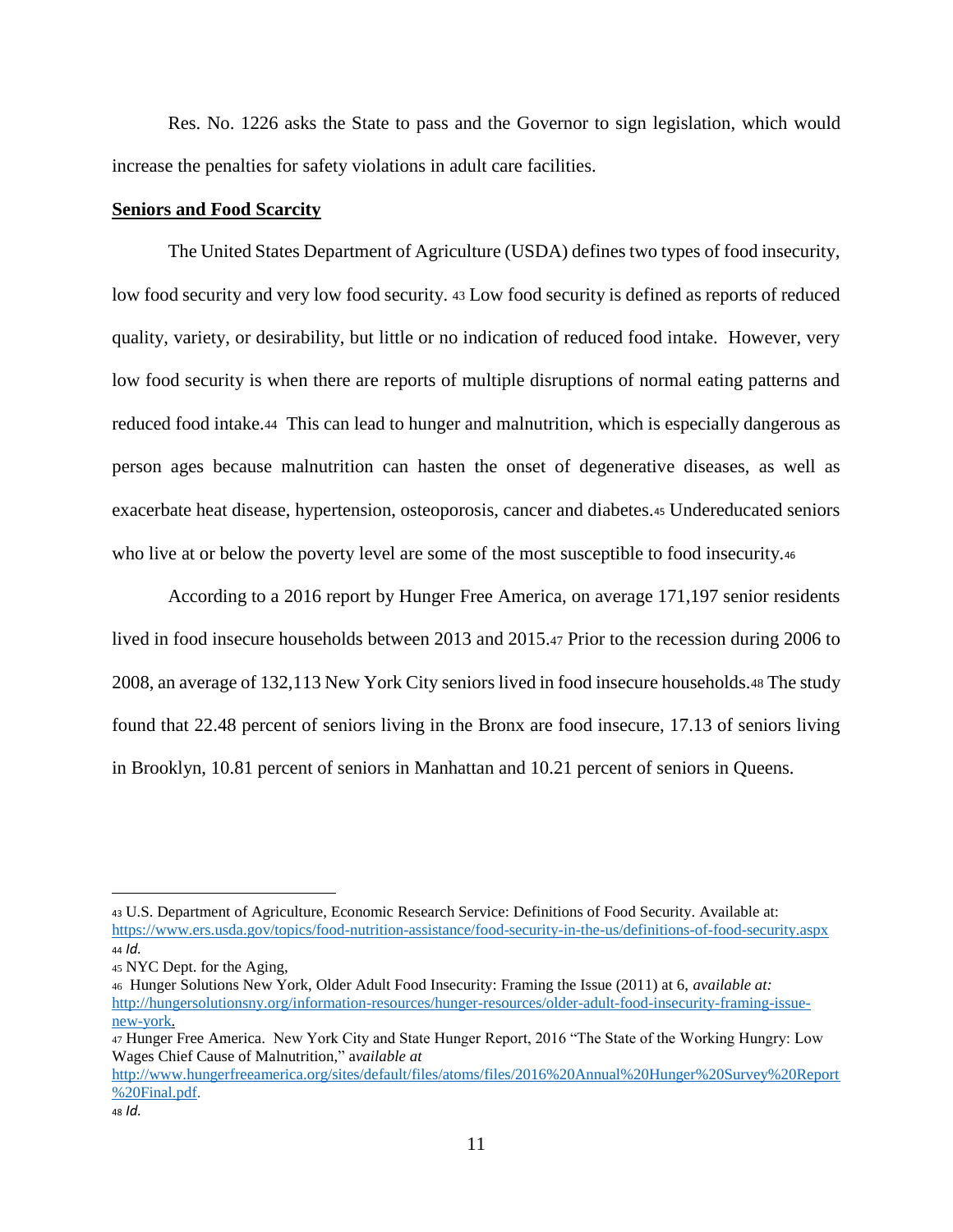New York City houses two of the top five Congressional districts with the highest percentage of seniors facing hunger.<sup>49</sup>

The Supplemental Nutrition Assistance Program (SNAP), formerly known as food stamps, is a monthly benefits assistance program that recipients can use each month to purchase food at authorized grocery stores and farmers markets and benefits are provided monthly through an electronic benefits card.50 Eligibility for SNAP is based on an individual's household size, income, expenses, and other factors.51 Households must meet income tests to receive benefits, but households with disabled members or individuals over 60 can have higher incomes, but still qualify.52 The table below shows the estimated monthly benefit based on household size and pretaxed income.<sup>53</sup>

| <b>NUMBER OF PEOPLE</b><br>IN HOUSEHOLD | MONTHLY INCOME LIMIT<br>(PRE-TAXES) <sup>1</sup> | MAX. MONTHLY<br><b>SNAP BENEFITS<sup>2</sup></b> |
|-----------------------------------------|--------------------------------------------------|--------------------------------------------------|
|                                         | \$1,287                                          | \$194                                            |
| 2                                       | \$1,736                                          | \$357                                            |
| 3                                       | \$2,184                                          | \$511                                            |
|                                         | \$2,633                                          | \$649                                            |
| Each additional<br>household member     | $+$ \$451<br>(approximately)                     | +\$146<br>(approximately)                        |
|                                         | <sup>1</sup> In effect<br>10/1/16 - 9/30/17.     | <sup>2</sup> In effect<br>10/1/16 - 9/30/17.     |

<sup>49</sup> *Id.*

 $\overline{a}$ 

<sup>53</sup> *Id.*

<sup>50</sup> Hunger Free-NYC. Citywide Food Assistance Guides. *Available at*: [http://www.hungerfreeamerica.org/food](http://www.hungerfreeamerica.org/food-assistance-guides)[assistance-guides](http://www.hungerfreeamerica.org/food-assistance-guides)

<sup>51</sup> *Id.*

<sup>52</sup> *Id.*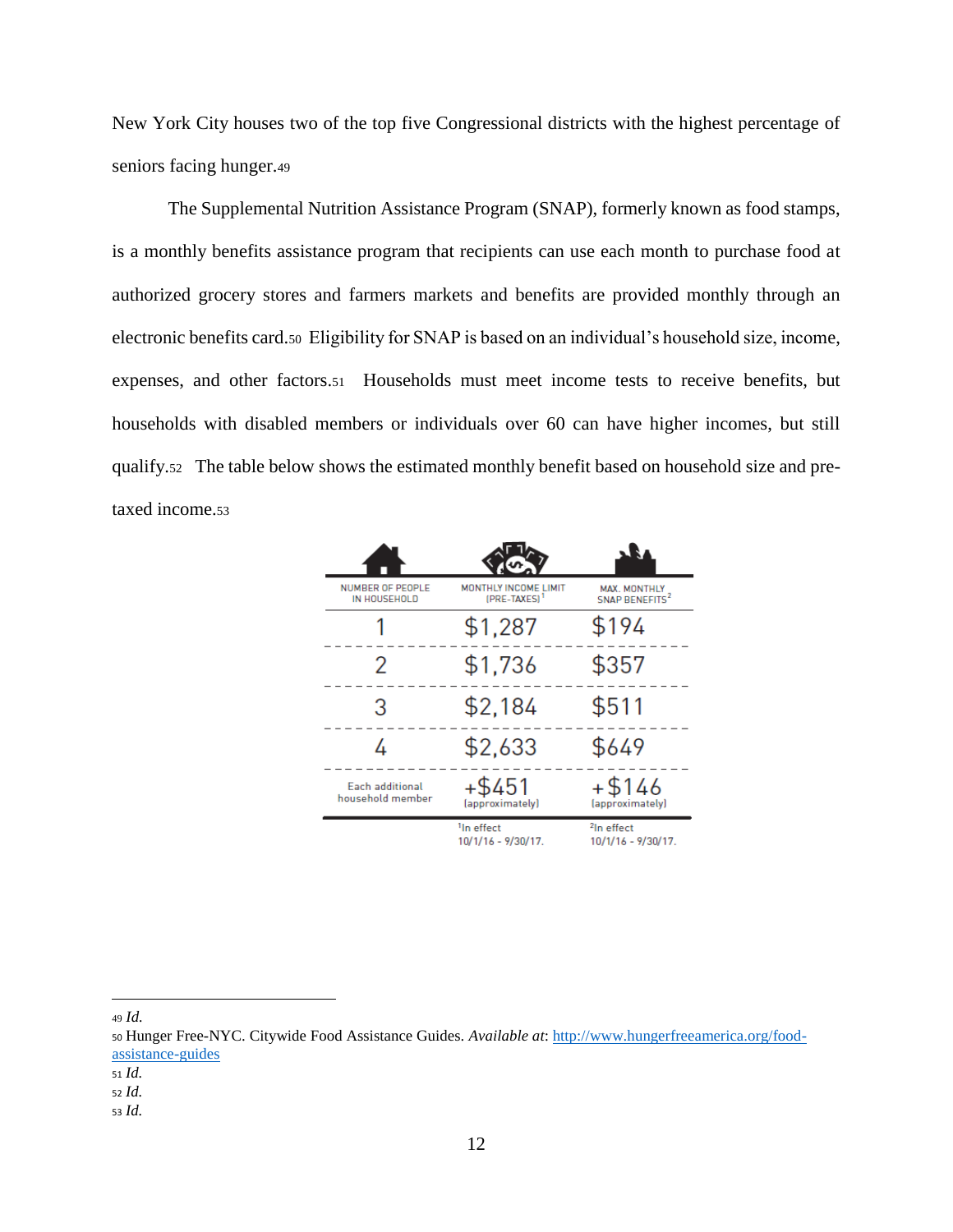According to the 2016 Food Metrics Report, 308,890 NYC residents 65 year old and older are recipients of SNAP benefits each month, but many more seniors qualify, but do not participate in the program.<sup>54</sup>

The Human Resources Administration (HRA), the Department for the Aging (DFTA) and the Food Bank for New York have worked together to identify senior citizens eligible but who do not receive SNAP benefits through a computer match with the Senior Citizen Rent Increase Exemption (SCRIE) program.<sup>55</sup>

In January 2017, the Human Resources Administration (HRA) testified at a joint City Council hearing of the Aging Committee and General Welfare Committee on Food Insecurity. This hearing focused on senior SNAP enrollment and senior food insecurity. According to HRA testimony, beginning in September 2014, HRA collaborated with the Robin Hood Foundation, Benefits Data Trust and DFTA to enroll eligible seniors in the SNAP program.56 This joint campaign was set to expand in 2017 for two years, to increase participation in targeted benefits. The campaign will include mass media, grassroots outreach and service delivery for eligible individuals.<sup>57</sup>

HRA testified that the NYC SNAP participation rate is higher than the national average, but it could be higher, however barriers to outreach include limited mobility, lack of knowledge, and the perceived stigmas associated with accepting government assistance.58 New York's Benefits Center implemented phone and direct mail campaign for seniors who are not receiving

<sup>54</sup> NYC Food Policy, 2016 Food Metrics Report, *Available at* 

<http://www1.nyc.gov/assets/foodpolicy/downloads/pdf/2016-Food-Metrics-Report.pdf> <sup>55</sup> *Id.*

<sup>56</sup> Testimony from HRA at Aging Committee and General Welfare Hearing. January 25, 2017. *Available at:*  [http://legistar.council.nyc.gov/MeetingDetail.aspx?ID=525696&GUID=5C6FB31C-0DC8-4266-9489-](http://legistar.council.nyc.gov/MeetingDetail.aspx?ID=525696&GUID=5C6FB31C-0DC8-4266-9489-629723DF348C&Options=&Search) [629723DF348C&Options=&Search=](http://legistar.council.nyc.gov/MeetingDetail.aspx?ID=525696&GUID=5C6FB31C-0DC8-4266-9489-629723DF348C&Options=&Search)

<sup>57</sup> *Id.* <sup>58</sup> *Id.*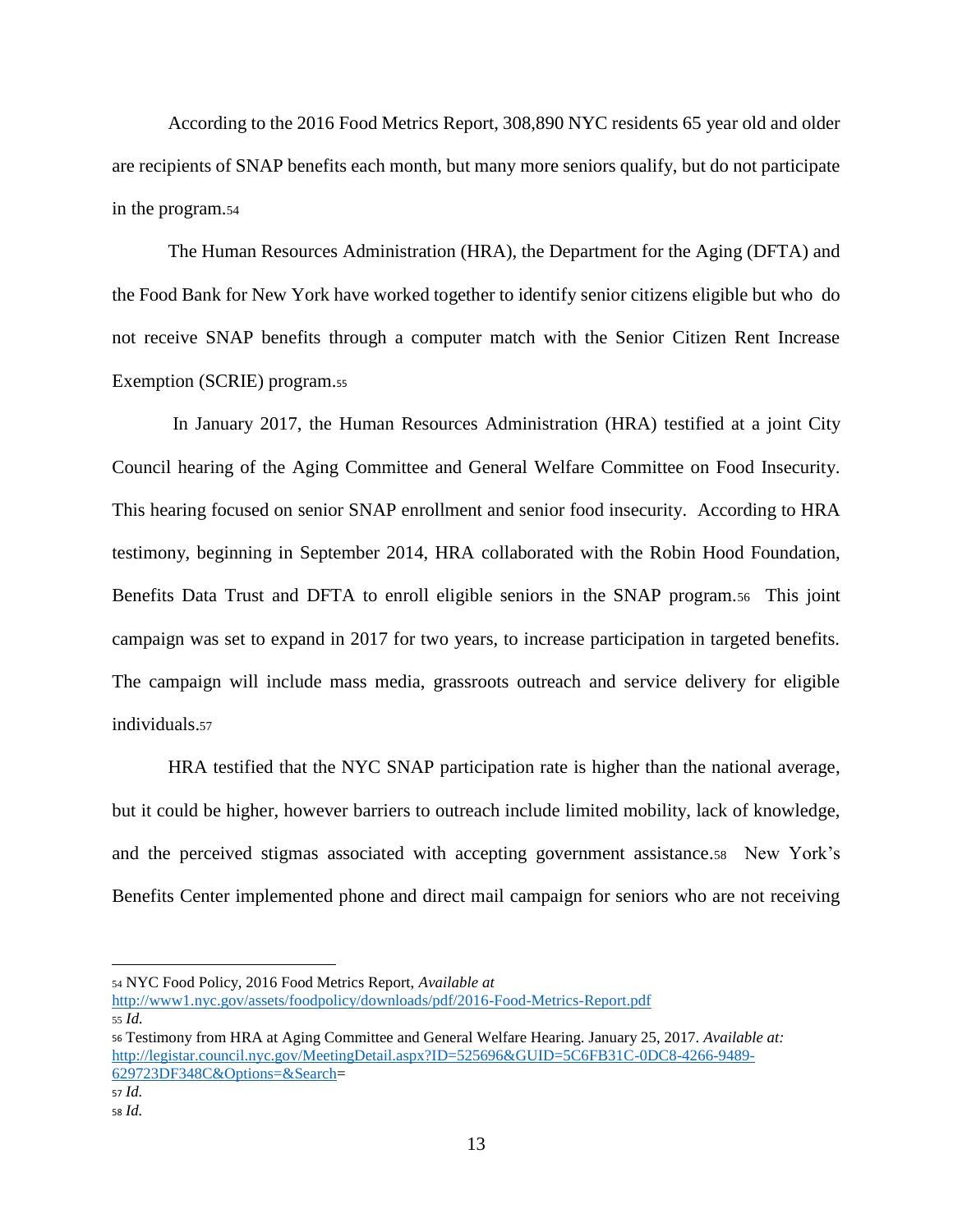SNAP.59 The program mailed 214,688 outreach letters and direct mail campaign with a message from Commissioner Banks to 130,448 households.<sup>60</sup>

While there are a variety of discount programs available to seniors at grocery stores throughout the city, distance and accessibility remain ongoing problems that continue to limit seniors' access to healthy food.61 Part of this stems from a lack of access to fresh food retailers. Several studies have found that proximity to supermarkets corresponds with a lower body mass index (BMI), rates of obesity, diabetes, or diet related deaths.<sup>62</sup> A USDA pilot program to allow homebound seniors to use SNAP benefits at online grocers including FreshDirect and Amazon Fresh was announced in January 2017.<sup>63</sup>

#### **Senior Centers**

New York City senior centers provide an opportunity to socialize, but they also provide congregate meals to seniors on a daily basis, that must meet specific nutritional standards. The DFTA currently funds 235 neighborhood senior centers (NCs) and 16 Innovative Senior Centers (ISCs), which are located throughout the five boroughs, and have an average daily attendance of 30,000 individuals.64 Neighborhood Centers are designed to provide consistent services, including a minimum of 60 meals per day, an average daily attendance of 75 people, and a required

<sup>59</sup> *Id.*

<sup>60</sup> *Ld.*

<sup>61</sup>U.S Department of Agriculture. "USDA Announces Retailer Volunteers for SNAP Online Purchasing Pilot." (January 5, 2017) *available at:*

[https://www.usda.gov/wps/portal/usda/usdahome?contentid=2017/01/0003.xml&navid=NEWS\\_RELEASE&a](https://www.usda.gov/wps/portal/usda/usdahome?contentid=2017/01/0003.xml&navid=NEWS_RELEASE&navtype=RT&parentnav=LATEST_RELEASES&edeployment_action=retrievecontent) [mp;navtype=RT&parentnav=LATEST\\_RELEASES&edeployment\\_action=retrievecontent](https://www.usda.gov/wps/portal/usda/usdahome?contentid=2017/01/0003.xml&navid=NEWS_RELEASE&navtype=RT&parentnav=LATEST_RELEASES&edeployment_action=retrievecontent)

<sup>62</sup> The Food Trust, "The Grocery Gap: Who Has Access to Healthy Food and Why It Matters," at 18, *available at* [http://thefoodtrust.org/uploads/media\\_items/grocerygap.original.pdf,](http://thefoodtrust.org/uploads/media_items/grocerygap.original.pdf) <sup>63</sup>*Id.*

<sup>64</sup> N.Y.C. Department for the Aging, Annual Plan Summary April 1, 2017-March 31, 2018 (September 2016), *available at<http://www.nyc.gov/html/dfta/downloads/pdf/AnnualPlanSummaryFY1617V2.pdf>*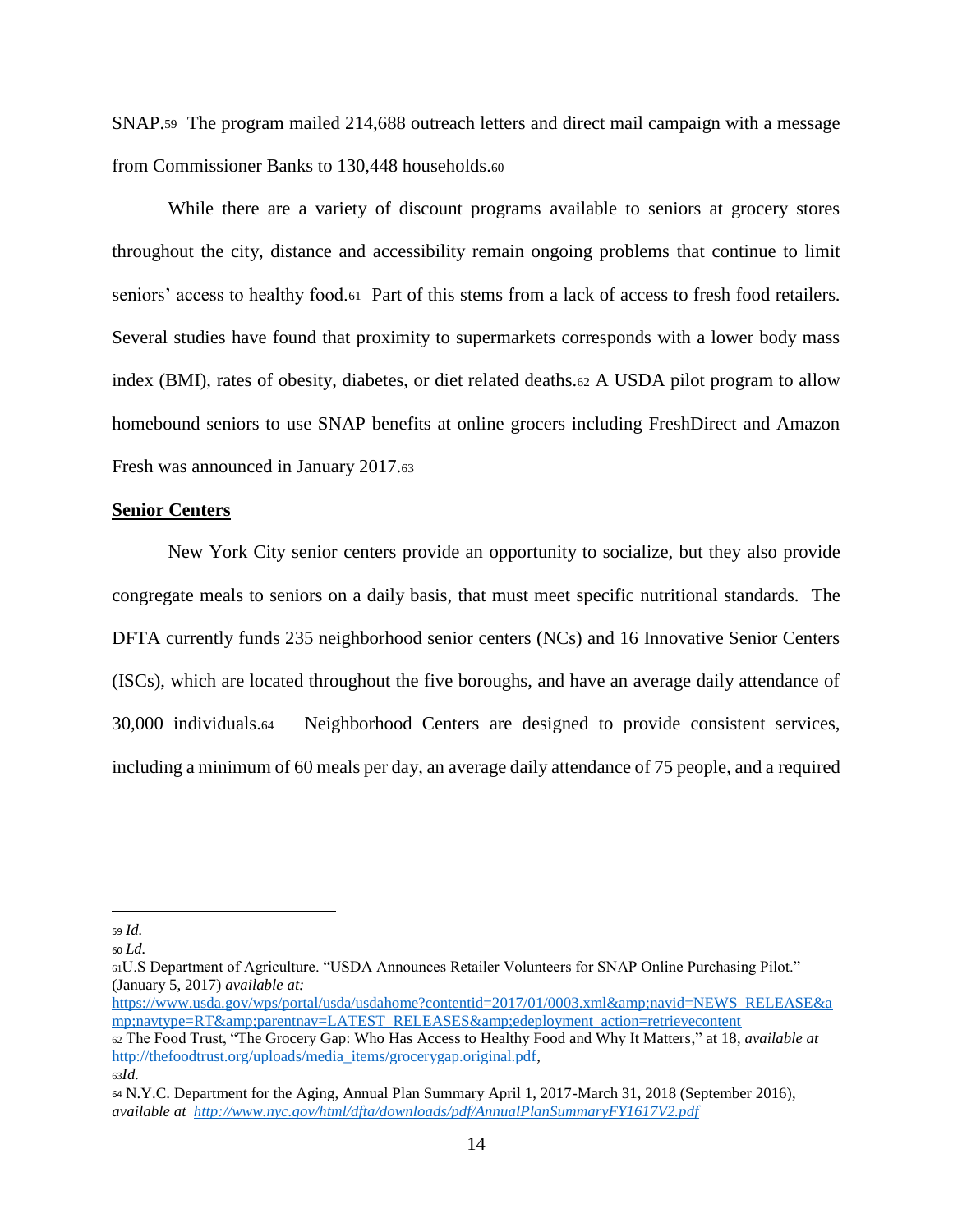Health and Wellness component.65 All NCs provide congregate meals, offer a variety of activities and as well as provide seniors with information on assistance and with benefits.<sup>66</sup>

Innovative Senior Centers provide enhanced programing such as health and wellness programs, additional access to health care services, arts and cultural programs, and technology and volunteer opportunities.67 ISCs have more flexible and expanded hours, including evenings and weekends, as well as transportation options to facilitate access to the centers. In Fiscal Year 2016, 29,682 New York City seniors participated in activities and received meals at DFTA's senior centers.<sup>68</sup>

In Fiscal Year 2017, the Administration included one-year funding for sixth day congregate meals for senior centers and home delivered meals totaling \$1.2 million. However, the 2018 preliminary budget did not include funding for a sixth day of congregate meals. After the 2018, Aging Committee and Senior Center preliminary budget hearing, the Council called upon the Administration to baseline funding for sixth congregate meals in the Fiscal 2018 Budget Response.

Res. No. 112 asks DFTA to restore the congregate weekend meals program and to conduct a public awareness campaign for congregate and home delivered meals.

#### **Home Delivered Meals**

Home delivered meals provide nutritious meals to older homebound New Yorkers.<sup>69</sup> These meals meet prescribed dietary guidelines. Individuals assessed by their case manager as capable of reheating their own meals have a choice and flexibility of choosing between twice-weekly

 $\overline{a}$ 

[http://www1.nyc.gov/assets/operations/downloads/pdf/mmr2016/2016\\_mmr.pdf](http://www1.nyc.gov/assets/operations/downloads/pdf/mmr2016/2016_mmr.pdf)

<sup>65</sup> *Id.*

<sup>66</sup> *Id.*

<sup>67</sup> *Id.*

<sup>68</sup> NYC Mayor's Management Report 2016, available at

<sup>69</sup> N.Y.C. Department for the Aging, Annual Plan Summary April 1, 2017-March 31, 2018 (September 2016), available at <http://www.nyc.gov/html/dfta/downloads/pdf/AnnualPlanSummaryFY1617V2.pdf>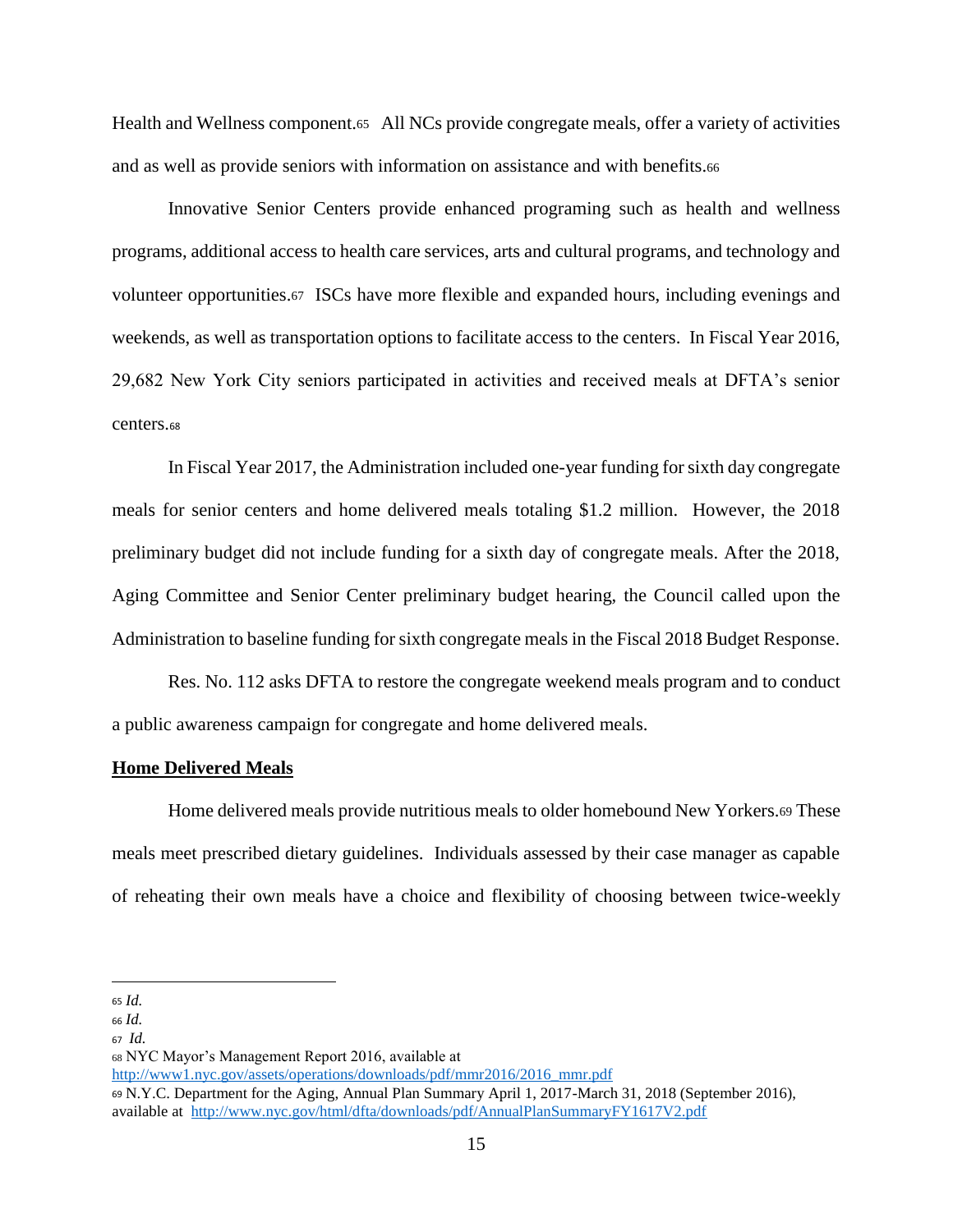delivery of frozen meals and a daily delivery of hot meals.70 The selection of frozen meal delivery provides the option to decide when clients are ready to eat and which meal they wish to eat that day.<sup>71</sup>

Eligibility is determined through a case management agency funded by DFTA to help seniors who need assistance managing activities of daily living, access the services they need. A home visit to asses an individual's needs is the first step, a care plan is developed with a case manager, the case manager will arrange the necessary supportive services, and will help an individual with the services they need.

In Fiscal Year 2016, 26,418 homebound seniors received 4,468,107 home delivered meals, which was a 3.6 percent increase from Fiscal Year 2015 4.3 million meals.<sub>72</sub>

## **ANALYSIS**

## **ANALYSIS OF INT. NO. 1278**

## **Int. No. 1278 - A Local Law to amend the administrative code of the city of New York, in relation to the posting of a performance summary card for social adult day cares**

Section one of Int. No. 1278 would amend section 21-204 of the Administrative Code to add a new subdivision e.

Such new subdivision e would relate to social adult day care performance summary card. Subdivision e of Section 21-204 would define "performance summary card" as an individualized card that summarizes a social adult day care's compliance with rules and regulations promulgated by the director of the state office for the aging related to social adult day care program standards and participant rights, and any rules promulgated by the department.

 $\overline{a}$ 

<sup>72</sup> *Id.*

<sup>70</sup> *Id.*

<sup>71</sup> *Id.*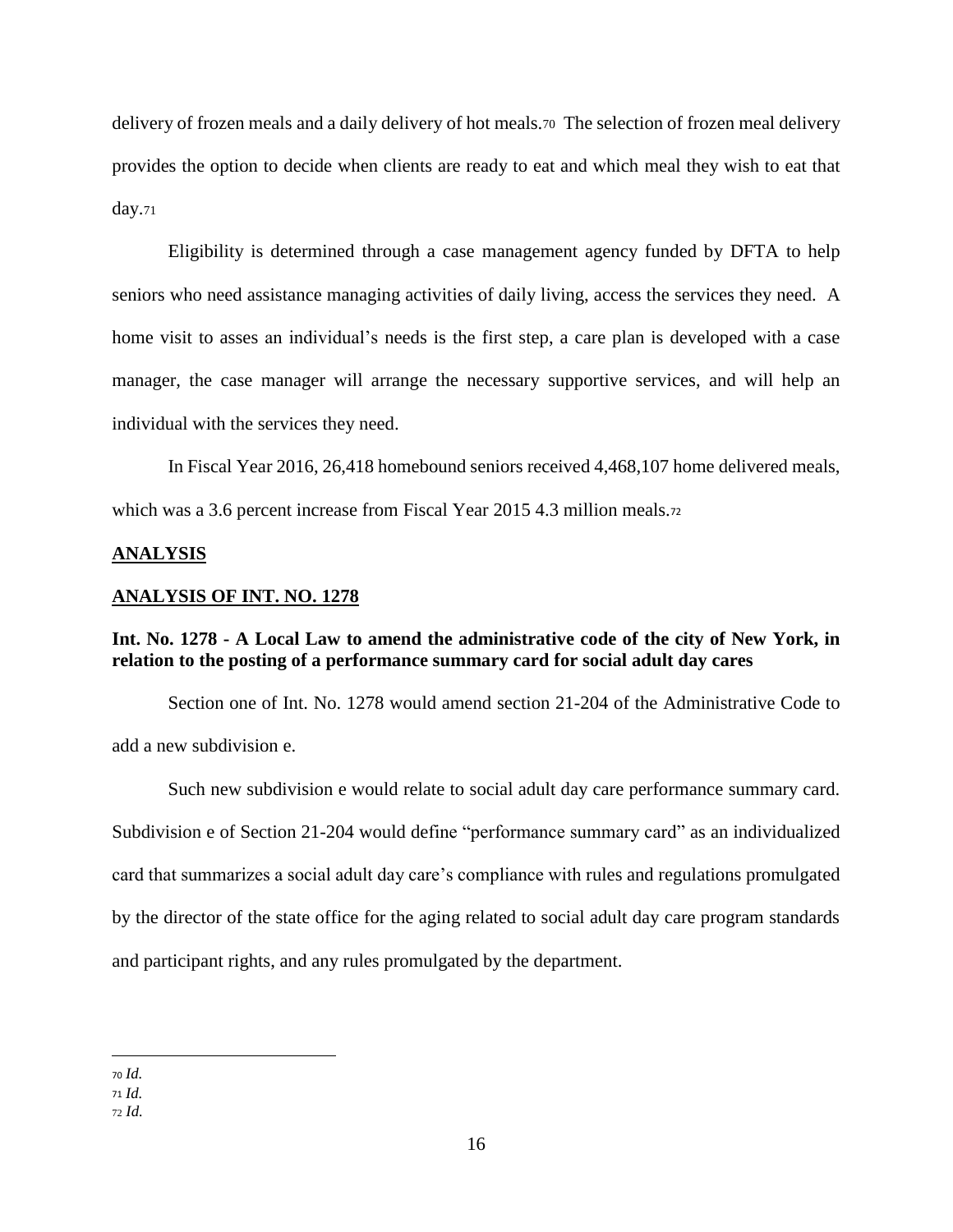The legislation would further provide that DFTA should issue a performance summary card to each social adult day care operating in the city, such performance summary card would include information regarding penalties imposed on a social adult day care pursuant to subdivision c of section 21-204, during the twelve-month period prior to the issuance of such card. The card would also include additional information such as:

- The capacity of the social adult day care;
- The length of time the social adult day care has operated;
- A comparison of the social adult day care to other social adult day cares in the city; and
- Other information required by the department

The section further states that the card would be updated and reissued by the ombudsperson at least once every twelve months. The social adult day care would conspicuously post the most recent issued performance summary card at or near its entrance in accordance with rules promulgated by the department.

Bill section 2 of Int. No. 1278 provides that the local law would take effect 180 days after it becomes law, except that DFTA shall take necessary steps for the implementation of this local law, including promulgating rules, prior to such date.

### **ANALYSIS OF INT. NO. 1519**

# **Int. No. 1519 - A Local Law to amend the administrative code of the city of New York, in relation to supplemental nutrition assistance program enrollment at senior centers.**

Int. No. 1519 would amend chapter 1 of title 21 of the Administrative Code by adding a new section 21-131.1.

Section 21-131.1 relates to supplemental nutrition assistance program and enrollment at senior centers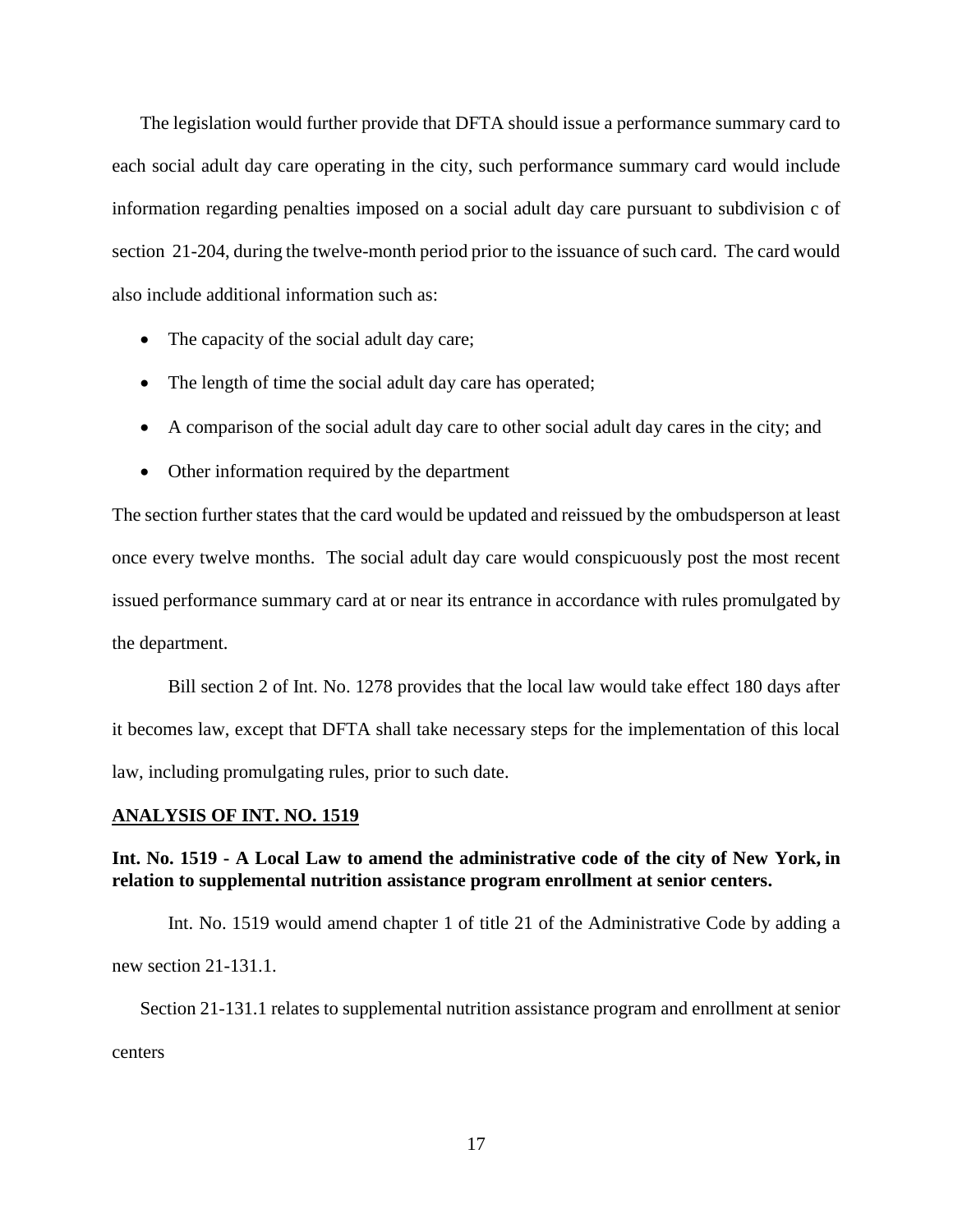- a. The Commissioner of Social Services would distribute applications for the supplemental nutrition assistance program to all senior centers. Senior center has the same meaning as defined in section 21-201.
- b. The Commissioner of Social Services would in coordination with the Commissioner of DFTA would establish and implement a program to enable enrollment in the supplemental nutrition assistance program at all senior centers. Such program would at a minimum enable seniors to enroll in the SNAP assistance program in person at each senior center.
- c. Beginning January 1, 2018, and on the first business day of each succeeding calendar quarter thereafter, the Commissioner of Social Services would submit a report to the Speaker of the City Council indicating, at the minimum:
	- 1) The numbers of seniors enrolled in the supplemental nutrition assistance program at each senior center in the previous calendar quarter; and
	- 2) The number of seniors enrolled in the supplemental nutrition assistance program at each senior center during the calendar year.

Int. No. 1519 would amend Chapter 2 of title 21 of the administrative code of the City of New York by adding a new section 21-207.

Int. No. 1519 would further amend the administrative code by adding section 21-207 in relation to SNAP enrollment. Subdivision a of section 21-207 provides that the DFTA Commissioner, in coordination with the Commissioner of Social Services, would require each senior center to offer programming no less than once each month to enable eligible seniors to enroll in SNAP, established pursuant to section 95 of the social services law.

Bill section 3 of Int. No. 1519 provides that the local law would take effect 120 days after it becomes law, except that the Commissioner of Social Services and the Commissioner of DFTA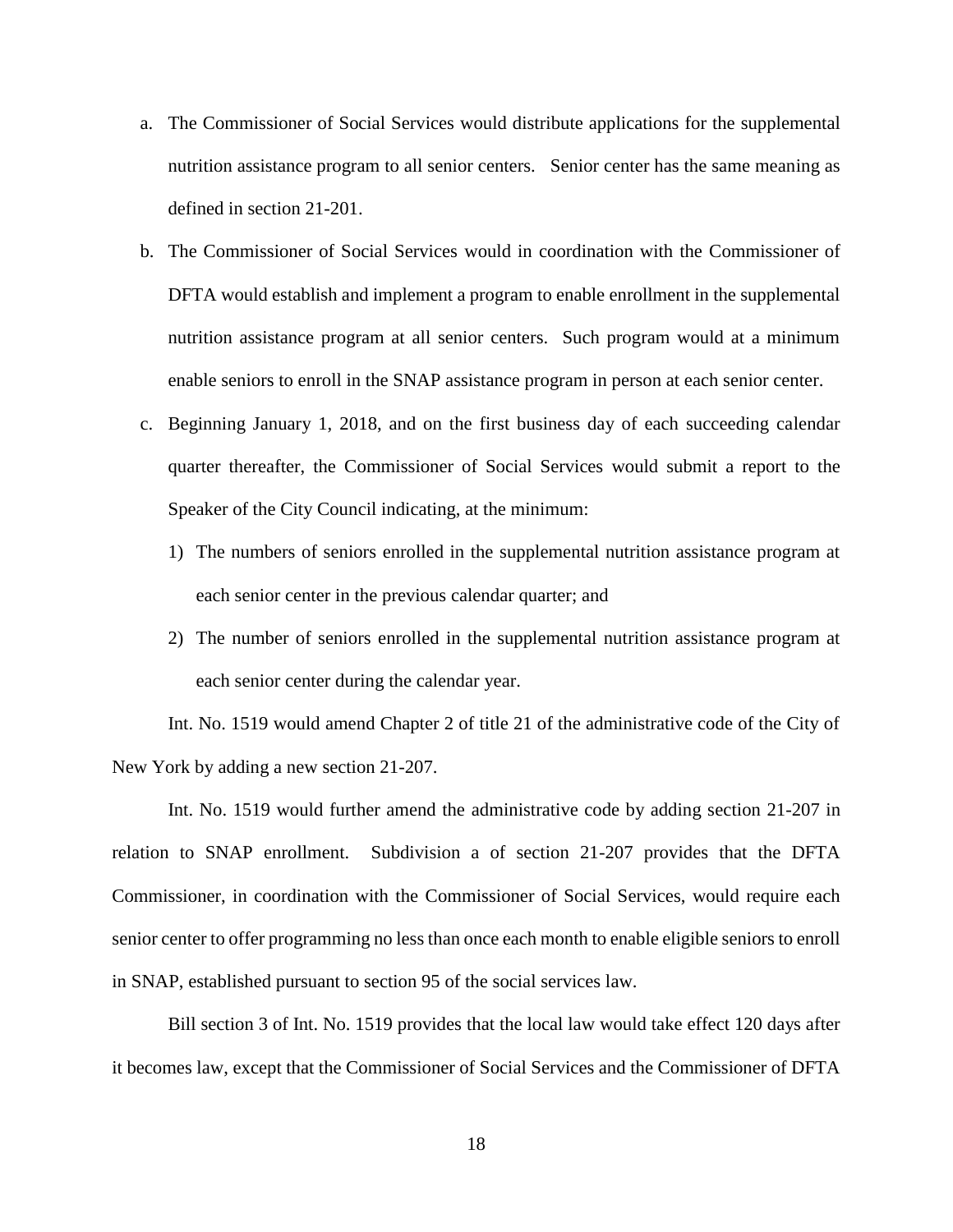may take all actions necessary for its implementation, including promulgating rules, prior to such effective date.

## **ANALYSIS OF RES. NO. 112**

# **Res. No. 112- Resolution calling upon the Department for the Aging to restore the congregate weekend meal program and conduct a public awareness campaign to promote congregate and home delivered meals.**

Res. No. 112 would state that the federal government provides local agencies on aging with funding for nutritional programs for seniors through the Older Americans Act. The resolution would further state that the New York City Department for the Aging (DFTA) contracts with nonprofit organizations to operate nutrition programs offering seniors community-based (congregate) and home delivered meals.

The resolution would further explain that all individuals age 60 and over, and their spouses, are eligible for free congregate meals, regardless of income or assets. The resolution would further state that DFTA contractors provide congregate breakfast, lunch, and dinner meals at more than 200 senior centers across the City during the week.

Res. No. 112 would state that in 2009, DFTA eliminated a component of its nutrition program that provided seniors with a meal to take home to be eaten during the weekend, also known as a "6th congregate meal," citing budget cuts. The resolution would also state that more than 24,000 seniors in New York City take part in DFTA's nutrition program, with 7.3 million congregate meals served and 4.25 million meals delivered in 2013. The resolution would further state that over 175,000 seniors, approximately 11.5 percent of those over age 60 in New York City, report being food insecure.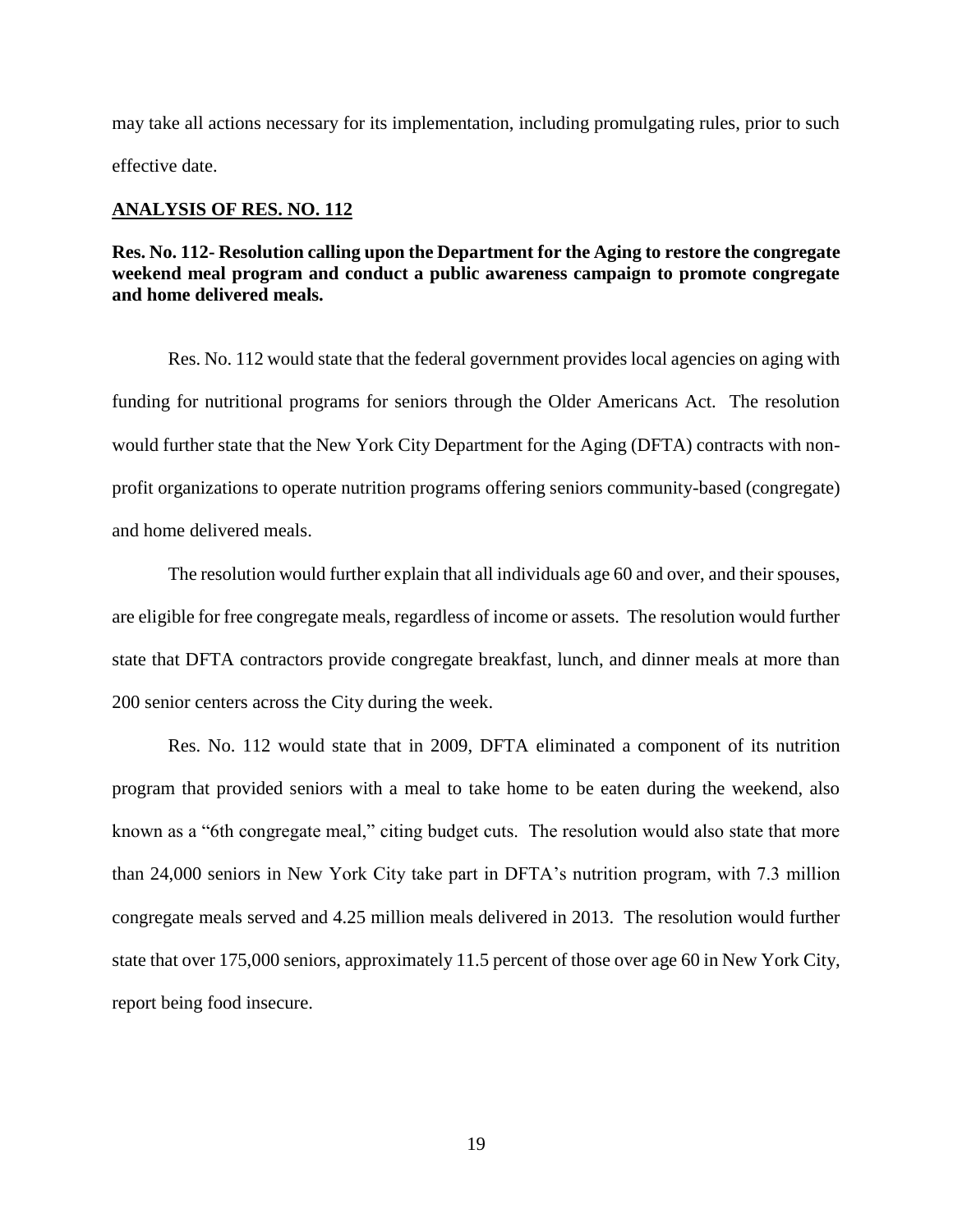Res. No. 112 would further explain that free nutritious congregate and home delivered meals can help prevent disease, reduce the effects of chronic illnesses, promote socialization, and keep low-income seniors from going hungry.

The resolution would argue that restoring congregate weekend meals and encouraging the utilization of DFTA's nutrition programs would positively impact the lives of thousands of the City's seniors, and would therefore state that the Council of the City of New York calls upon the Department for the Aging to restore the congregate weekend meal program and conduct a public awareness campaign to promote congregate and home delivered meals.

## **ANALYSIS OF RES. NO. 262**

# **Res. No. 262 - Resolution calling upon the Department for the Aging to ensure that halal meals are available as part of the home delivered meals program.**

Res. No. 262 would state that the federal government provides local agencies on aging with funding for nutritional programs for seniors through the Older Americans Act; and that the New York City Department for the Aging (DFTA) contracts with non-profit organizations to operate nutrition programs offering seniors home delivered meals. The resolution would also state that in 2013, DFTA contractors delivered 4.25 million meals to seniors throughout the City, serving approximately 17,000 each day. The resolution would further state that according to DFTA, a number of home delivered meal providers offer specialized meals such as kosher meals and culturally relevant meals to those identifying as Chinese, Polish, and Korean.

Res. No. 262 would further state that it is estimated that between 600,000 and one million Muslims live in New York City. The resolution would further state that observant Muslims adhere to a halal diet, consuming only approved foods that have been prepared in accordance with Islamic law. The resolution would further state that currently, none of the 16 contractors currently participating in DFTA's home delivered meal program offer halal meals. The resolution would also state that free home delivered meals can help prevent disease, reduce the effects of chronic illnesses, promote socialization, and keep low-income seniors from going hungry.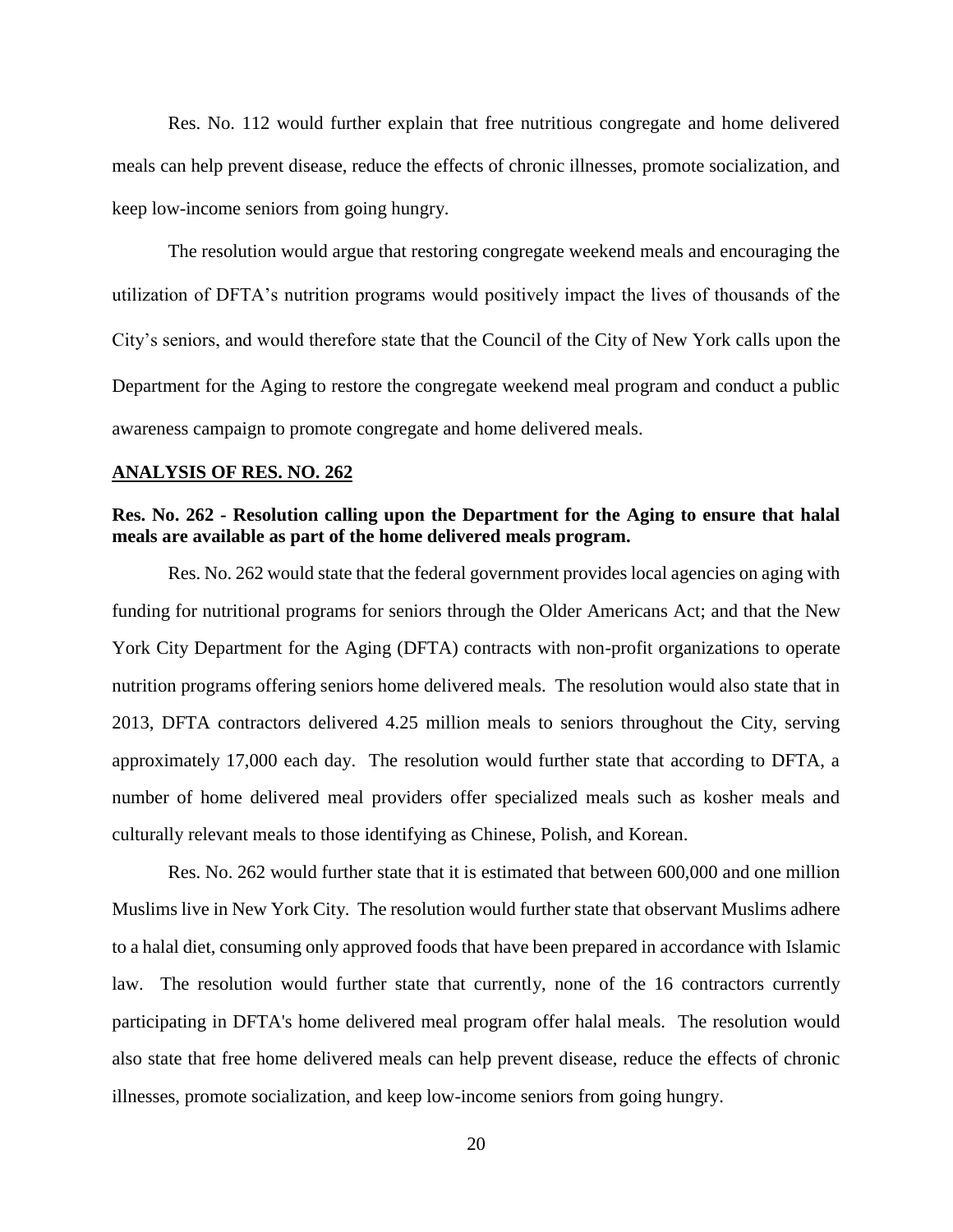Res. No. 262 would argue that offering culturally and religiously appropriate meals allows more seniors in the City's increasingly diverse aging population to benefit from the home delivered meals program. The resolution would further argue that many Muslim seniors would go hungry rather than go against their religious beliefs by eating non-halal meals and would therefore state that the Council of the City of New York calls upon the Department for the Aging to ensure that halal meals are available as part of the home delivered meals program.

### **ANALYSIS OF RES. NO. 1225**

## **Res. No. 1225 - Resolution calling upon the New York State Legislature to significantly increase funding for the New York State Long-Term Care Ombudsman Program**

Res. No, 1225 would state that the long-term residential care industry in New York State has had a long history of providing poor care; and that numerous studies have shown that the same problems identified over the last few decades are still causing harm to residents in long-term care facilities today, such as inadequate care and monitoring, inappropriate medication management and neglect.

The resolution would also state that residential care facilities include nursing homes, which provide continuous medical or skilled nursing care and related services above the level of room and board. The Resolution would further state that residential care facilities also include adult care facilities (such as adult homes, enriched housing and assisted living programs), which provide non-medical residential care services to adults who are substantially unable to live independently. Res. No. 1225 would cite the fact that, according to the Kaiser Family Foundation, New York State has the highest number of nursing home residents in the country, with 105,131 residents out of a total of 1,347,983.

The resolution would then explain that according to the New York State Department of Health ("DOH"), nearly 50 percent (250 of 531) of all licensed adult care facilities and nearly 30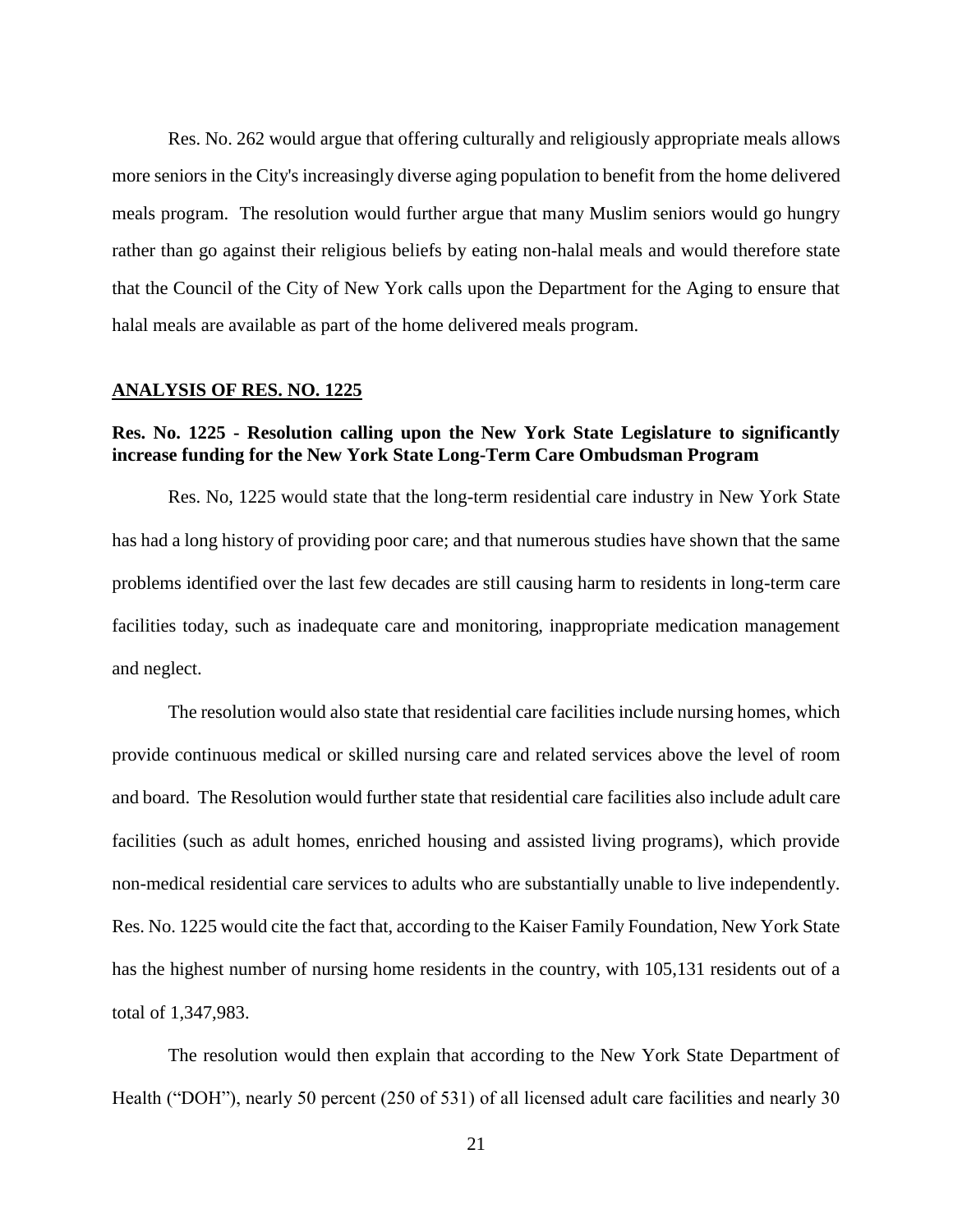percent (175 of 628) of all nursing homes in New York State are located within New York City. The resolution would also state that, an investigative series by The New York Times in 2002 uncovered widespread abuse, inhumane conditions and suspicious deaths in adult homes in New York City.

Res. No. 1225 would also state that the New York Times series detailed numerous instances of squalid and vermin-ridden rooms, assault of residents by workers, suicides of mentally ill residents due to lack of supervision and treatment, forcible treatment and surgical operations for Medicare and Medicaid fees and misappropriation of residents' funds. The resolution would then state that the New York State Office of the Attorney General brought criminal charges against nine employees of a New York City nursing home in 2006 after a hidden camera investigation revealed chronic patient neglect and falsification of patient records. The resolution would further state that the hidden camera revealed that a patient developed dangerous pressure sores because the home failed to regularly attend to the patient and also showed that the patient often received no assistance in eating and often went without any food or drink entirely.

Res. No. 1225 would explain that a class action was brought in 2013 against New York State on behalf of individuals with serious mental illness residing in 23 adult homes in New York City for failure to provide services to residents in the most integrated setting appropriate to their needs. The resolution would then explain that the 1978 Amendments to the Older Americans Act required every state to operate a Long-Term Care Ombudsman Program ("LTCOP") that advocates for the health, safety, welfare and rights of residents of nursing homes, adult homes and other similar adult care facilities. The resolution would further explain that in New York State, the LTCOP is administratively housed within the New York State Office for the Aging ("NYSOFA") and provides services through a network of 36 local programs.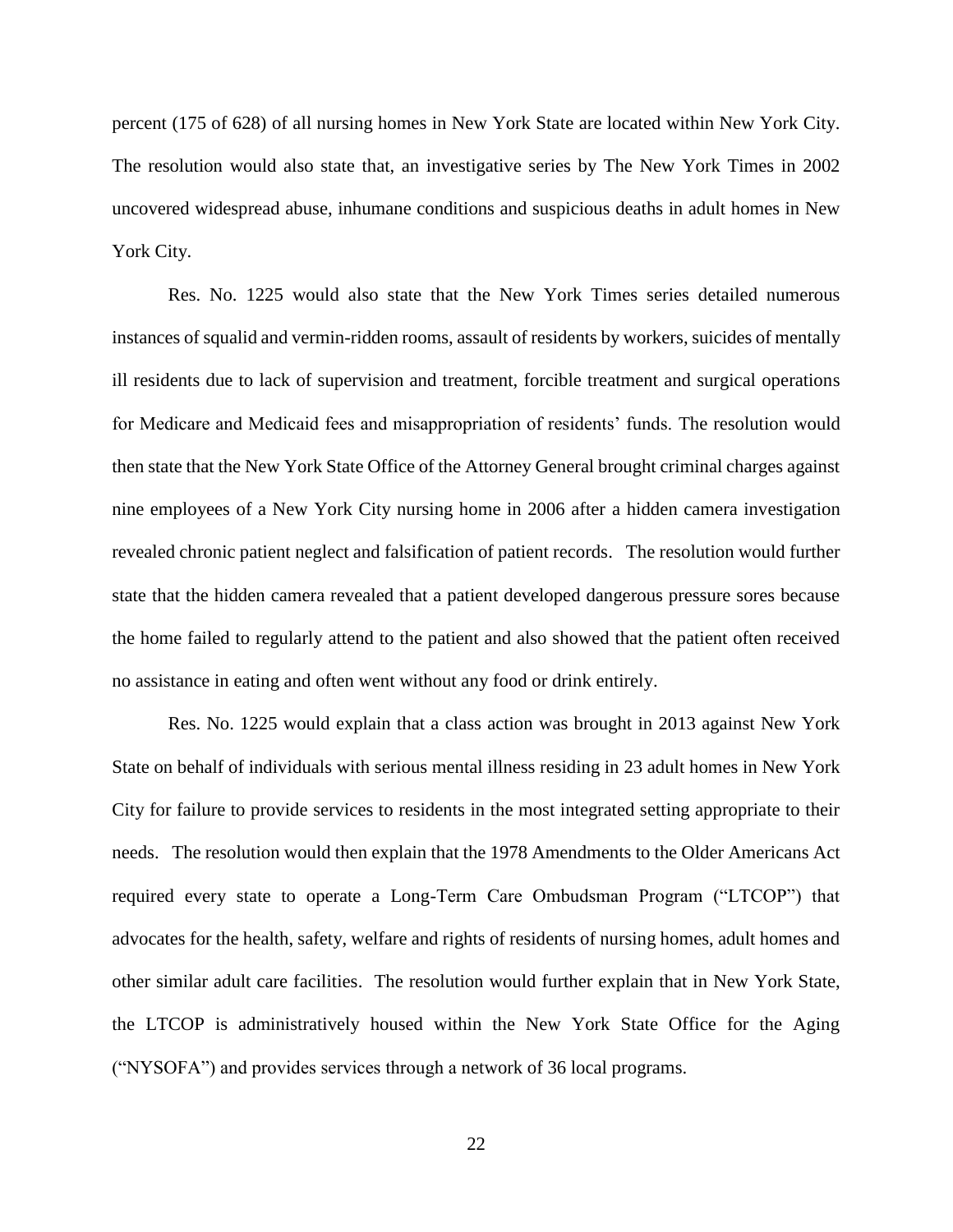The resolution would then explain that according to the NYSOFA, each local ombudsman program has a designated ombudsman coordinator who recruits, trains and supervises a corps of trained volunteers (currently more than 1,000 statewide) that provide a regular presence in nursing homes and adult care facilities. The resolution would then state that under Title VII of the Older Americans Act, LTCOP responsibilities include identifying and resolving complaints made by or on behalf of residents, providing information to residents about long-term care services, representing residents' interests before governmental agencies, seeking administrative, legal and other remedies to protect residents, and recommending changes to laws and policies on behalf of residents.

Res. No. 1225 would then state that while New York State has the largest nursing home population in the country, its LTCOP is severely underfunded and understaffed compared to other states' LTCOPs. The resolution would then cite the fact that, according to the U.S. Department of Health & Human Services ("HHS"), California, has the second largest nursing home population in the country (97,970 residents) after New York State. The resolution would further state that California, despite being second, far surpassed New York State in terms of LTCOP staffing, complaints handled and funding every single year from 2007-2013.

The resolution would further state that according to HHS, California's LTCOP closed nearly 20 times as many cases in 2013 as did New York State's LTCOP, with 30,964 closed cases compared with only 1,606 closed in New York State. The resolution would also state that according to HHS, California gave \$3,788,210 to its LTCOP in 2013, while New York State gave only \$229,236 - less than one-tenth of the amount California provided. The resolution would explain that according to the Long Term Care Community Coalition, New York State's LTCOP is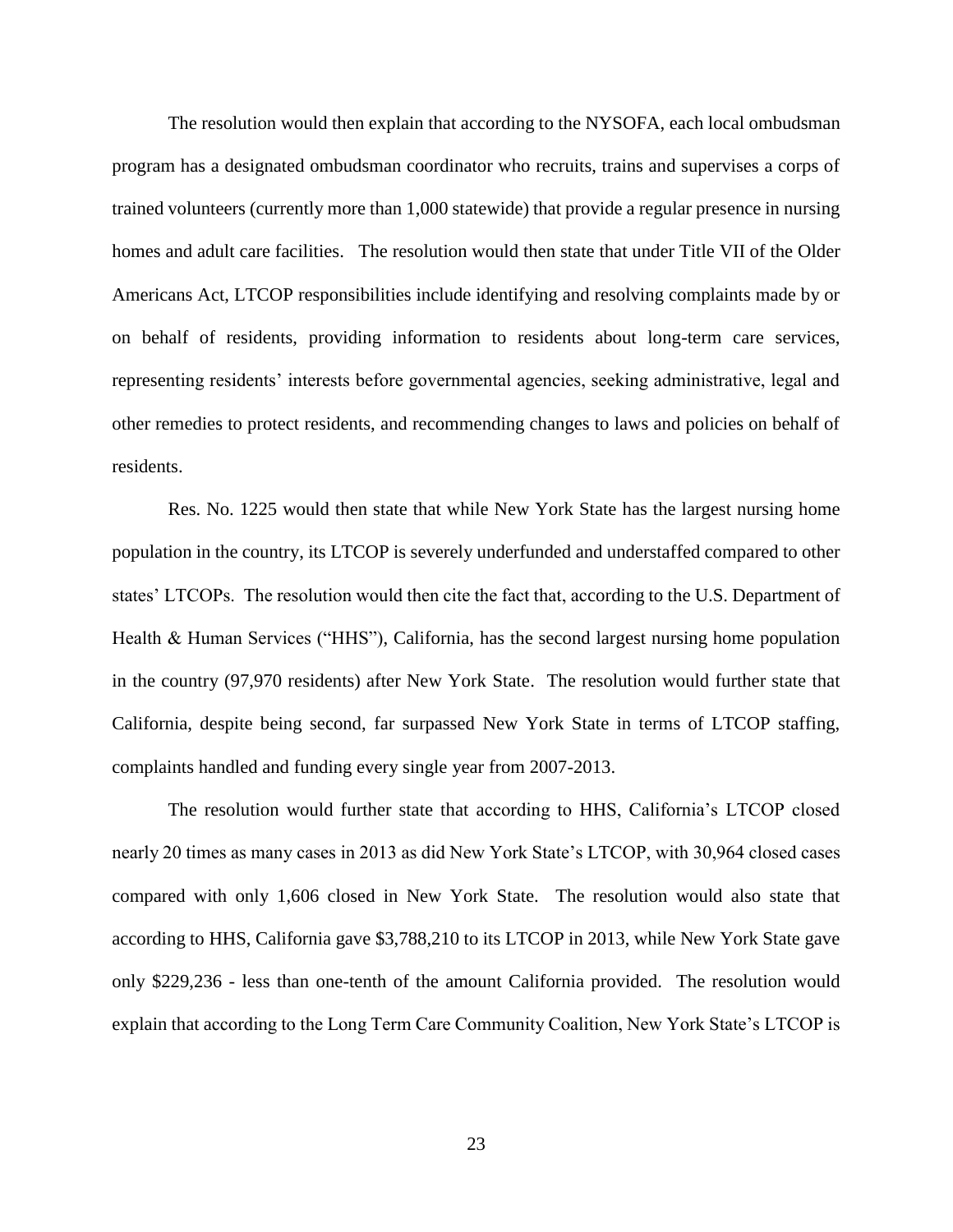the fifth lowest in the nation in terms of percentage of state funding it receives and 16th lowest in the actual dollars it receives.

Res. No. 1225 would further explain that according to the Long Term Care Community Coalition, given New York State's size (nearly 20 million residents) and the fact that it has the largest nursing home population in the country, these figures indicate a serious lack of support by the State in ensuring that long-term care residents have meaningful access to LTCOP services.

The resolution would then argue that in order to fulfill its mandate to advocate for and protect nursing home and adult care facility residents, state support for New York State's LTCOP should rise at least to the level that California provides. The resolution would further argue that increased financial support for the LTCOP will help to improve the quality of care and quality of life for the large number of long-term care residents in New York City, and would therefore state that the Council of the City of New York calls upon the New York State Legislature to significantly increase funding for the New York State Long-Term Care Ombudsman Program.

#### **ANALYSIS OF RES. NO. 1226**

**Res. No. 1226 -** Resolution calling upon the New York State Legislature to pass and the Governor to sign A.5820-A, in relation to violations of safety conditions in adult care facilities

Res. No. 1226 would state that the long-term residential care industry in New York State has had a long history of poor care, and numerous studies have shown that the same problems identified over the last few decades are still causing harm to residents in adult care facilities today, such as inadequate care and monitoring, inappropriate medication management, and neglect.

 The resolution would further state that adult care facilities, such as adult homes, enriched housing and assisted living programs, provide temporary or long-term, non-medical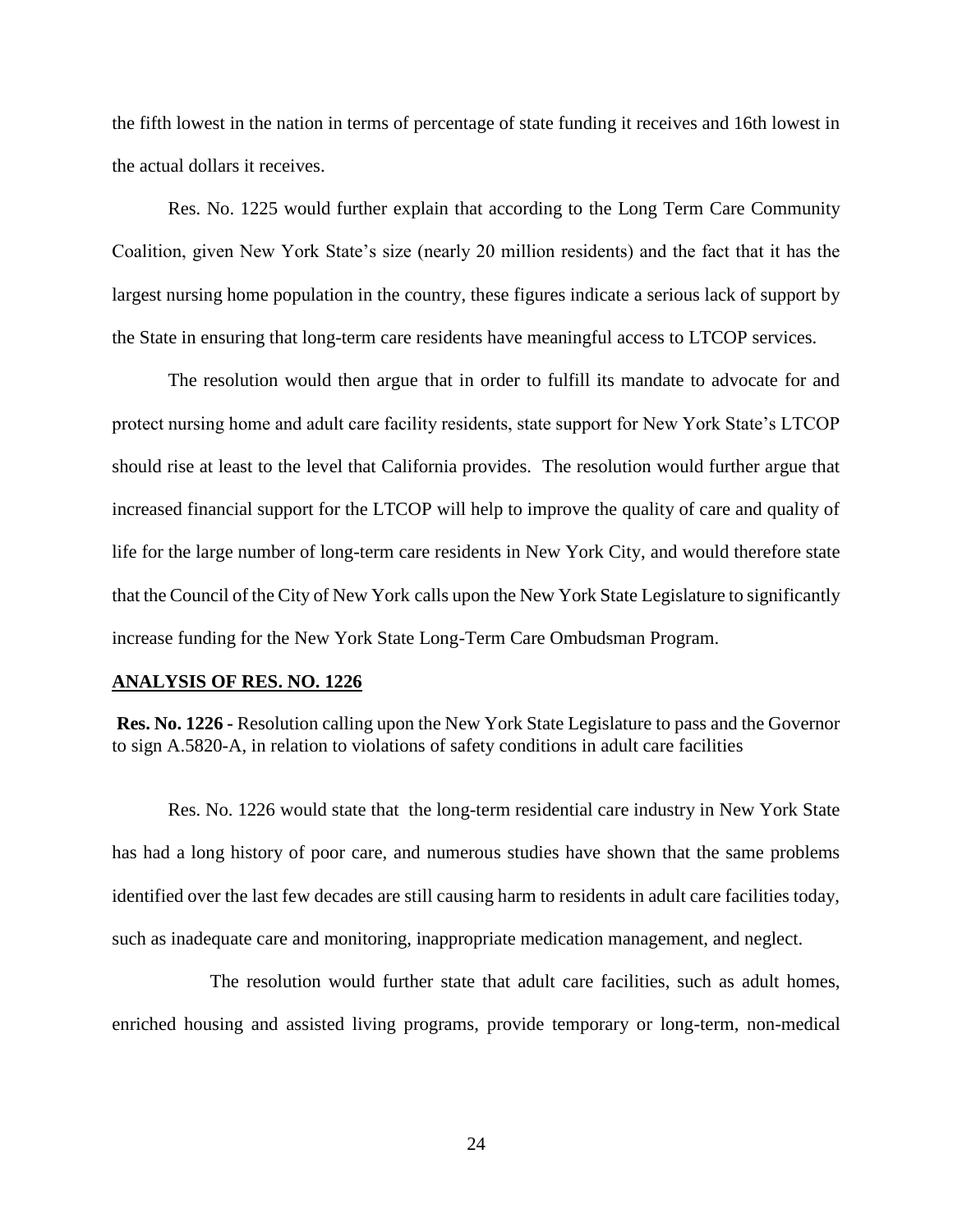residential care services to adults who are substantially unable to live independently but who do not require a nursing home.

Res. No. 1226 would cite the New York State Department of Health ("DOH"), nearly 50 percent of all licensed adult care facilities in New York State (250 of 531) are located within New York City The proposed resolution would further explain that an investigative series by The New York Times in 2002 uncovered widespread abuse, inhumane conditions and suspicious deaths in adult homes in New York City.

The resolution would further state that the New York Times series detailed numerous instances of squalid and vermin-ridden rooms, assault of residents by workers, suicides of mentally ill residents due to lack of supervision and treatment, forcible treatment and surgical operations for Medicare and Medicaid fees and misappropriation of residents' funds.

Res. No. 1226 would further explain that the New York State Office of the Attorney General filed a lawsuit in 2002 against the former operators of a Brooklyn adult home for failing to provide for the health, safety and welfare of the residents, while forcing residents to live in deplorable condition. The resolution would further state that the lawsuit detailed numerous occasions where common areas and residents' rooms were infested with mice, cockroaches and flies and showed how operators diverted payments made by residents for room and board to entities the operators owned, while neglecting to pay for utilities and upkeep of the adult home.

The resolution would further explain that a class action was brought in 2013 against New York State on behalf of individuals with serious mental illness residing in 23 adult homes in New York City for failure to provide services to residents in the most integrated setting appropriate to their needs.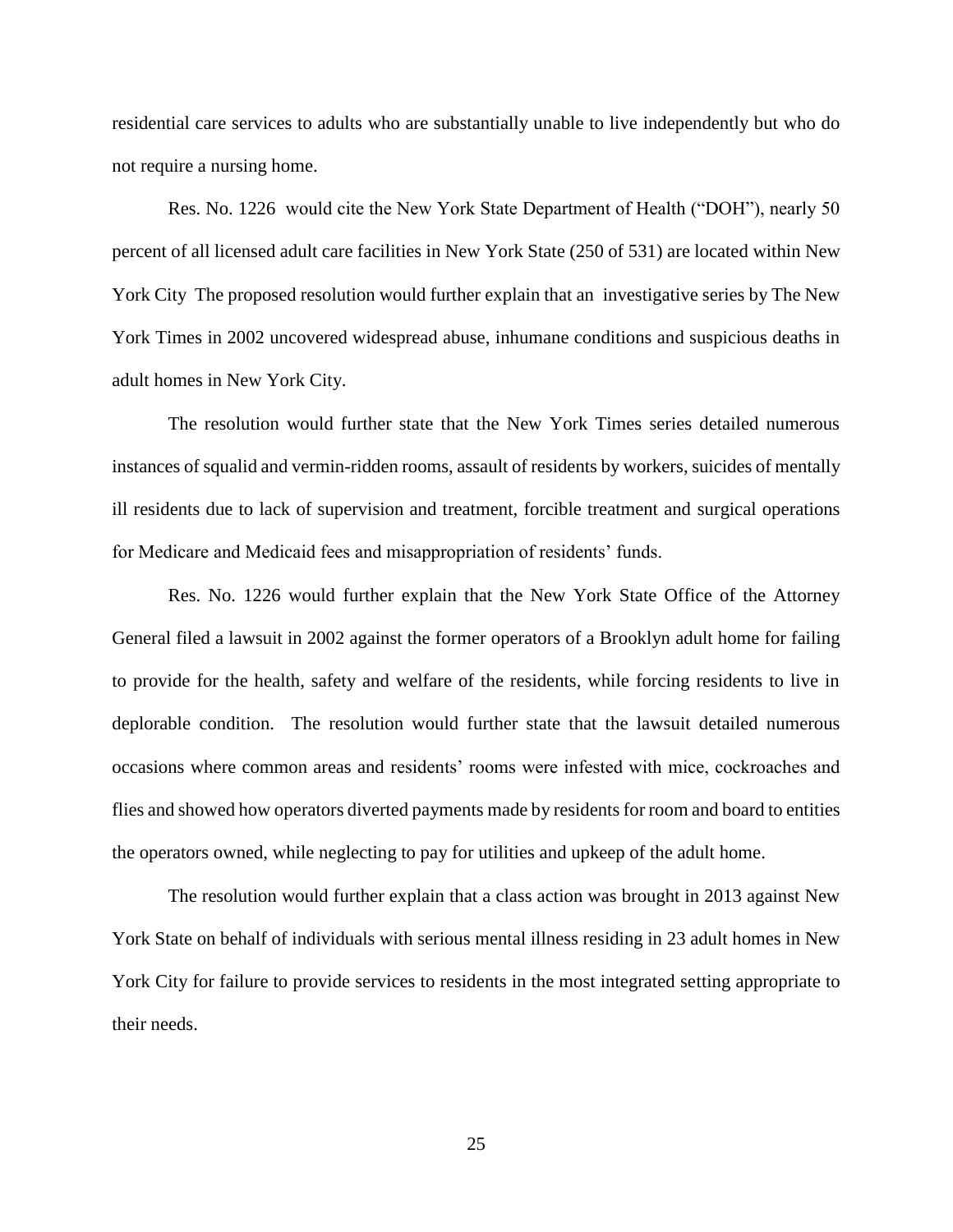The resolution would further cite Title 1 of Article 7 of the Social Services Law ("SSL") provides DOH with oversight and enforcement authority over adult care facilities in New York State. The resolution would further indicate that according to a 2011 study of DOH inspection reports by the Long Term Care Community Coalition ("LTCCC"), although DOH identified regulatory violations in more than 5,000 inspections of adult care facilities between 2002 and 2010, only eight percent of those inspections led to enforcement actions.

 Proposed Res. No. 1226-A would further state that Title 1 of Article 7 of the SSL permits DOH to assess civil penalties of up to \$1,000 per day, but not per violation, for regulatory violations that adult care facilities commit. The resolution would further note that under this penalty scheme, a facility with one violation and a facility with many violations are subject to the same penalty cap of \$1,000 per day. The resolution would further explain that the maximum penalty per day has not been raised since the law's inception in 1977.

The resolution would note that pursuant to Title 1 of Article 7 of the SSL, DOH is prohibited from imposing penalties if a facility either has corrected a violation within 30 days of receiving notice of the violation or is acting in accordance with a plan to correct the violation, unless the violation endangered or resulted in harm to residents. The resolution would further note that according to MFY Legal Services, the current framework provides no incentive for facilities to comply with DOH regulations and instead allows facilities to repeatedly violate the regulations with impunity.

 Res. No. 1226 would further state that according to the 2011 LTCCC study, even in the case of endangerment violations, only 74 percent of such violations led to the imposition of penalties by DOH between 2006 and 2010. The resolution would further state that A.2743 introduced by Assembly Member Richard N. Gottfried and currently pending in the New York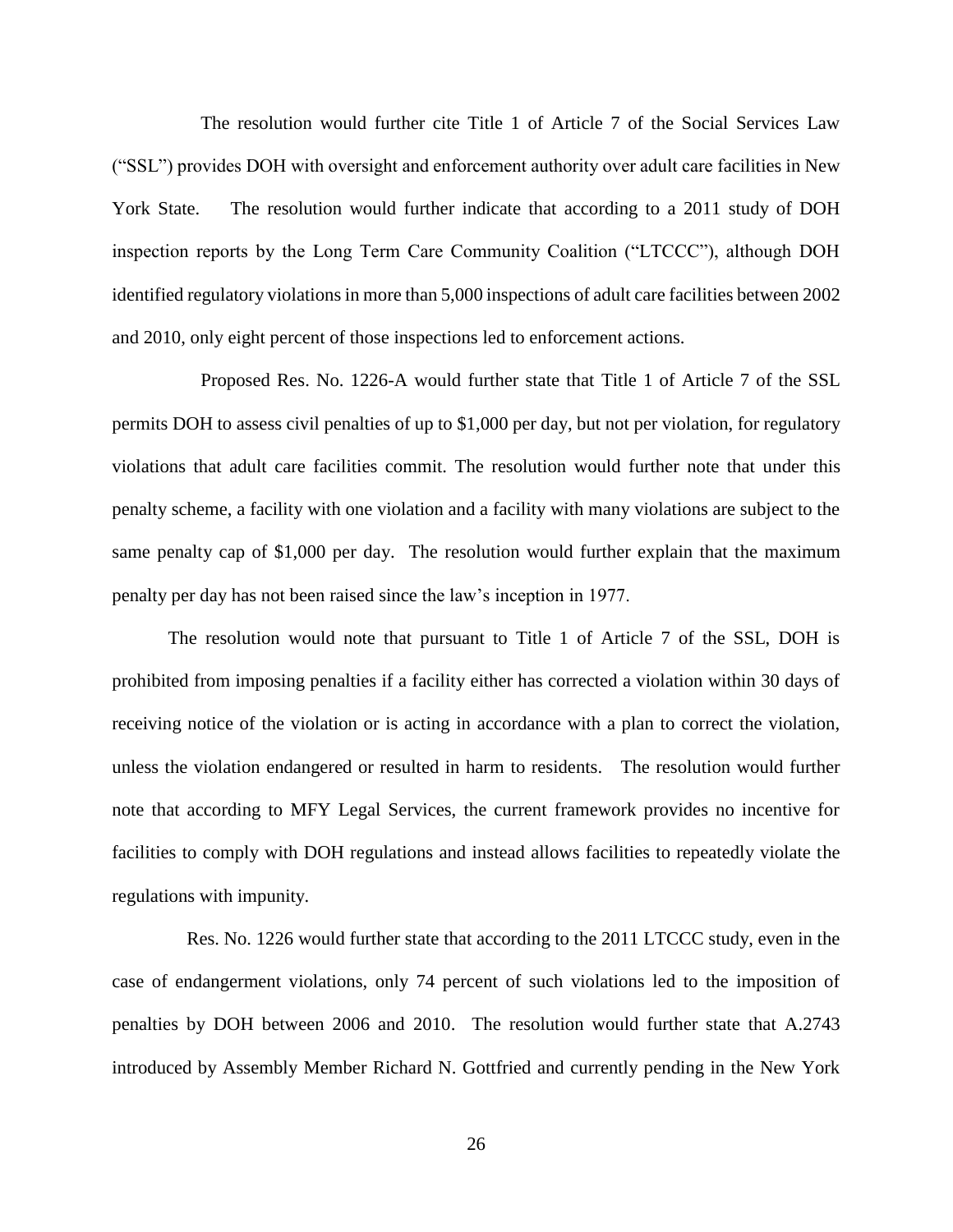State Assembly, seeks to amend the SSL by strengthening DOH enforcement of applicable standards governing adult care facilities.

 The resolution would further state that the bill permits DOH to assess penalties per violation, in addition to the existing daily penalties. The resolution would further note that the bill increases the maximum penalty for a violation from \$1,000 to \$5,000. Proposed Res. No. 1226-A would further state that the bill grants DOH discretion to issue a reduced penalty for a violation if a facility either corrects the violation within 30 days or is acting in accordance with a plan to correct the violation.

The resolution would further explain that the bill also provides that rectifying a violation does not preclude the assessment of a penalty if the violation, although corrected, was a violation in the same category as a violation that DOH cited at the previous facility inspection. The resolution would further state that the bill prohibits hospitals, residential health care facilities and other adult care facilities from making referrals for admissions to any adult care facility that currently has its operating certificate revoked, suspended or denied by DOH, has been placed on DOH's "Do Not Refer" list, or is subject to civil penalties for violating DOH regulations. Res. No. 1226 would further state the bill prohibits any new admissions to an adult care facility facing an enforcement action if DOH finds that a condition exists that is dangerous to the health, safety or welfare of any resident. The resolution would further indicates that the bill eliminates an SSL provision that permits facilities receiving DOH's highest rating to undergo inspections only once every 18 months instead of annually, reserving the 18-month inspection schedule for facilities that DOH finds in compliance with applicable statutes and regulations in the most recent inspection.

Res. No. 1226 would assert that the bill provides a strong incentive for adult care facilities to comply with DOH regulations and correct violations promptly. The resolution would attest that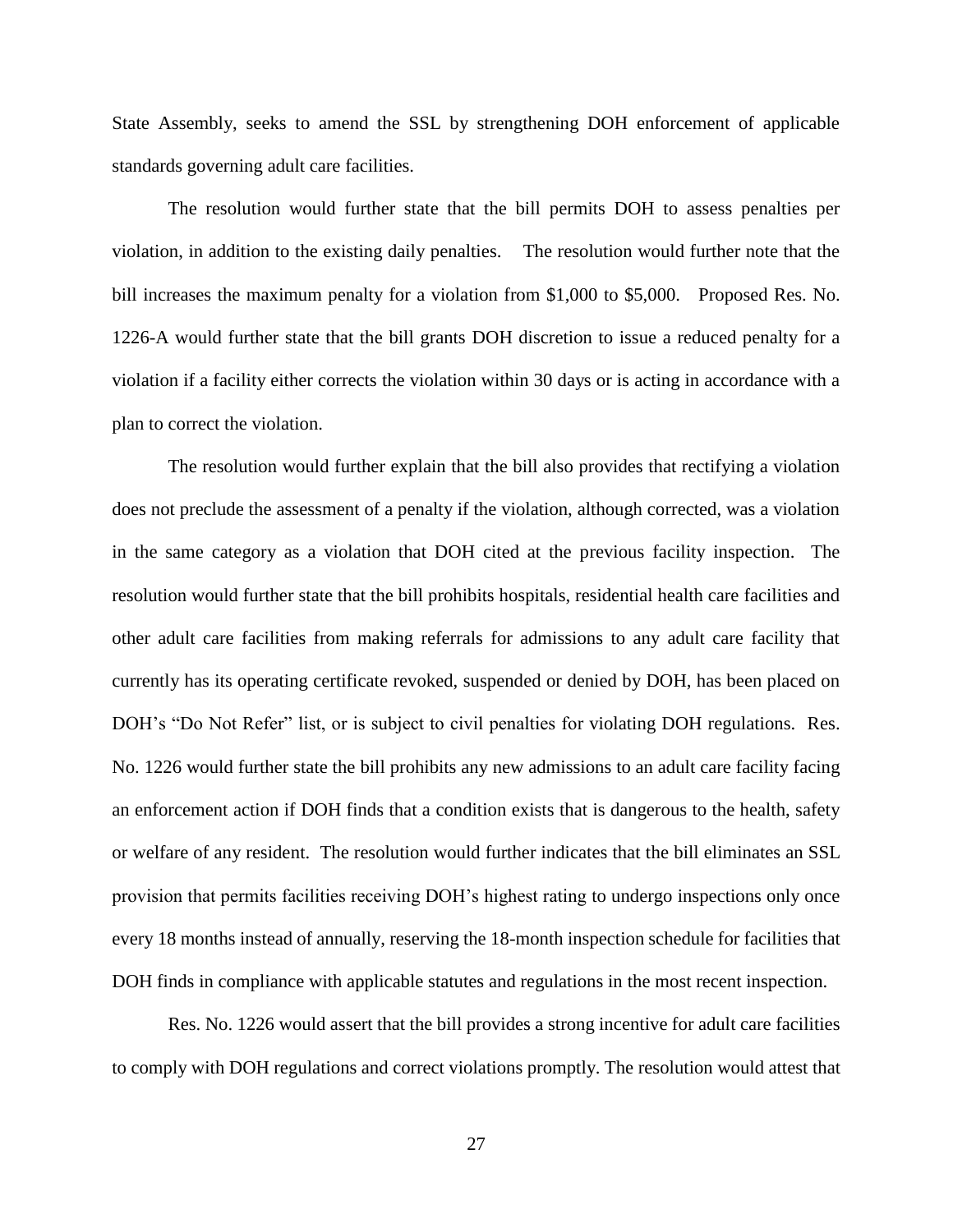the bill would help to protect the health, safety and quality of life of the large number of vulnerable residents in adult care facilities in New York City and would therefore provide that the Council of the City of New York calls upon the New York State Legislature to pass and the Governor to sign A.5820-A, in relation to violations of safety conditions in adult care facilities.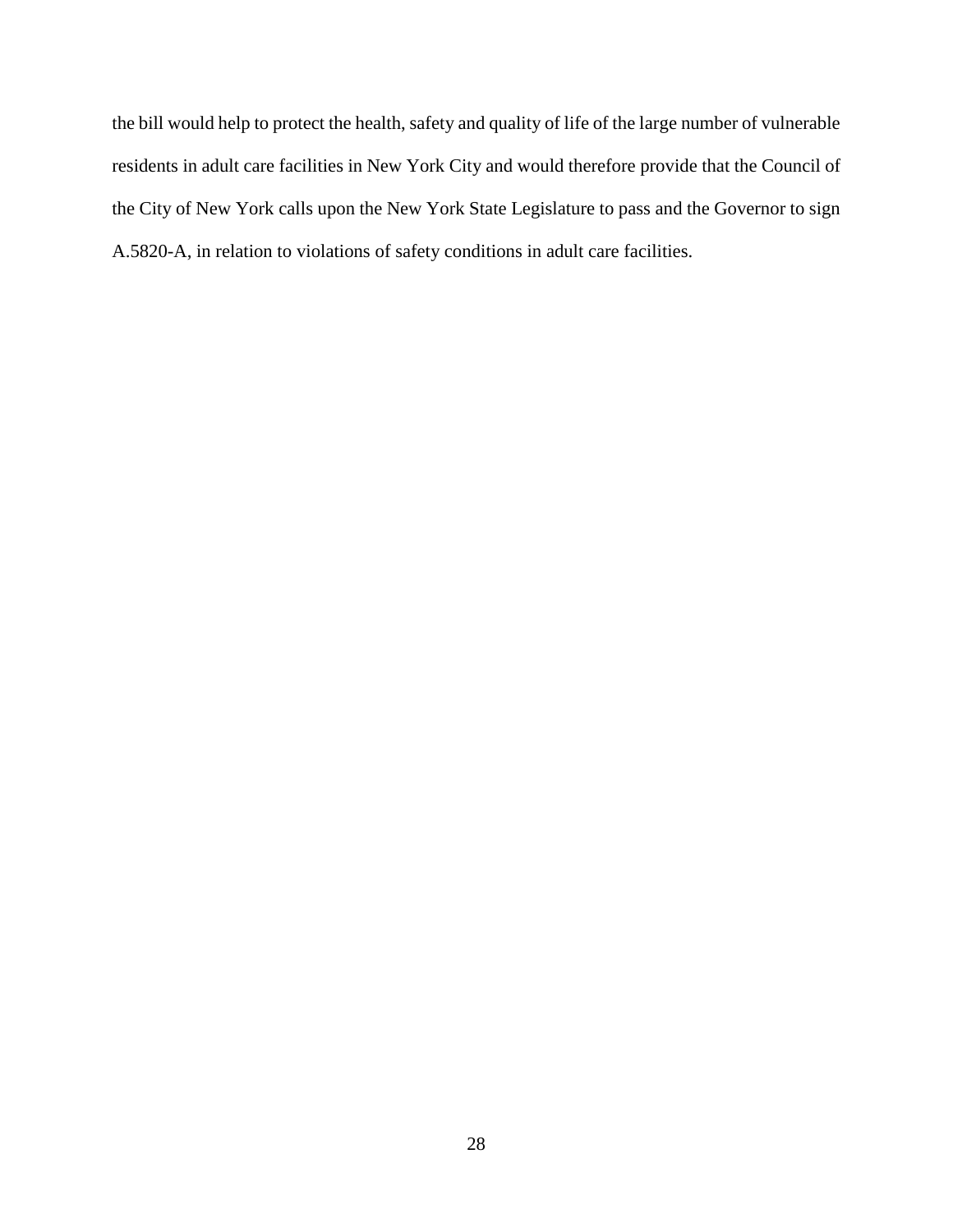#### Int. No. 1278

By Council Members Chin, Koo, Menchaca, Salamanca, Treyger, Barron, Palma, Richards, Vacca and Vallone

A Local Law to amend the administrative code of the city of New York, in relation to the posting of a performance summary card for social adult day cares

## Be it enacted by the Council as follows:

Section 1. Section 21-204 of the administrative code of the city of New York is amended to add a new subdivision e to read as follows:

e. Social adult day care performance summary card. 1. For purposes of this subdivision, "performance summary card" means an individualized card that summarizes a social adult day care's compliance with rules and regulations promulgated by the director of the state office for the aging related to social adult day care program standards and participant rights, as well as any applicable rules promulgated by the department.

2. The department shall issue a performance summary card to each social adult day care operating in the city. The performance summary card shall include information regarding any penalties imposed on a social adult day care pursuant to subdivision c of this section during the twelve month period prior to the issuance of such card. Such card shall further include additional information such as the capacity of the social adult day care, the length of time for which the social adult day care has operated, a comparison of the social adult day care to other social adult day cares in the city, and other information required by the department. Such card shall be updated and reissued by the ombudsperson at least once every twelve months. The social adult day care shall conspicuously post the most recently issued performance summary card at or near its entrance in accordance with rules promulgated by the department.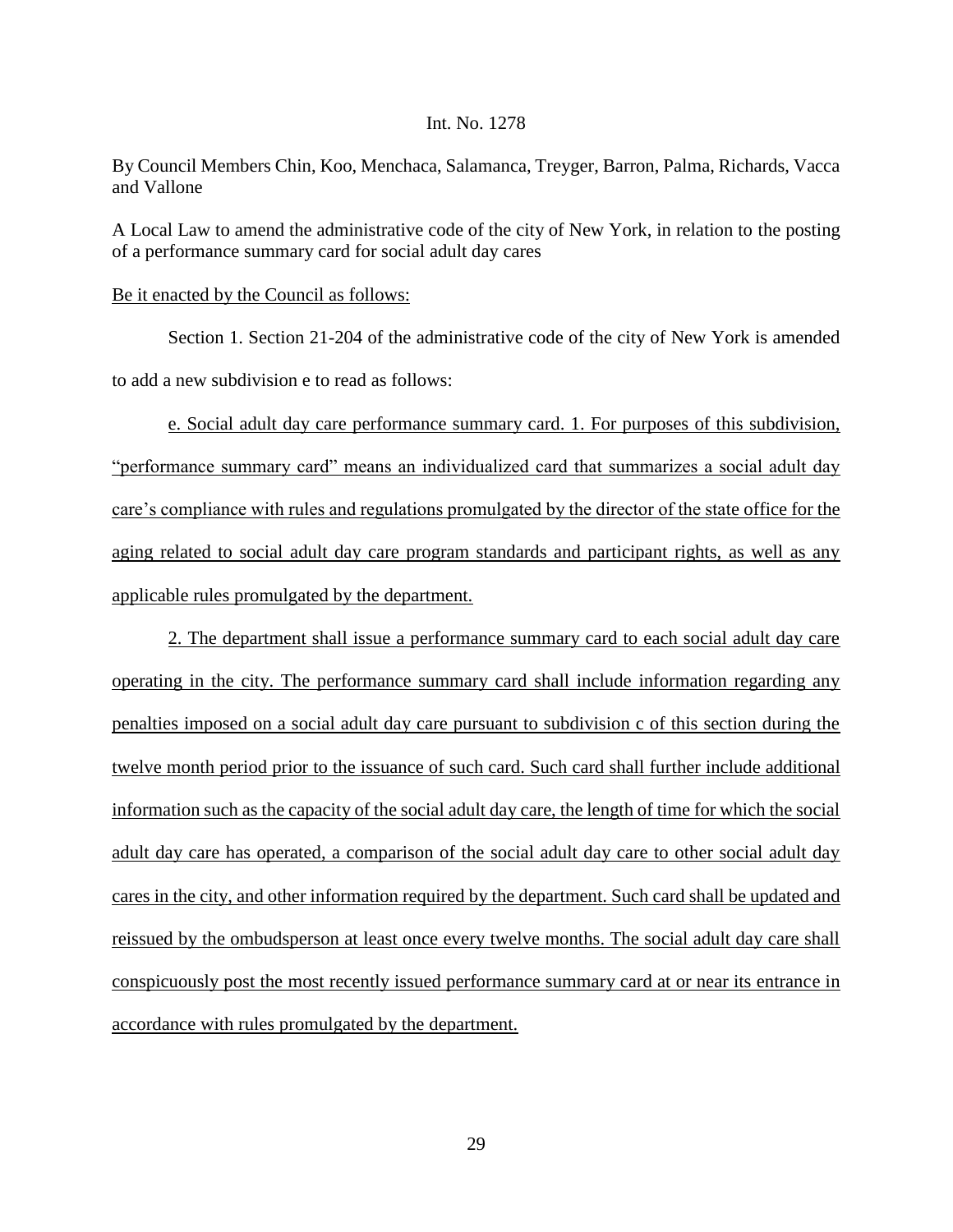§ 2. This local law takes effect 180 days after it becomes law, except that the department shall take such steps as are necessary for the implementation of this local law, including the promulgation of rules, prior to such date.

ENB LS #8450 9/23/16 8:52 AM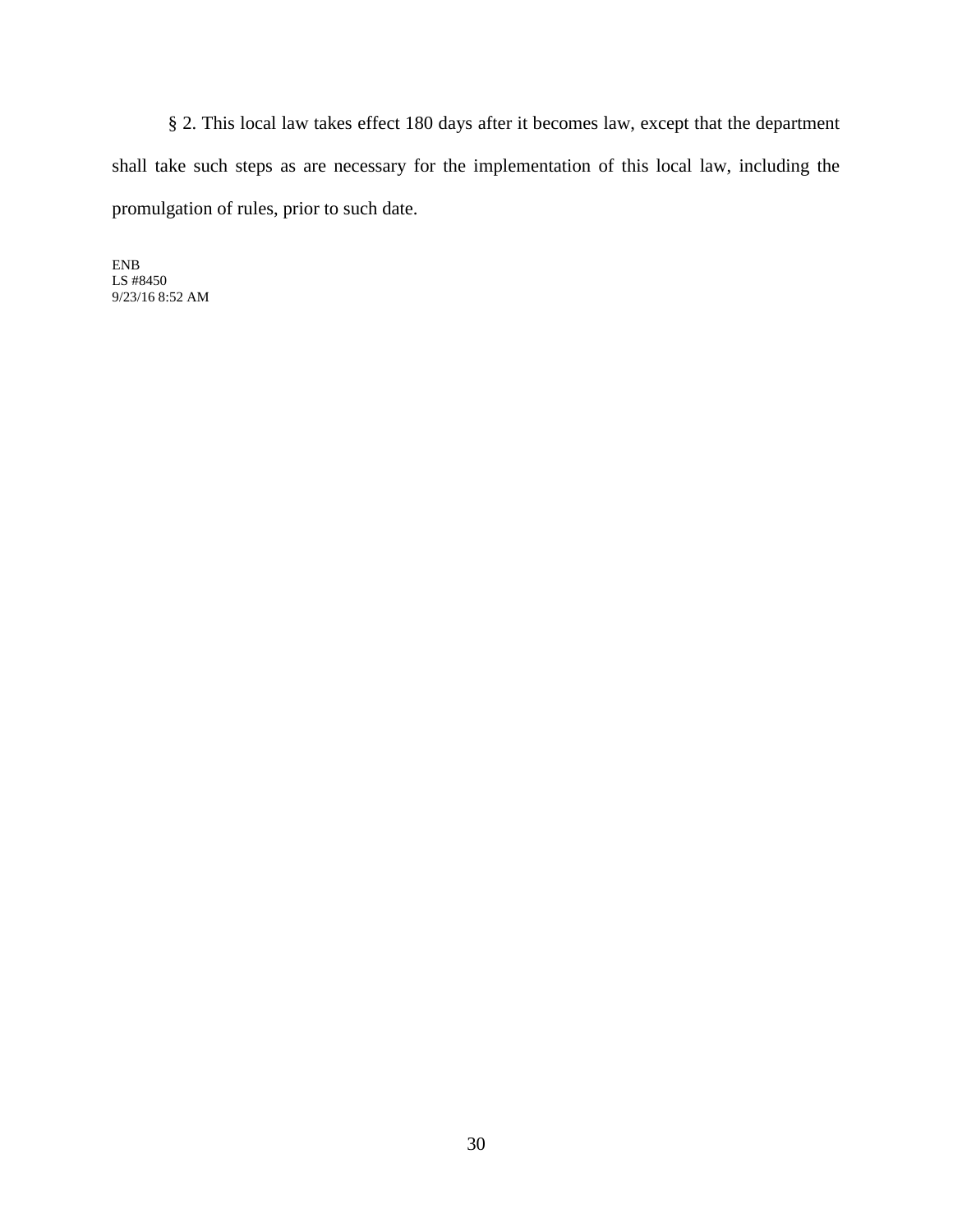### Int. No. 1519

By Council Members Koslowitz, The Speaker (Council Member Mark-Viverito), Chin, Levin, Salamanca, Gentile, Vacca and Vallone

A Local Law to amend the administrative code of the city of New York, in relation to supplemental nutrition assistance program enrollment at senior centers

Be it enacted by the Council as follows:

Section 1. Chapter 1 of title 21 of the administrative code of the city of New York is amended by adding a new section 21-131.1 to read as follows:

§ 21-131.1 Supplemental nutrition assistance program enrollment at senior centers. a. The commissioner shall distribute applications for the supplemental nutrition assistance program to all senior centers. For purposes of this section, the term "senior center" has the same meaning as such term is defined in section 21-201.

b. The commissioner shall, in coordination with the commissioner of the department for the aging, establish and implement a program to enable enrollment in the supplemental nutrition assistance program at all senior centers. Such program shall, at a minimum, enable eligible seniors to enroll in the supplemental nutrition assistance program in person at each senior center.

c. Beginning January 1, 2018, and on the first business day of each succeeding calendar quarter thereafter, the commissioner shall submit a report to the speaker of the city council indicating, at a minimum, (1) the number of seniors enrolled in the supplemental nutrition assistance program at each senior center in the previous calendar quarter; and (2) the number of seniors enrolled in the supplemental nutrition assistance program at each senior center during the current calendar year.

§ 2. Chapter 2 of title 21 of the administrative code of the city of New York is amended by adding a new section 21-207 to read as follows: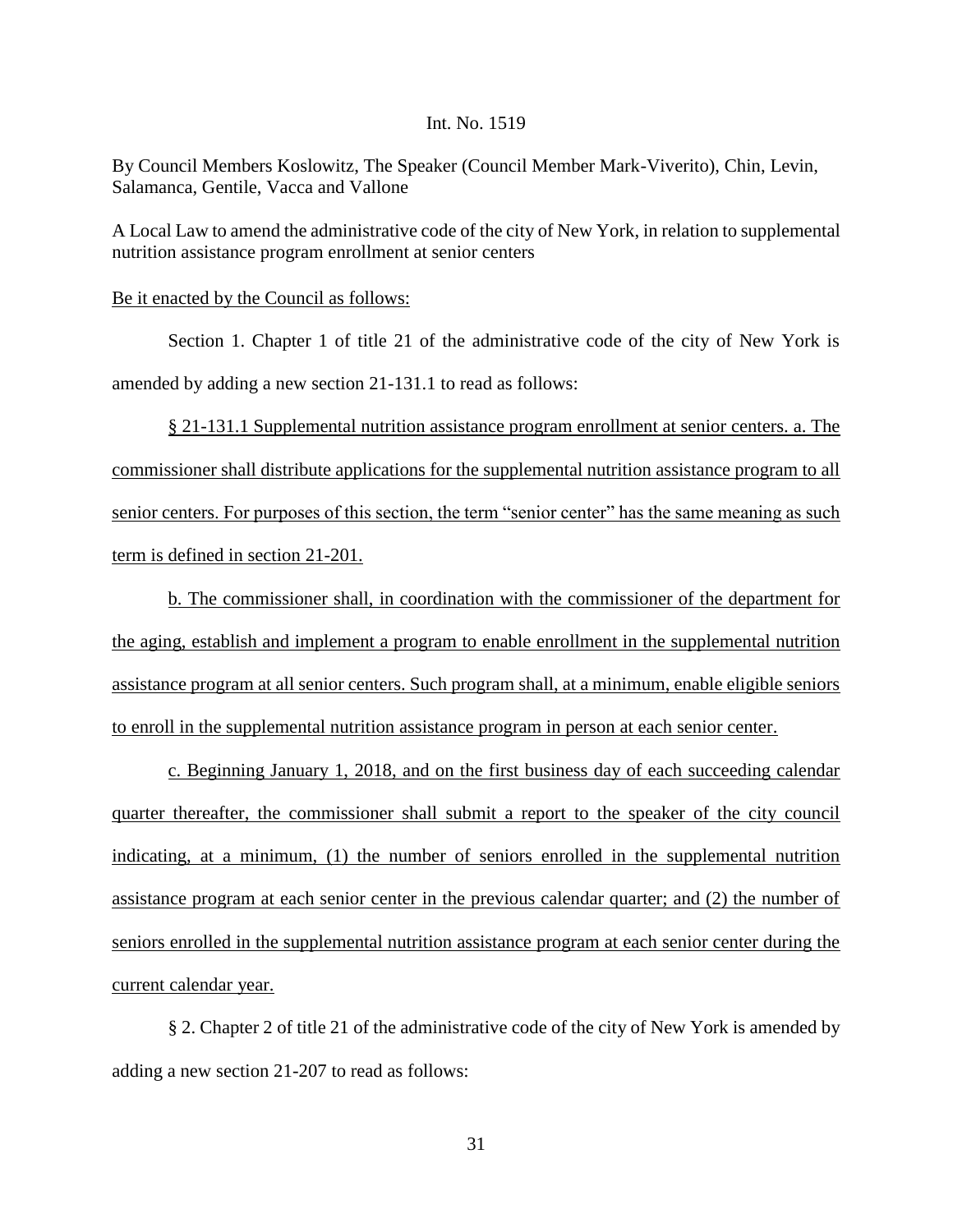§ 21-207 Supplemental nutrition assistance program enrollment. a. The commissioner shall, in coordination with the commissioner of social services, require each senior center to offer programming no less than once each month to enable eligible seniors to enroll in the supplemental nutrition assistance program established pursuant to section 95 of the social services law.

§ 3. This local law takes effect 120 days after it becomes law, except that the commissioner of social services and the commissioner of the department for the aging may take all actions necessary for its implementation, including the promulgation of rules, prior to such effective date.

ARP LS # 9724 3/13/17 1:05PM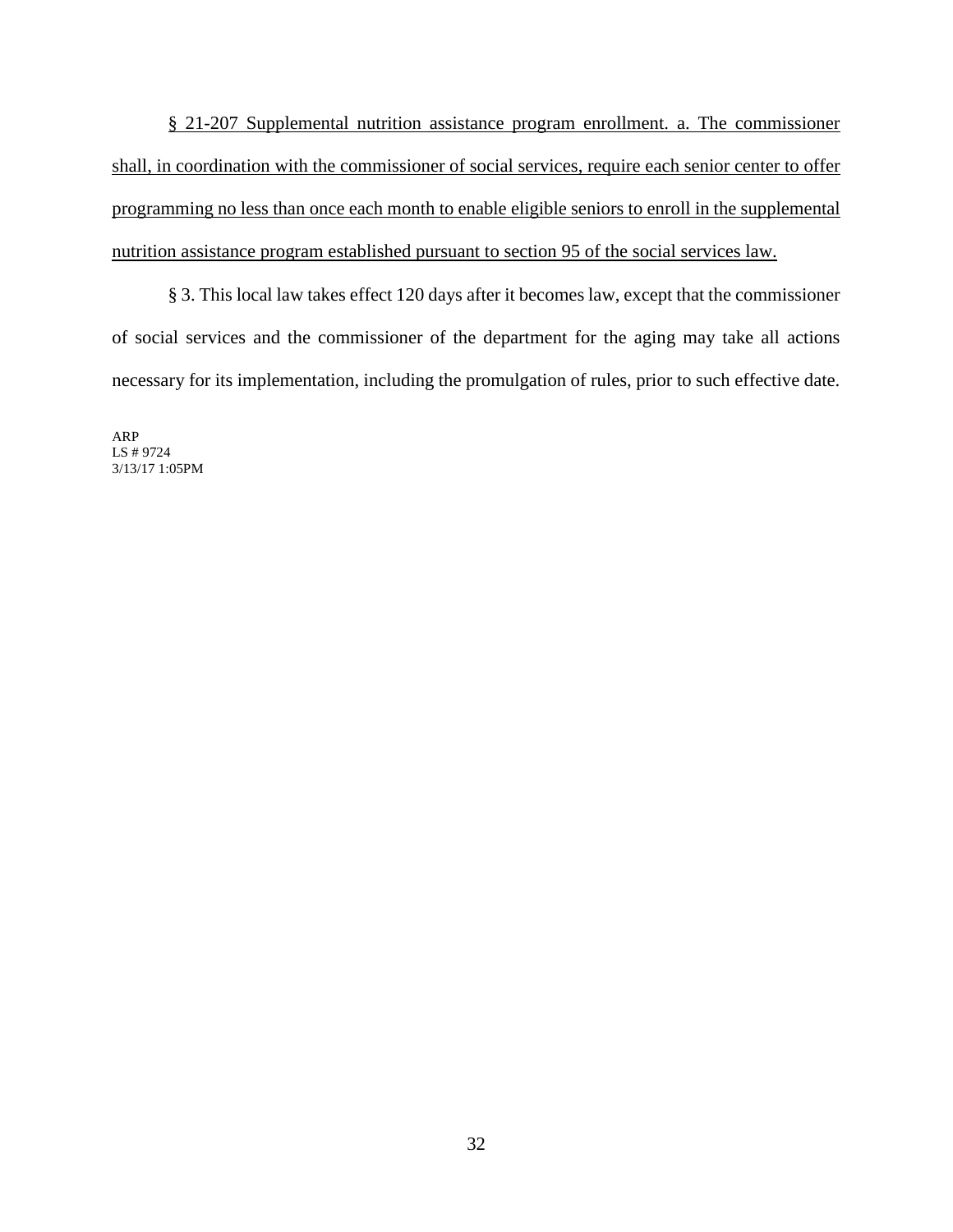### Res. No. 112

Resolution calling upon the Department for the Aging to restore the congregate weekend meal program and conduct a public awareness campaign to promote congregate and home delivered meals.

By Council Members Johnson, Chin, Cohen, Eugene, Gentile, Koo, Rose, Vallone, Mendez, Menchaca and Ulrich

Whereas, The federal government provides local agencies on aging with funding for nutritional programs for seniors through the Older Americans Act; and

Whereas, The New York City Department for the Aging (DFTA) contracts with non-profit

organizations to operate nutrition programs offering seniors community-based (congregate) and

home delivered meals; and

Whereas, All individuals age 60 and over, and their spouses, are eligible for free congregate meals, regardless of income or assets; and

Whereas, DFTA contractors provide congregate breakfast, lunch, and dinner meals at more

than 200 senior centers across the City during the week; and

Whereas, In 2009, DFTA eliminated a component of its nutrition program that provided seniors with a meal to take home to be eaten during the weekend, also known as a "6th congregate meal," citing budget cuts; and

Whereas, More than 24,000 seniors in New York City take part in DFTA's nutrition program, with 7.3 million congregate meals served and 4.25 million meals delivered in 2013; and

Whereas, Over 175,000 seniors, approximately 11.5 percent of those over age 60 in New York City, report being food insecure; and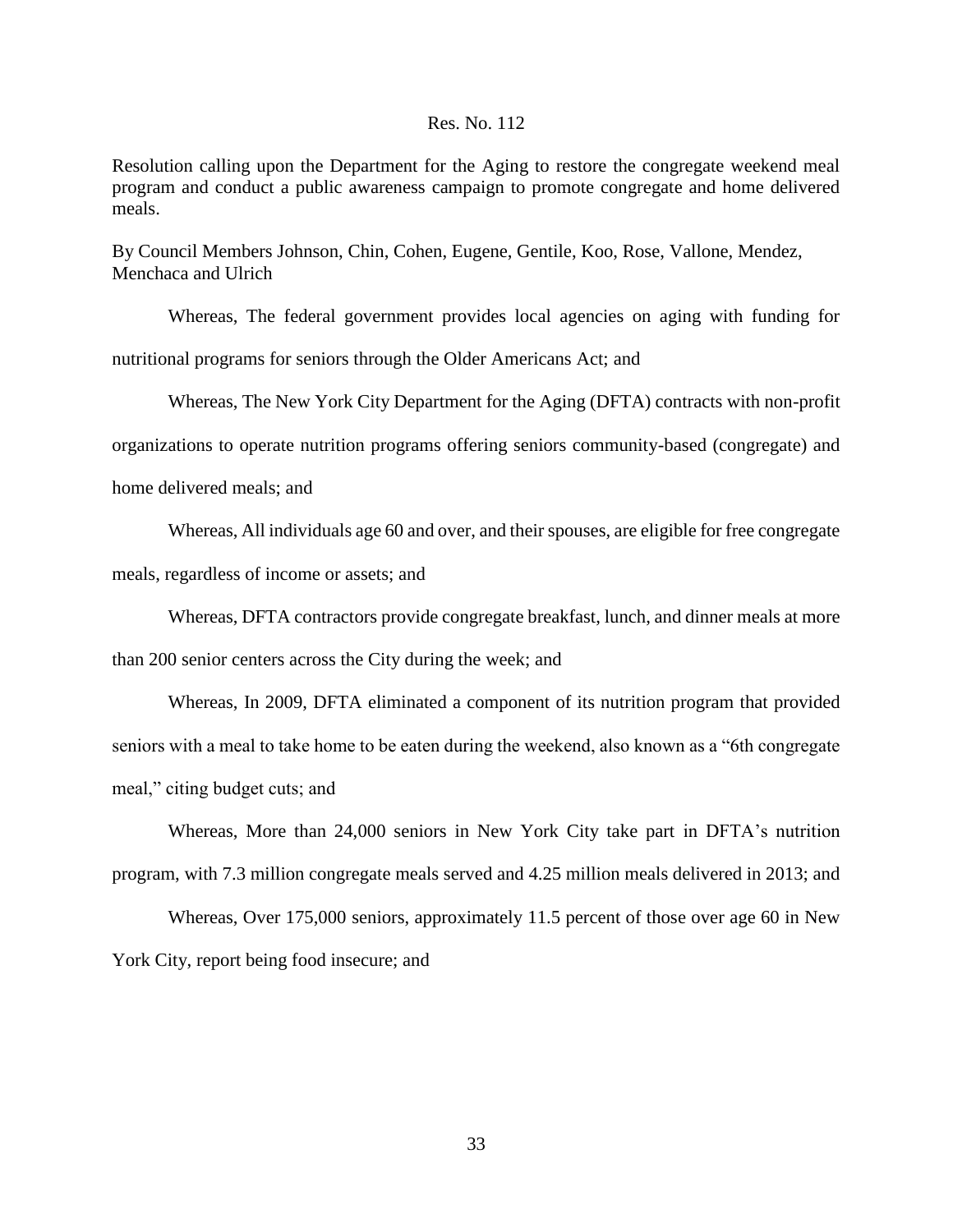Whereas, Free nutritious congregate and home delivered meals can help prevent disease, reduce the effects of chronic illnesses, promote socialization, and keep low-income seniors from going hungry; and

Whereas, Restoring congregate weekend meals and encouraging the utilization of DFTA's nutrition programs would positively impact the lives of thousands of the City's seniors; now, therefore, be it

Resolved, That the Council of the City of New York calls upon the Department for the Aging to restore the congregate weekend meal program and conduct a public awareness campaign to promote congregate and home delivered meals.

KET 3/7/14 12:47PM LS 526/2014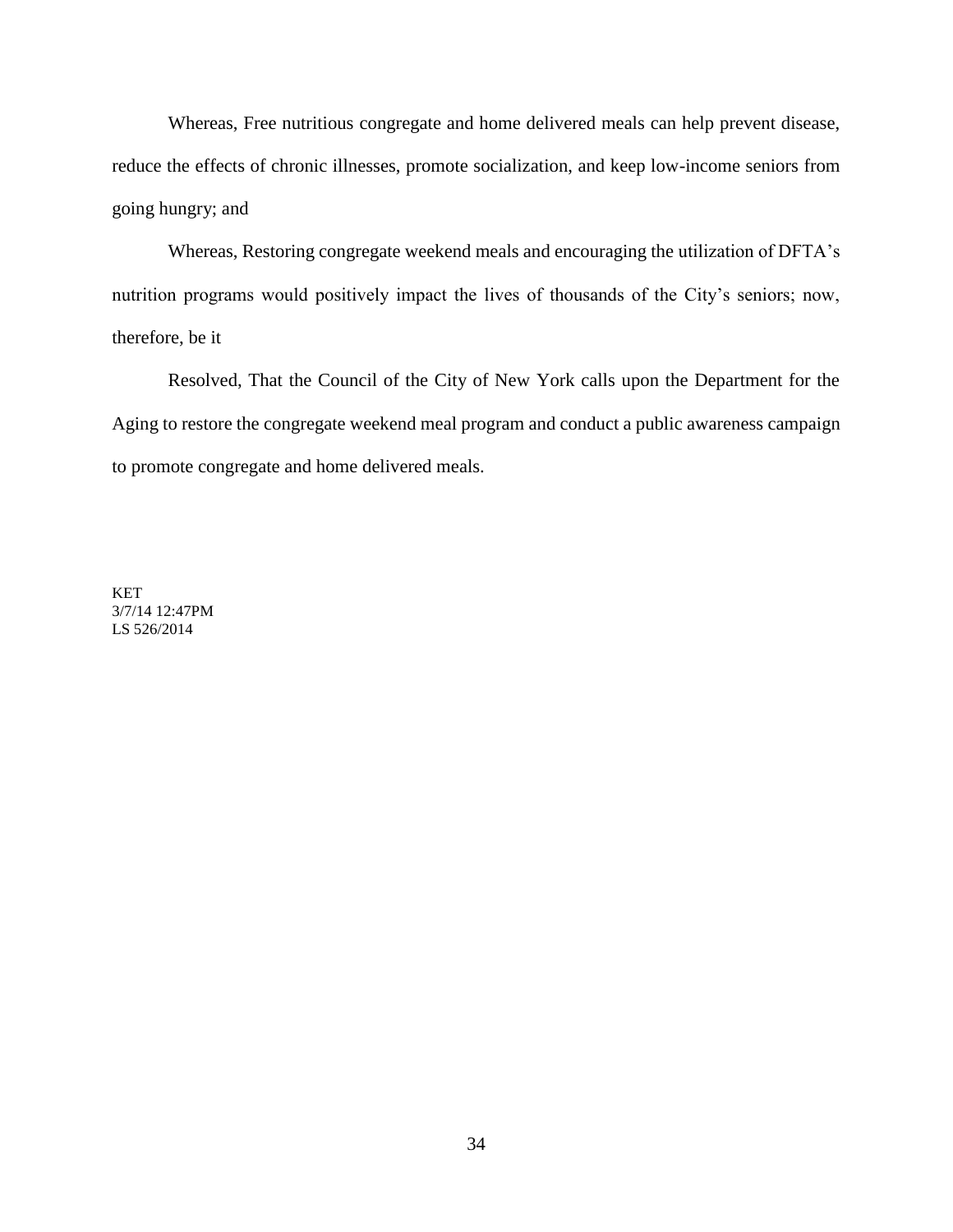## Res. No. 262

Resolution calling upon the Department for the Aging to ensure that halal meals are available as part of the home delivered meals program.

By Council Members Ulrich, Espinal, Chin, Constantinides, Dromm, Eugene, Gentile, Koo, Lancman, Levine, Vallone, Williams, Rodriguez, Mendez, Richards, Miller, Rosenthal and Menchaca

Whereas, The federal government provides local agencies on aging with funding for nutritional programs for seniors through the Older Americans Act; and

Whereas, The New York City Department for the Aging (DFTA) contracts with non-

profit organizations to operate nutrition programs offering seniors home delivered meals; and

Whereas, In 2013, DFTA contractors delivered 4.25 million meals to seniors throughout the City, serving approximately 17,000 each day; and

Whereas, According to DFTA, a number of home delivered meal providers offer

specialized meals such as kosher meals and culturally relevant meals to those identifying as

Chinese, Polish, and Korean; and

Whereas, It is estimated that between 600,000 and one million Muslims live in New York City; and

Whereas, Observant Muslims adhere to a halal diet, consuming only approved foods that have been prepared in accordance with Islamic law; and

Whereas, Currently, none of the 16 contractors currently participating in DFTA's home delivered meal program offer halal meals; and

Whereas, Free home delivered meals can help prevent disease, reduce the effects of chronic illnesses, promote socialization, and keep low-income seniors from going hungry; and

Whereas, Offering culturally and religiously appropriate meals allows more seniors in the City's increasingly diverse aging population to benefit from the home delivered meals program; and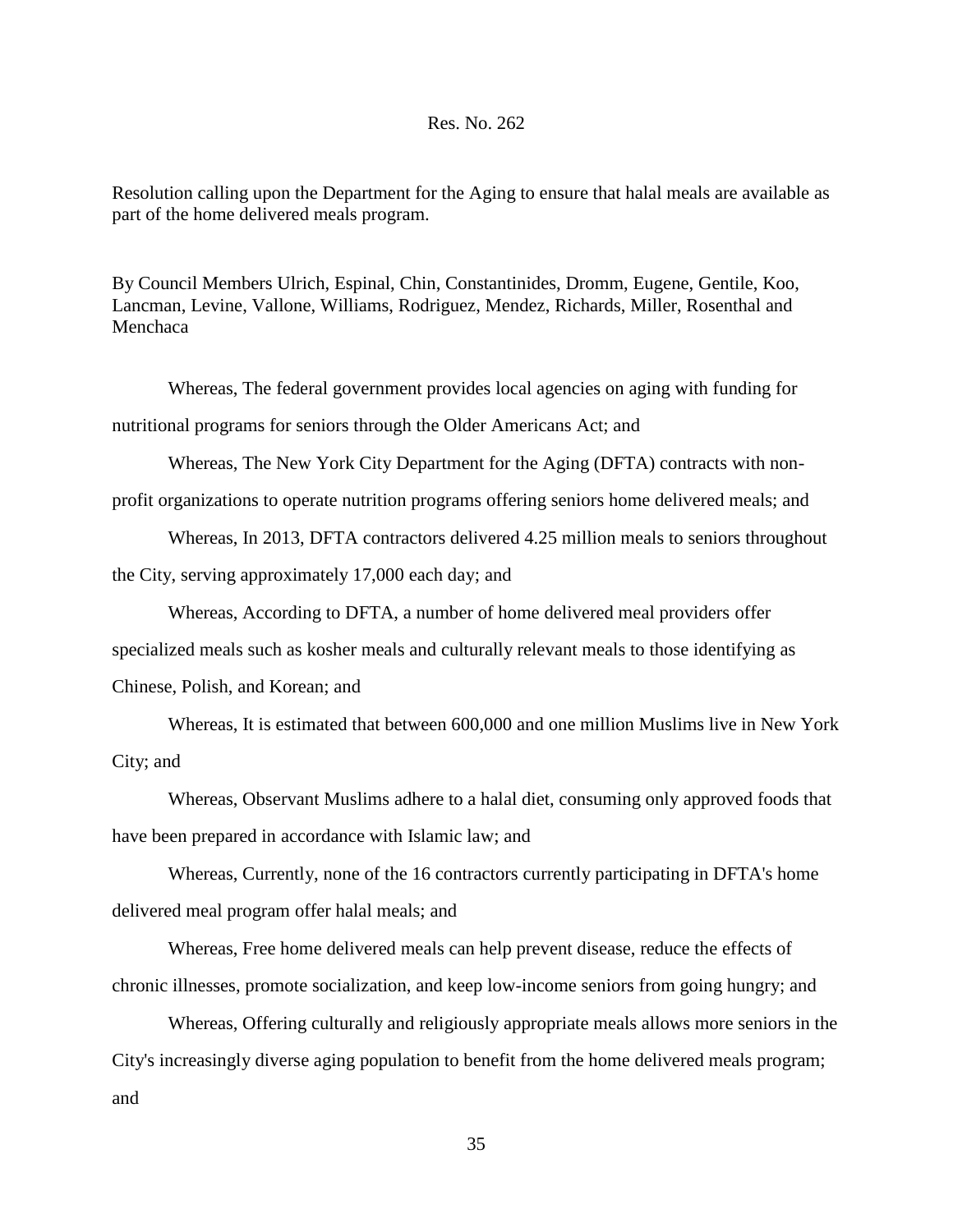Whereas, Many Muslim seniors would go hungry rather than go against their religious beliefs by eating non-halal meals; now, therefore, be it

Resolved, That the Council of the City of New York calls upon the Department for the Aging to ensure that halal meals are available as part of the home delivered meals program.

KET 5/2/14 11:05AM LS 1233/2014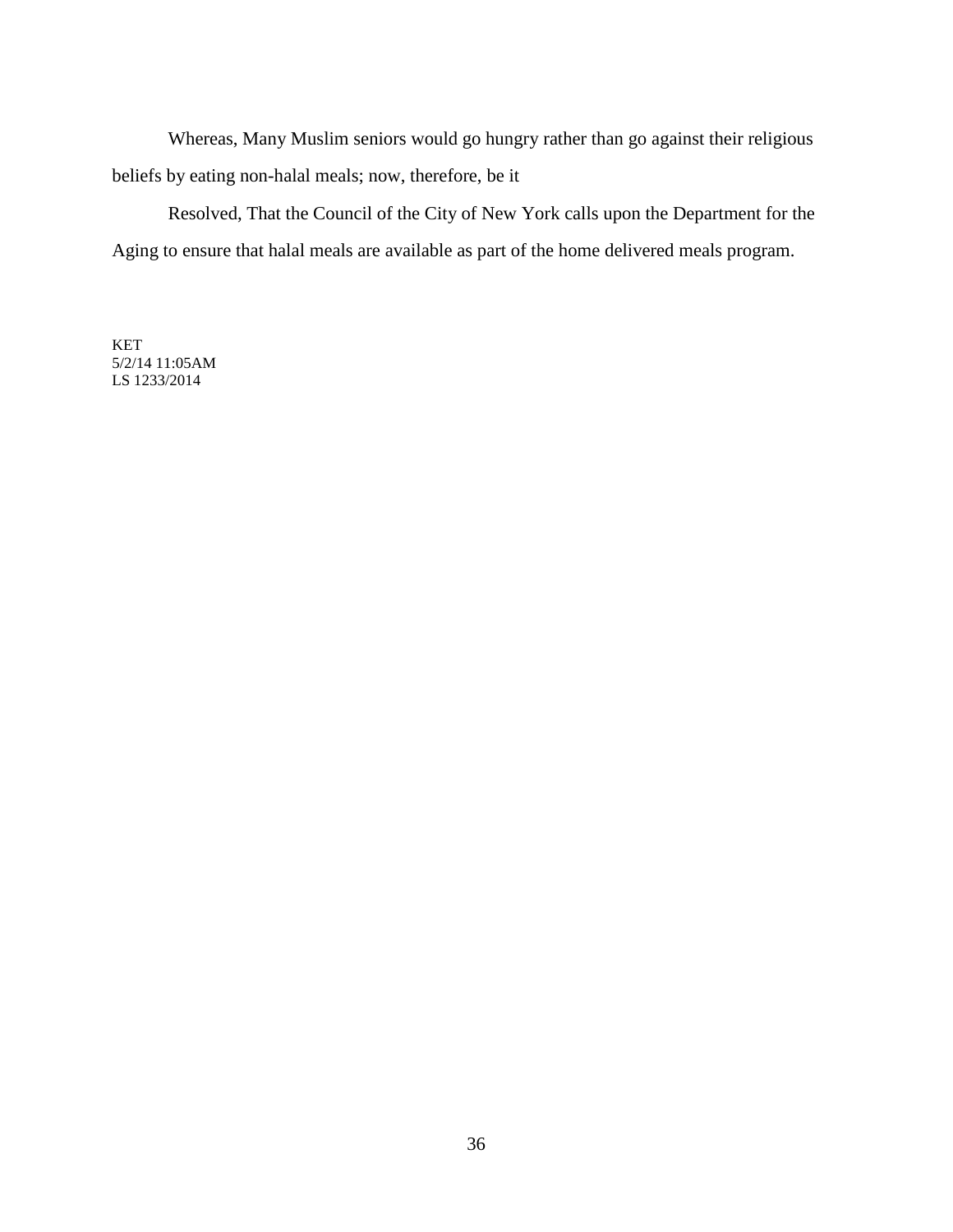### Res. No. 1225

Resolution calling upon the New York State Legislature to significantly increase funding for the New York State Long-Term Care Ombudsman Program

By Council Members Chin, Barron, Palma and Vallone

 Whereas, The long-term residential care industry in New York State has had a long history of providing poor care; and

 Whereas, Numerous studies have shown that the same problems identified over the last few decades are still causing harm to residents in long-term care facilities today, such as inadequate care and monitoring, inappropriate medication management and neglect; and

Whereas, Residential care facilities include nursing homes, which provide continuous medical or skilled nursing care and related services above the level of room and board; and

Whereas, Residential care facilities also include adult care facilities (such as adult homes, enriched housing and assisted living programs), which provide non-medical residential care services to adults who are substantially unable to live independently; and

Whereas, According to the Kaiser Family Foundation, New York State has the highest number of nursing home residents in the country, with 105,131 residents out of a total of 1,347,983; and

Whereas, According to the New York State Department of Health ("DOH"), nearly 50 percent (250 of 531) of all licensed adult care facilities and nearly 30 percent (175 of 628) of all nursing homes in New York State are located within New York City; and

Whereas, An investigative series by The New York Times in 2002 uncovered widespread abuse, inhumane conditions and suspicious deaths in adult homes in New York City; and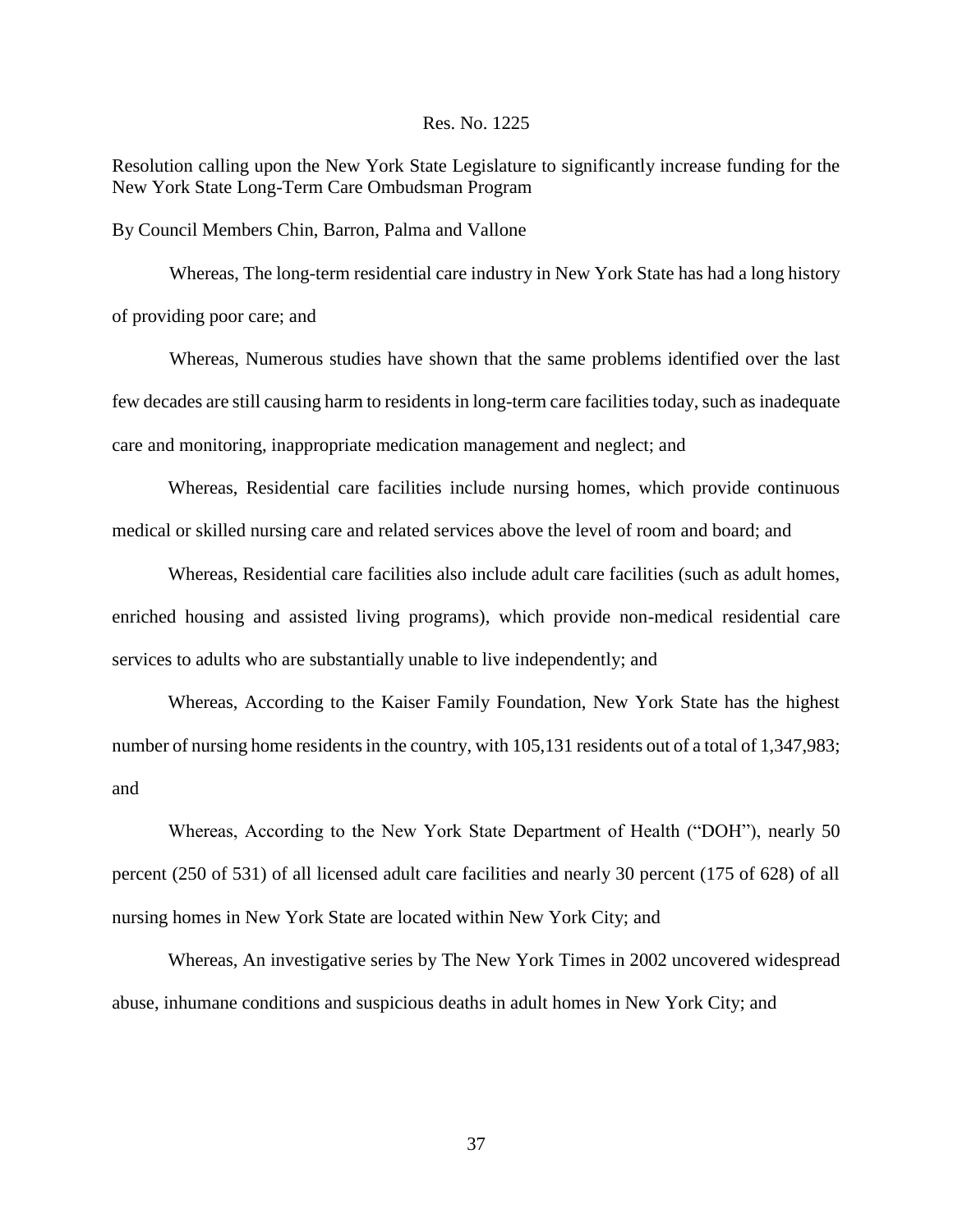Whereas, The New York Times series detailed numerous instances of squalid and verminridden rooms, assault of residents by workers, suicides of mentally ill residents due to lack of supervision and treatment, forcible treatment and surgical operations for Medicare and Medicaid fees and misappropriation of residents' funds; and

Whereas, The New York State Office of the Attorney General brought criminal charges against nine employees of a New York City nursing home in 2006 after a hidden camera investigation revealed chronic patient neglect and falsification of patient records; and

Whereas, The hidden camera revealed that a patient developed dangerous pressure sores because the home failed to regularly attend to the patient and also showed that the patient often received no assistance in eating and often went without any food or drink entirely; and

 Whereas, A class action was brought in 2013 against New York State on behalf of individuals with serious mental illness residing in 23 adult homes in New York City for failure to provide services to residents in the most integrated setting appropriate to their needs; and

Whereas, The 1978 Amendments to the Older Americans Act required every state to operate a Long-Term Care Ombudsman Program ("LTCOP") that advocates for the health, safety, welfare and rights of residents of nursing homes, adult homes and other similar adult care facilities; and

Whereas, In New York State, the LTCOP is administratively housed within the New York State Office for the Aging ("NYSOFA") and provides services through a network of 36 local programs; and

Whereas, According to the NYSOFA, each local ombudsman program has a designated ombudsman coordinator who recruits, trains and supervises a corps of trained volunteers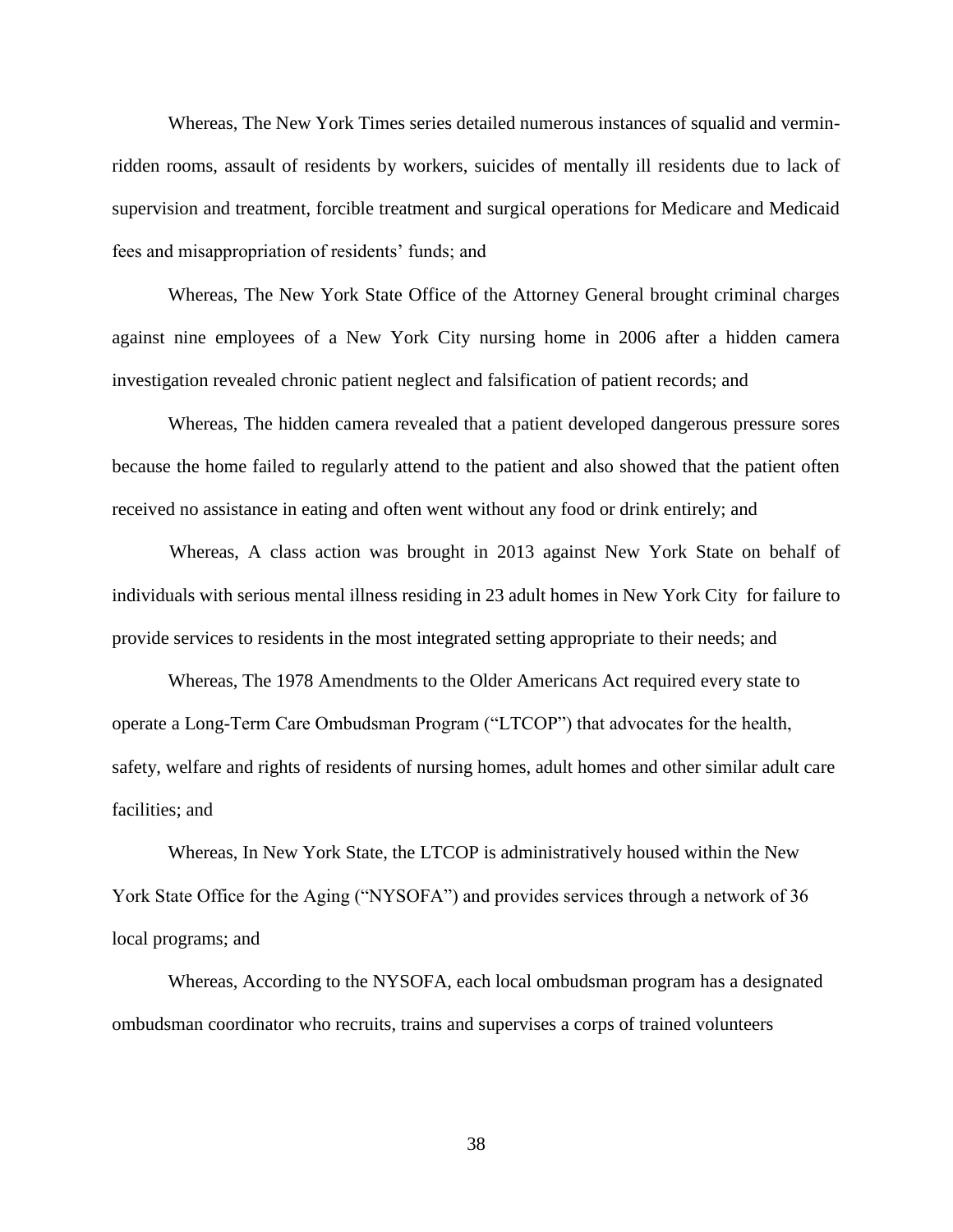(currently more than 1,000 statewide) that provide a regular presence in nursing homes and adult care facilities; and

Whereas, Under Title VII of the Older Americans Act, LTCOP responsibilities include identifying and resolving complaints made by or on behalf of residents, providing information to residents about long-term care services, representing residents' interests before governmental agencies, seeking administrative, legal and other remedies to protect residents, and recommending changes to laws and policies on behalf of residents; and

Whereas, While New York State has the largest nursing home population in the country, its LTCOP is severely underfunded and understaffed compared to other states' LTCOPs; and

Whereas, According to the U.S. Department of Health & Human Services ("HHS"), California, has the second largest nursing home population in the country (97,970 residents) after New York State; and

Whereas, California, despite being second, far surpassed New York State in terms of LTCOP staffing, complaints handled and funding every single year from 2007-2013; and

Whereas, According to HHS, California's LTCOP closed nearly 20 times as many cases in 2013 as did New York State's LTCOP, with 30,964 closed cases compared with only 1,606 closed in New York State; and

Whereas, According to HHS, California gave \$3,788,210 to its LTCOP in 2013, while New York State gave only \$229,236 - less than one-tenth of the amount California provided; and

Whereas, According to the Long Term Care Community Coalition, New York State's LTCOP is the fifth lowest in the nation in terms of percentage of state funding it receives and 16th lowest in the actual dollars it receives; and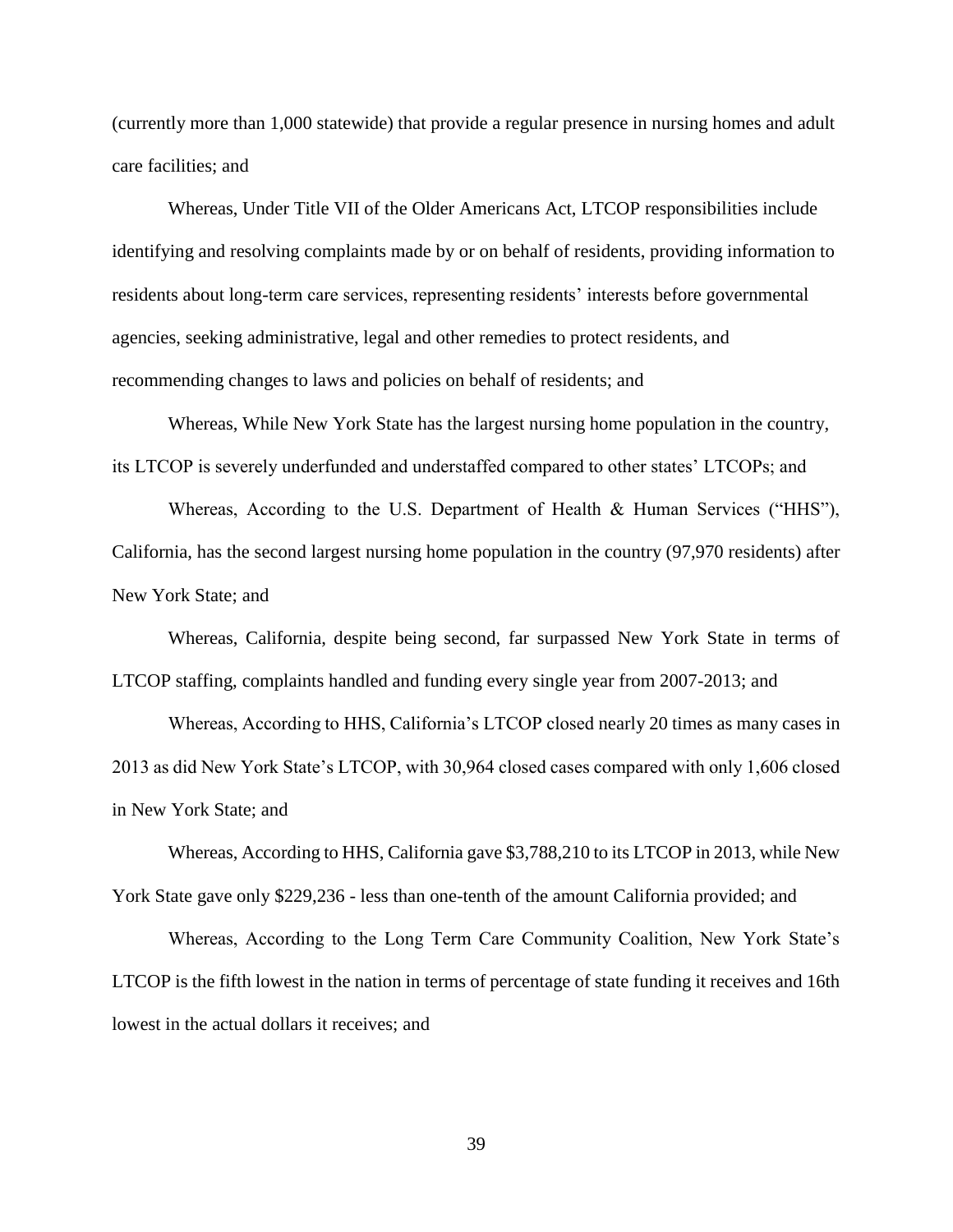Whereas, According to the Long Term Care Community Coalition, given New York State's size (nearly 20 million residents) and the fact that it has the largest nursing home population in the country, these figures indicate a serious lack of support by the State in ensuring that longterm care residents have meaningful access to LTCOP services; and

Whereas, In order to fulfill its mandate to advocate for and protect nursing home and adult care facility residents, state support for New York State's LTCOP should rise at least to the level that California provides; and

 Whereas, Increased financial support for the LTCOP will help to improve the quality of care and quality of life for the large number of long-term care residents in New York City; now, therefore, be it

Resolved, That the Council of the City of New York calls upon the New York State Legislature to significantly increase funding for the New York State Long-Term Care Ombudsman Program.

LS #6944 1/21/16 MHL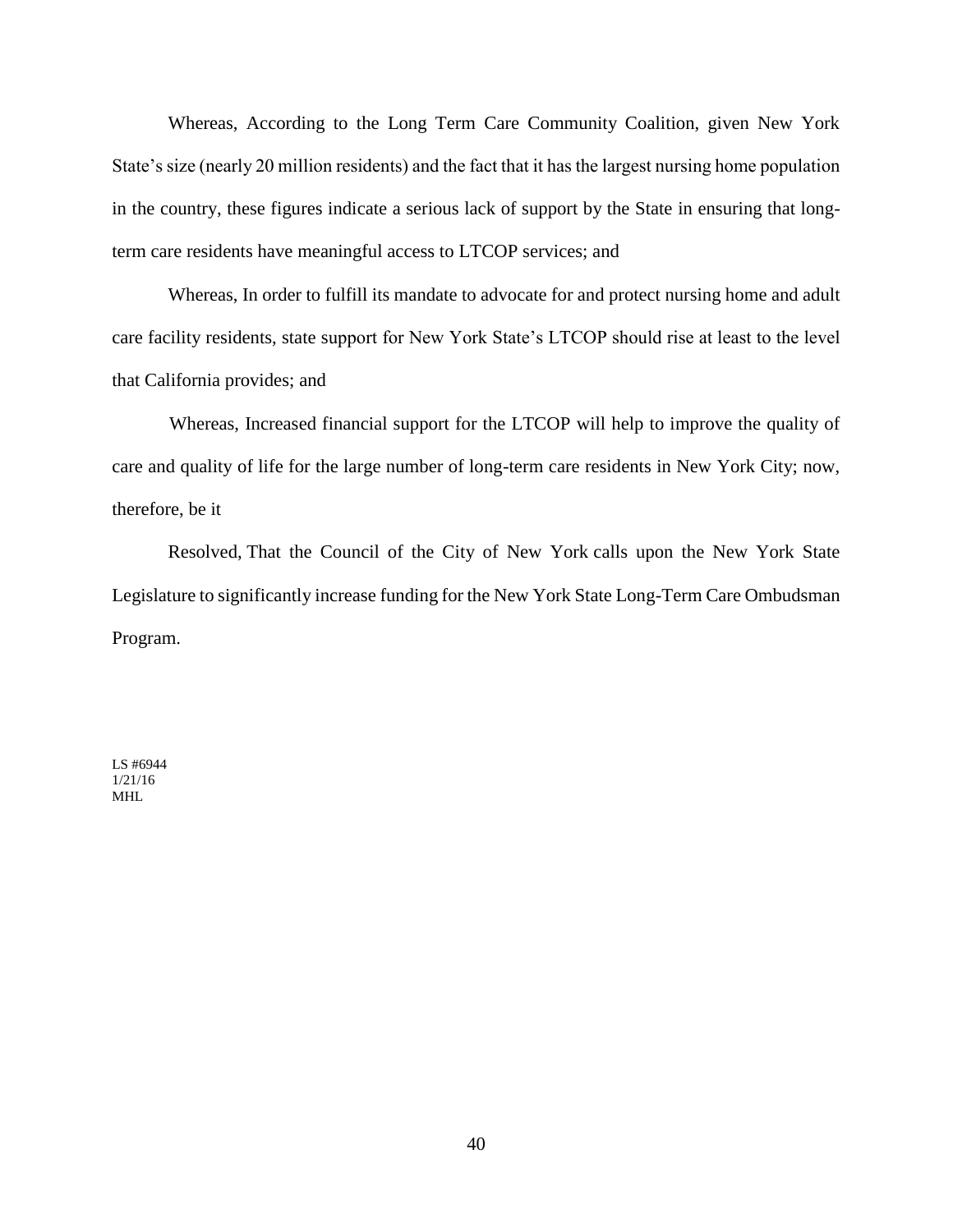## Res. No. 1226

Resolution calling upon the New York State Legislature to pass and the Governor to sign A.5820-A, in relation to violations of safety conditions in adult care facilities

By Council Members Chin and Palma

 Whereas, The long-term residential care industry in New York State has had a long history of poor care, and numerous studies have shown that the same problems identified over the last few decades are still causing harm to residents in adult care facilities today, such as inadequate care and monitoring, inappropriate medication management, and neglect; and

 Whereas, Adult care facilities, such as adult homes, enriched housing and assisted living programs, provide temporary or long-term, non-medical residential care services to adults who are substantially unable to live independently but who do not require a nursing home; and

 Whereas, According to the New York State Department of Health ("DOH"), nearly 50 percent of all licensed adult care facilities in New York State (250 of 531) are located within New York City; and

 Whereas, An investigative series by The New York Times in 2002 uncovered widespread abuse, inhumane conditions and suspicious deaths in adult homes in New York City; and

Whereas, The New York Times series detailed numerous instances of squalid and verminridden rooms, assault of residents by workers, suicides of mentally ill residents due to lack of supervision and treatment, forcible treatment and surgical operations for Medicare and Medicaid fees and misappropriation of residents' funds; and

Whereas, The New York State Office of the Attorney General filed a lawsuit in 2002 against the former operators of a Brooklyn adult home for failing to provide for the health, safety and welfare of the residents, while forcing residents to live in deplorable conditions; and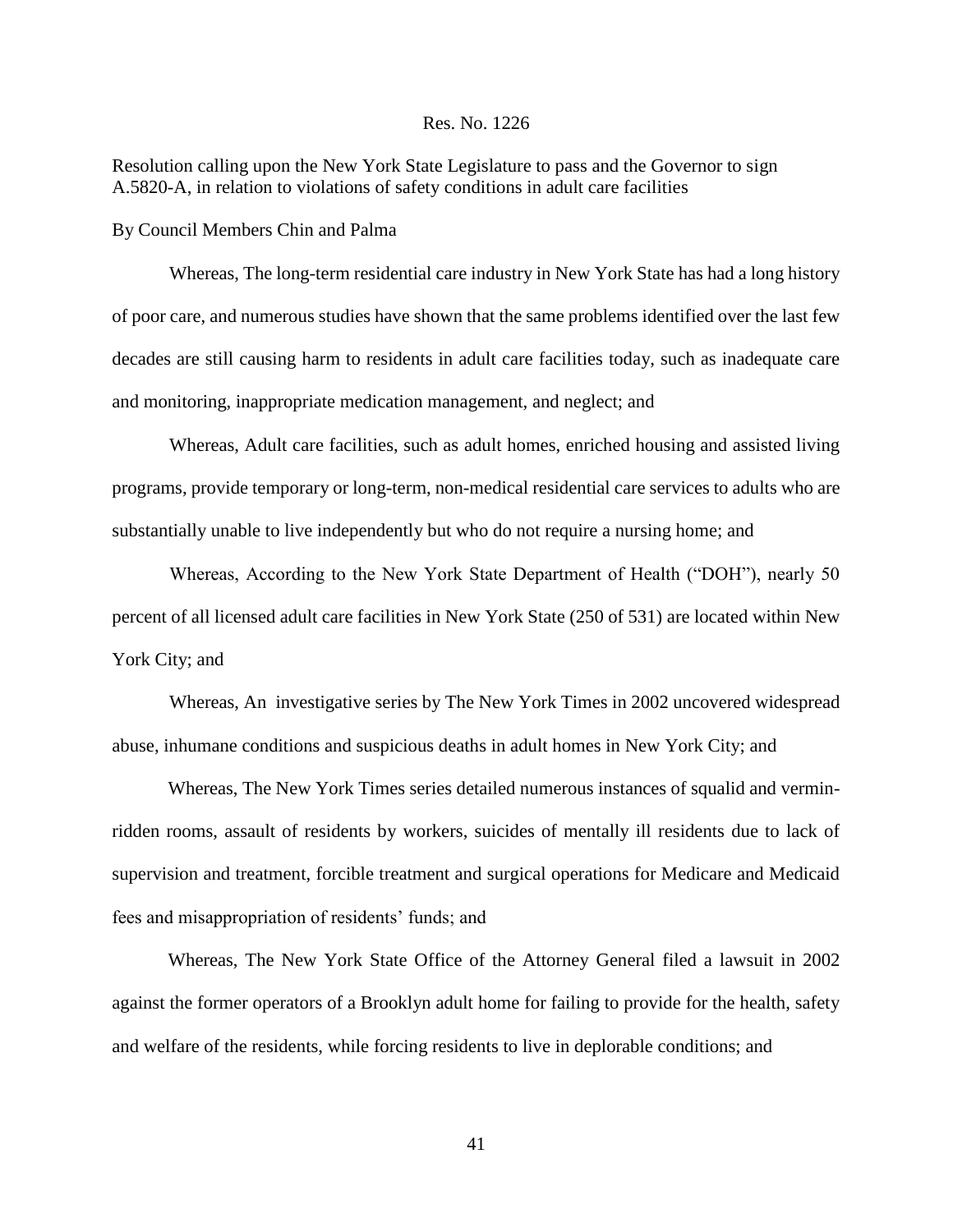Whereas, The lawsuit detailed numerous occasions where common areas and residents' rooms were infested with mice, cockroaches and flies and showed how operators diverted payments made by residents for room and board to entities the operators owned, while neglecting to pay for utilities and upkeep of the adult home; and

Whereas, A class action was brought in 2013 against New York State on behalf of individuals with serious mental illness residing in 23 adult homes in New York City for failure to provide services to residents in the most integrated setting appropriate to their needs; and

 Whereas, Title 1 of Article 7 of the Social Services Law ("SSL") provides DOH with oversight and enforcement authority over adult care facilities in New York State; and

Whereas, According to a 2011 study of DOH inspection reports by the Long Term Care Community Coalition ("LTCCC"), although DOH identified regulatory violations in more than 5,000 inspections of adult care facilities between 2002 and 2010, only eight percent of those inspections led to enforcement actions; and

 Whereas, Title 1 of Article 7 of the SSL permits DOH to assess civil penalties of up to \$1,000 per day, but not per violation, for regulatory violations that adult care facilities commit; and

 Whereas, Under this penalty scheme, a facility with one violation and a facility with many violations are subject to the same penalty cap of \$1,000 per day; and

 Whereas, The maximum penalty per day has not been raised since the law's inception in 1977; and

Whereas, Pursuant to Title 1 of Article 7 of the SSL, DOH is prohibited from imposing penalties if a facility either has corrected a violation within 30 days of receiving notice of the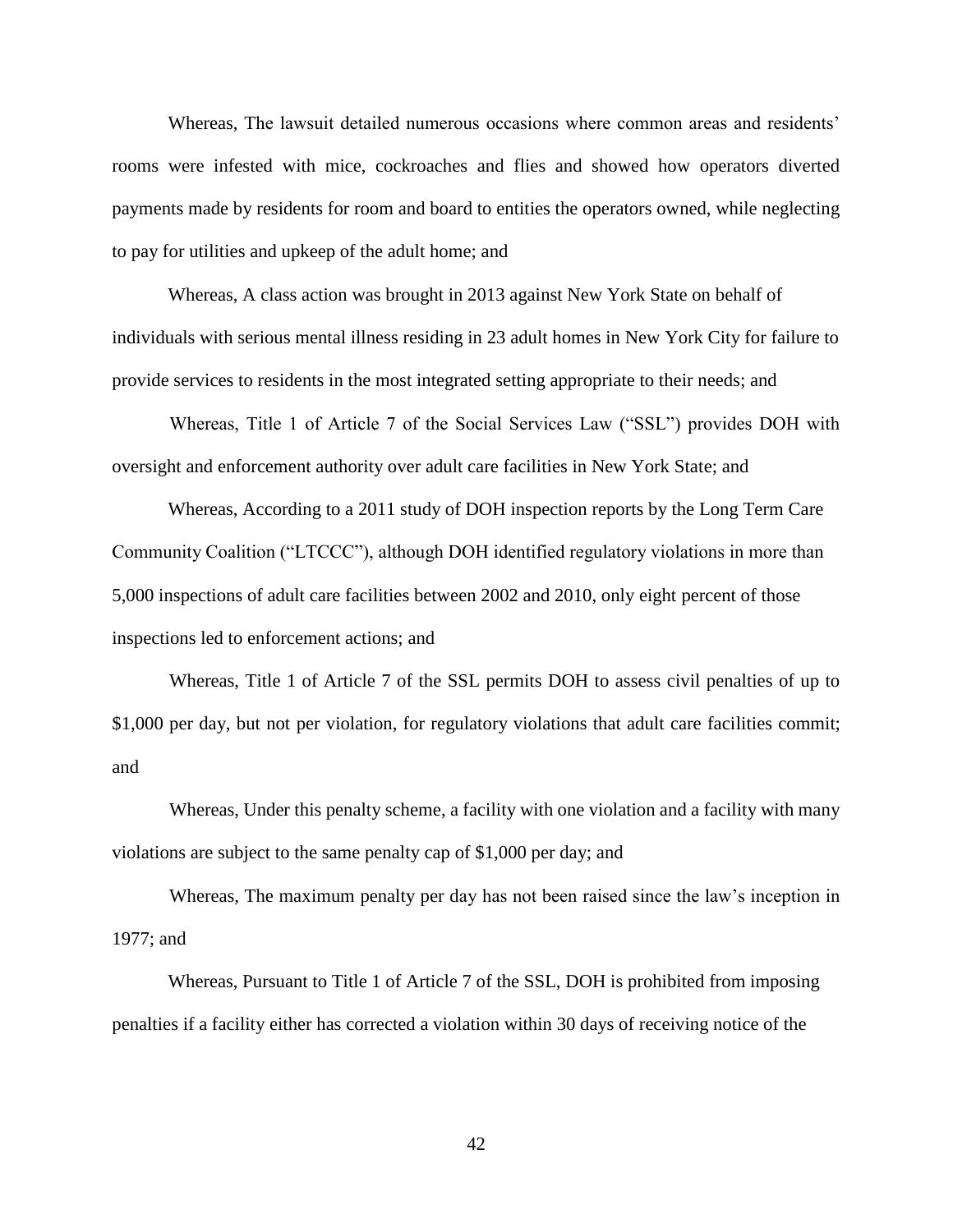violation or is acting in accordance with a plan to correct the violation, unless the violation endangered or resulted in harm to residents; and

 Whereas, According to MFY Legal Services, the current framework provides no incentive for facilities to comply with DOH regulations and instead allows facilities to repeatedly violate the regulations with impunity; and

 Whereas, According to the 2011 LTCCC study, even in the case of endangerment violations, only 74 percent of such violations led to the imposition of penalties by DOH between 2006 and 2010; and

Whereas, A.2743 introduced by Assembly Member Richard N. Gottfried and currently pending in the New York State Assembly, seeks to amend the SSL by strengthening DOH enforcement of applicable standards governing adult care facilities; and

 Whereas, The bill permits DOH to assess penalties per violation, in addition to the existing daily penalties; and

 Whereas, The bill increases the maximum penalty for a violation from \$1,000 to \$5,000; and

 Whereas, The bill grants DOH discretion to issue a reduced penalty for a violation if a facility either corrects the violation within 30 days or is acting in accordance with a plan to correct the violation; and

 Whereas, The bill also provides that rectifying a violation does not preclude the assessment of a penalty if the violation, although corrected, was a violation in the same category as a violation that DOH cited at the previous facility inspection; and

Whereas, The bill prohibits hospitals, residential health care facilities and other adult care facilities from making referrals for admissions to any adult care facility that currently has its